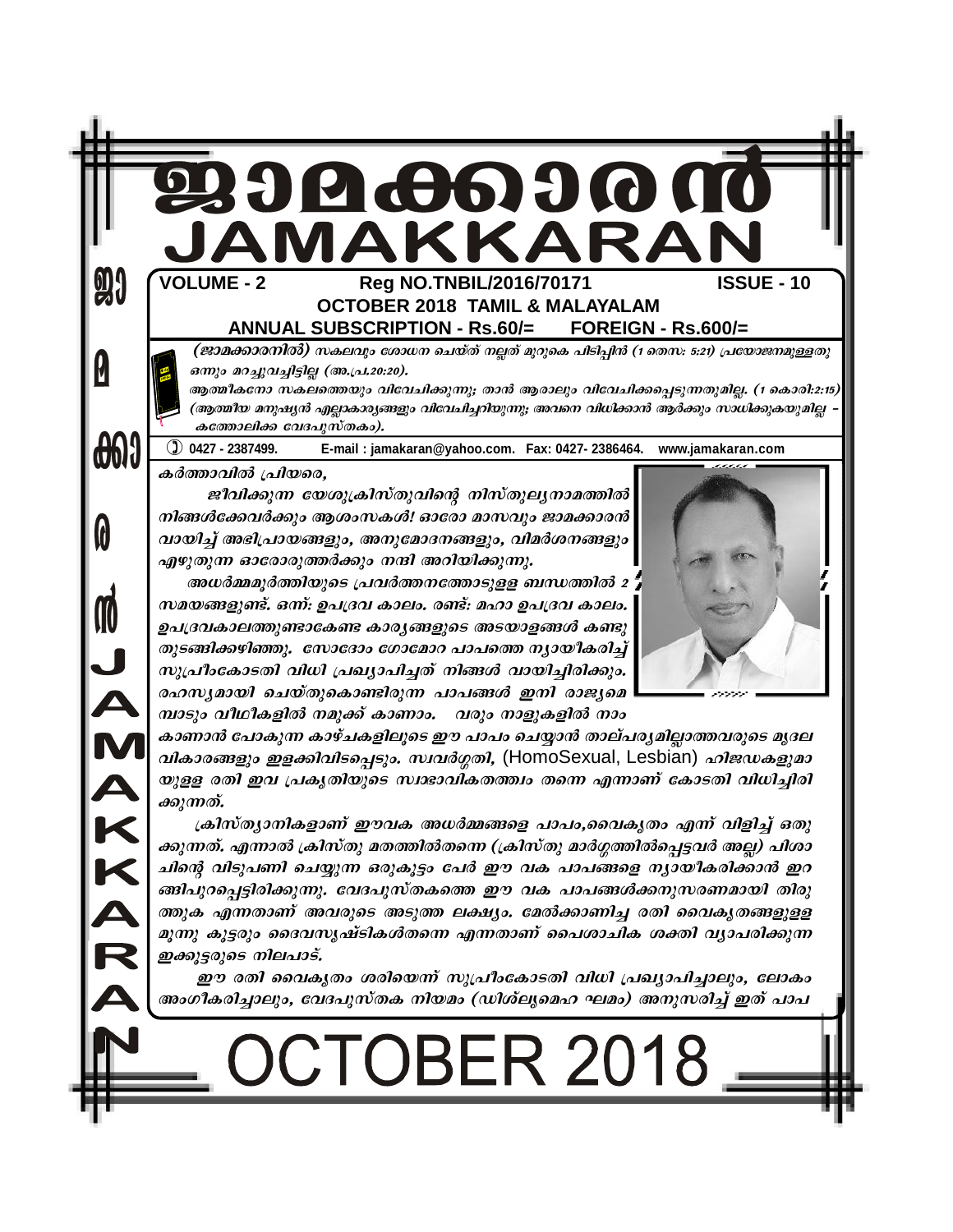മാണ്, അധർമമാണ്. കാരണം ഈ ലോകനിയമങ്ങൾക്കെല്ലാം മുകളിലാണ് ദൈവിക നിയമം. ഉപദ്രവകാലത്തിന്റെ തുടക്കം ഇന്ത്യയിൽ ആരംഭിക്കാൻ പിശാച് പദ്ധതിയിട്ടിരിക്കുന്നു. കാരണം, ഇത്രയ്ക്കു വിഗ്രഹങ്ങൾ നിറഞ്ഞ വേറൊരു നാട് ലോകത്തിലില്ല. വിഗ്രഹങ്ങളുടെ പിന്നിലി രുന്നു പ്രവർത്തിക്കുന്ന പൈശാചിക ശക്തികളാണ് ഇവയെല്ലാം കാട്ടിക്കൂട്ടുന്നത്. ദൈവിക പദ്ധ തികളെ തകിടം മറിക്കുക എന്നതാണ് തുടക്കം മുതൽ പിശാചിന്റെ മുഖ്യ പ്രവൃത്തി. ദൈവ ത്തിന്റെ സത്തയും, പദ്ധതിയും – വിശുദ്ധി – എന്നതാണ്. ഈ വിശുദ്ധിയെ തകർത്താൽ എല്ലാം തകരും എന്ന് പിശാചിന് നന്നായി അറിയാം. അതുകൊണ്ടാണ് വിശുദ്ധിയുടെ കടയ്ക്കലിൽ പിശാച് കത്തി വെച്ചിരിക്കുന്നത്.

കർത്താവ് പറയുന്നു. ഞാൻ വിശുദ്ധൻ ആകയാൽ നിങ്ങളും വിശുദ്ധരായിരിക്കുക.(1പത്രോ 1:14–16). പണ്ടു നിങ്ങളുടെ അജ്ഞാതകാലത്തുണ്ടായിരുന്ന മോഹങ്ങളെ മാതൃകയാക്കാതെ നിങ്ങളെ വിളിച്ച വിശുദ്ധന് ഒത്തവണ്ണം അനുസരണമുളള മക്കളായി എല്ലാനടപ്പിലും വിശുദ്ധരാ കുവിൻ. ഞാൻ വിശുദ്ധനാകയാൽ നിങ്ങളും വിശുദ്ധരായിരിപ്പിൻ" എന്ന് എഴുതിയിരിക്കുന്നുവ ല്ലോ. ദെവമക്കളിൽ ഈ വിശുദ്ധി നഷ്ടപ്പെട്ടാൽ പിന്നെ രാഷ്ട്രത്തിന്റെ വിശുദ്ധി പറയേണ്ടതില്ല. അതാണ് ശത്രുവിന്റെ തന്ത്രം. നാളുകൾക്കുമുമ്പുതന്നെ ദൈവ വേലക്കാരിൽ അശുദ്ധിയുടെ ആറാട്ട് തുടങ്ങിക്കഴിഞ്ഞു. ക്രമേണ ഇത് വിശ്വാസികളിലേക്കു പടർന്നുവരുന്നു.

(ലൂക്കോസ് 21:31–36). അവ്വണ്ണം തന്നെ ഇതു സംഭവിക്കുന്നതു കാണുമ്പോൾ ദൈവരാജ്യം അടുത്തി രിക്കുന്നു എന്നു ഗ്രഹിപ്പിൻ. സകലവും സംഭവിക്കുവോളം ഈ തലമുറ ഒഴിഞ്ഞുപോവുകയില്ല എന്നു ഞാൻ സത്യമായിട്ടും നിങ്ങളോട് പറയുന്നു. ആകാശവും ഭൂമിയും ഒഴിഞ്ഞുപോകും; എന്റെ വചന ങ്ങളോ ഒഴിഞ്ഞുപോകയില്ല. നിങ്ങളുടെ ഹൃദയം അതിഭക്ഷണത്താലും മദ്യപാനത്താലും ഉപജീവന ചിന്തകളാലും ഭാരപ്പെട്ടിട്ട് ആ ദിവസം നിങ്ങൾക്ക് പെട്ടെന്ന് കെണിപോലെ വരാതിരിപ്പാൻ സൂക്ഷിച്ചു കൊൾവിൻ.(റോമർ 13:8–14) : അന്യോന്യം സ്നേഹിക്കുന്നത് അല്ലാതെ ആരോടും ഒന്നും കടപെട്ടി രിക്കരുത്; അന്യനെ സ്നേഹിക്കുന്നവൻ ന്യായപ്രമാണം നിവർത്തിച്ചിരിക്കുന്നുവല്ലോ. വ്യഭിചാരം ചെയ്യരുത്, കൊലചെയ്യരുത്, മോഷ്ടിക്കരുത്, മോഹിക്കരുത്, എന്നുള്ളതും മറ്റ് ഏതു കല്പനയും കൂട്ടുകാരനെ നിന്നെപ്പോലെ സ്നേഹിക്ക എന്നീ വചനത്തിൽ സംക്ഷേപിച്ചിരിക്കുന്നു. സ്നേഹം കൂട്ടു കാരനു ദോഷം പ്രവർത്തിക്കുന്നില്ല; ആകയാൽ സ്നേഹം ന്യായപ്രമാണത്തിന്റെ നിവ്യത്തി തന്നെ. ഇതു ചെയ്യേണ്ടത് ഉറക്കത്തിൽനിന്ന് ഉണരുവാൻ നാഴിക വന്നിരിക്കുന്നു എന്നിങ്ങനെ നിങ്ങൾ സമ യത്തെ അറികയാൽ തന്നേ; നാം വിശ്വസിച്ച സമയത്തേക്കാൾ രക്ഷ ഇപ്പോൾ നമുക്ക് അധികം അടു ത്തിരിക്കുന്നു. രാത്രി കഴിയാറായി പകൽ അടുത്തിരിക്കുന്നു; അതുകൊണ്ടു നാം ഇരുട്ടിന്റെ പ്രവൃ ത്തികളെ വെച്ചുകളഞ്ഞു വെളിച്ചത്തിന്റെ ആയുധവർഗ്ഗം ധരിച്ചുകൊൾക. പകൽസമയത്ത് എന്ന പോലെ നാം മര്യാദയായി നടക്ക; വെറിക്കൂത്തുകളിലും മദ്യപാനങ്ങളിലുമല്ല, ശയനമോഹങ്ങളിലും ദുഷ്കാമങ്ങളിലുമല്ല, പിണക്കത്തിലും അസൂയയിലുമല്ല. കർത്താവായയേശുക്രിസ്തുവിനെത്തന്നേ ധരിച്ചുകൊൾവിൻ മോഹങ്ങൾ ജനിക്കുമാറു ജഡത്തിന്നായി ചിന്തിക്കരുത്. സുവിശേഷവത്കരണ വും, സഭാവളർച്ചയും തടയാൻ ഇപ്പോഴുളള കാവി ഭീകര സർക്കാർ പദ്ധതിയിട്ടിരിക്കുന്നു. കാവി തീവ്രവാദത്തിന്റെ നിലപാടുകൾ സുപ്രീംകോടതി എതിർത്താൽ എന്തുചെയ്യുമെന്ന പത്രക്കാരുടെ ചോദ്യത്തിന് BJP MP യുടെ മറുപടി: പേടിക്കേണ്ട; സുപ്രീംകോടതിയിലെ എല്ലാ ന്യായാധിപന്മാരും നമ്മുടെ ആളുകളാണ് എന്നതായിരുന്നു. ഇന്ത്യയിൽ ഇനി ഒരിക്കൽക്കുടെ ഭരിക്കാൻ, BJP ക്കു അവ സരം ലഭിക്കുമോ എന്ന സംശയം മോദിക്കുണ്ട്. അതിനാൽ അടിയന്തിരാവസ്ഥ കൊണ്ടുവരാൻ സാദ്ധ ൃതയുണ്ടെന്ന് രാഷ്ട്രീയ നിരീഷകർ കരുതുന്നു. വീണ്ടും ജനിച്ച ദൈവമക്കൾ പഥ്യോപദേശപ്രകാ രം, കൃപയിലാശ്രയിച്ച് വരവിന് വേണ്ട തയ്യാറെടുപ്പുകൾ തുടങ്ങുക. വിശ്വാസത്തിൽ ഉറച്ച് നില്ക്കു ക;ാവരും നാളുകളിൽ നേരിടാൻ പോകുന്ന പരീക്ഷകൾ നേരിടുന്നതിന് പ്രാർത്ഥനയോടെ ഒരുങ്ങു ഡോ. പുഷ്പരാജ് ക. ദൈവം നമ്മെ ഏവരെയും സംരക്ഷിക്കുമാറാകട്ടേ.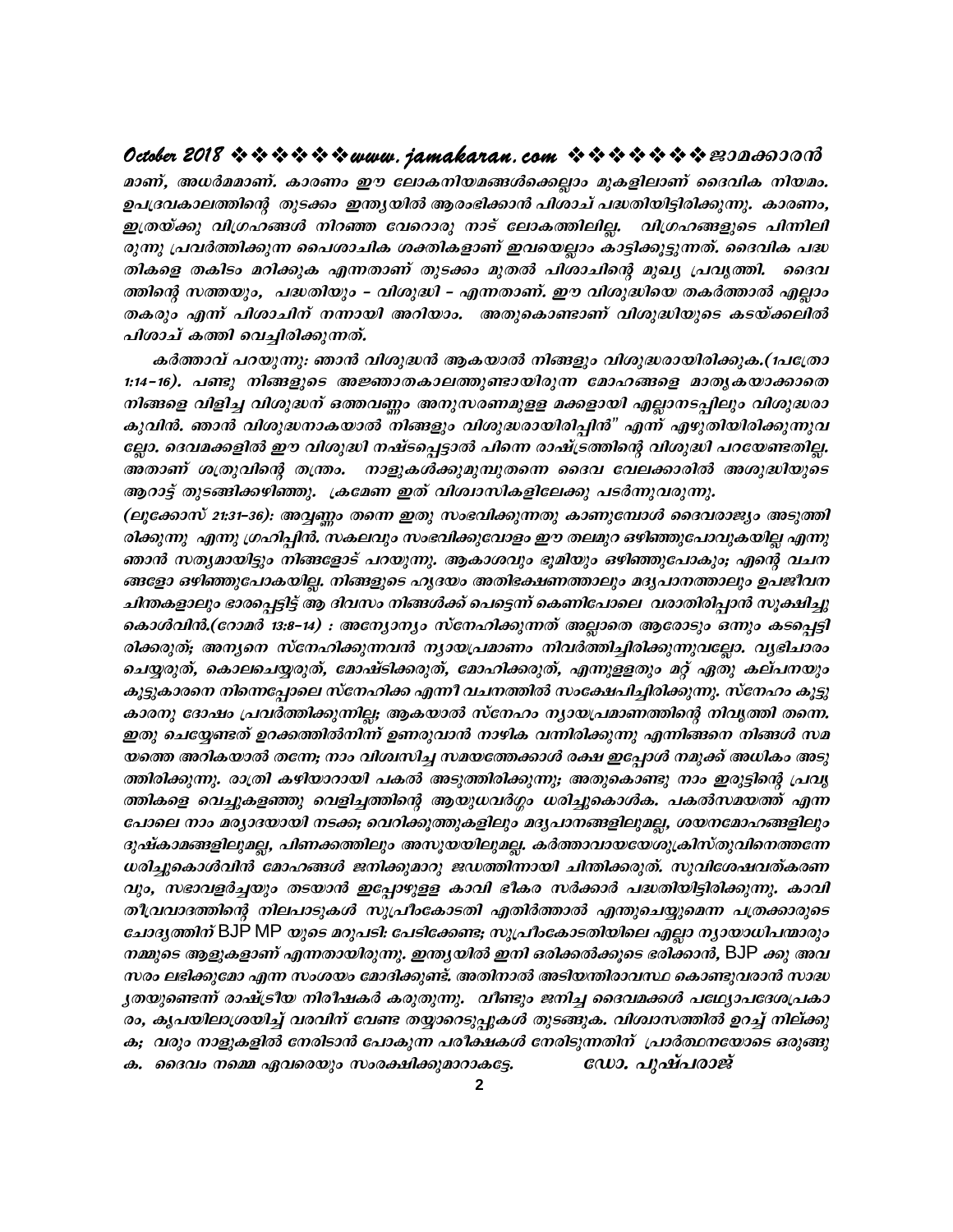# ൈവവചനം

#### ആമുഖം

പാപത്തിൽ വീണുപോയ മനുഷ്യന് രക്ഷയുടെ അനുഗ്രഹങ്ങളെല്ലാം ലഭിക്കുന്നത് ദൈവകൃപയുടെ നിതൃമായ ഉറവിൽ നിന്നാണ്. യേശുക്രിസ്തു കാൽവരിക്രൂശിൽ പൂർത്തി യാക്കിയ വേലയിലൂടെ പരിശുദ്ധാത്മാവിന്റെ പ്രവർത്തനം മുഖാന്തരമാണ് അത് പാപിക്ക് അനുഭവമാകുക. പാപിയുടെ ആത്മാവിൽ പരിശുദ്ധാത്മാവ് നേരിട്ട് തന്നെ സംവേദനം ചെയ്യുന്നുവെങ്കിലും, ദൈവകൃപയുടെ പകർച്ചയ്ക്ക് ചില മാദ്ധ്യമങ്ങൾ പ്രയോജനപ്പെടു ത്തുന്നുണ്ട്. ദൈവവചനത്തെയും കൂദാശകളുടെയുമാണ് (സ്നാനവും കർതൃമേശയും) നവീകരണ ദൈവശാസ്ത്രജ്ഞന്മാർ ദൈകൃപയുടെ മാദ്ധ്യമങ്ങളായി അംഗീകരിച്ചിട്ടുള്ള ത്. എന്നാൽ ശരിയായ വീക്ഷണത്തിൽ ദൈവകൃപയുടെ മാദ്ധ്യമങ്ങളായി അംഗീകരിക്ക പ്പെട്ടത് ദൈവവചനവും പ്രാർത്ഥനയുമാണ് എന്നു കാണാം. ദൈവവചനത്തിലും പ്രാർത്ഥ നയാലും വിശുദ്ധീകരിക്കപ്പെടുന്നുവല്ലോ; (1 തീമൊ 4;5.)

#### ദൈവവചനം

കാനോനികമായ അറുപത്തിയാറ് പുസ്തകങ്ങൾ ഉൾക്കൊള്ളുന്ന പഴയപുതിയനിയ മങ്ങളടങ്ങിയ ബൈബിളിനെയാണ് ദൈവവചനം എന്നുവിവക്ഷിക്കുന്നത്. എല്ലാ തിരുവെ ഴുത്തും ദൈവശ്വാസീയമാകയാൽ ദൈവത്തിന്റെ മനുഷ്യൻ സകലസൽപ്രവൃത്തികൾക്കും വകപ്രാപിച്ചു തികഞ്ഞവൻ ആകേണ്ടതിന്നു ഉപദേശത്തിന്നും ശാസനത്തിന്നും ഗുണീകര ണത്തിന്നും നീതിയിലെ അഭ്യാസത്തിന്നും പ്രയോജനമുള്ളതു ആകുന്നു (2 തീമൊ. 3:16,17). തിരുവെഴുത്തിന്റെ പല പ്രതീകങ്ങളും ഏതൊക്കെ നിലകളിലാണ് ദൈവവചനം കൃപ യുടെ മാധ്യമമായി പ്രവർത്തിക്കുന്നതെന്ന് വൃക്തമാക്കുന്നു. പാറയെ തകർക്കുന്ന ചുറ്റിക (യിരെ. 23:39), വിവേചകൻ (എബ്രാ 4:12), കണ്ണാടി (യാക്കോ 1:23), തൊട്ടി (യോഹ 15:13; എഫേ 5:26), ബീജം അഥവാ വിത്ത് (ലൂക്കാ 8:11; 1പത്രോ 1:23) ഭക്ഷണം (ഇയ്യോ 23:12), ദീപം (സങ്കീ. 119:105), വാൾ (എഫേ. 6:17; എബ്രാ 4:12) എന്നീ പ്രതീകങ്ങൾ ശ്രദ്ധിക്കുക.

#### ദൈവ വചനത്തിന്റെ പ്രാധാന്യാ

#### 1. ദൈവവചനം രക്ഷാമാർഗ്ഗമാണ്

രക്ഷയ്ക്കായുള്ള ദൈവശക്തിയാണ് സുവിശേഷം; (റോമ. 1;16). ക്രിസ്തു നമ്മുടെ പാപങ്ങൾക്കുവേണ്ടി മരിച്ചു അടക്കപ്പെട്ട് മൂന്നാംനാൾ ഉയിർത്തെഴുന്നേറ്റു എന്നതാണ് സുവി ശേഷം; (1കൊരി 15:3). നിയോ ഇന്നവരോടു പഠിച്ചു എന്നു ഓർക്കുകയും ക്രിസ്തു യേശു വിങ്കലുളള വിശ്വാസത്താൽ നിന്നെ രക്ഷയ്ക്കു ജ്ഞാനിയാക്കുവാൻ മതിയായ തിരുവെഴു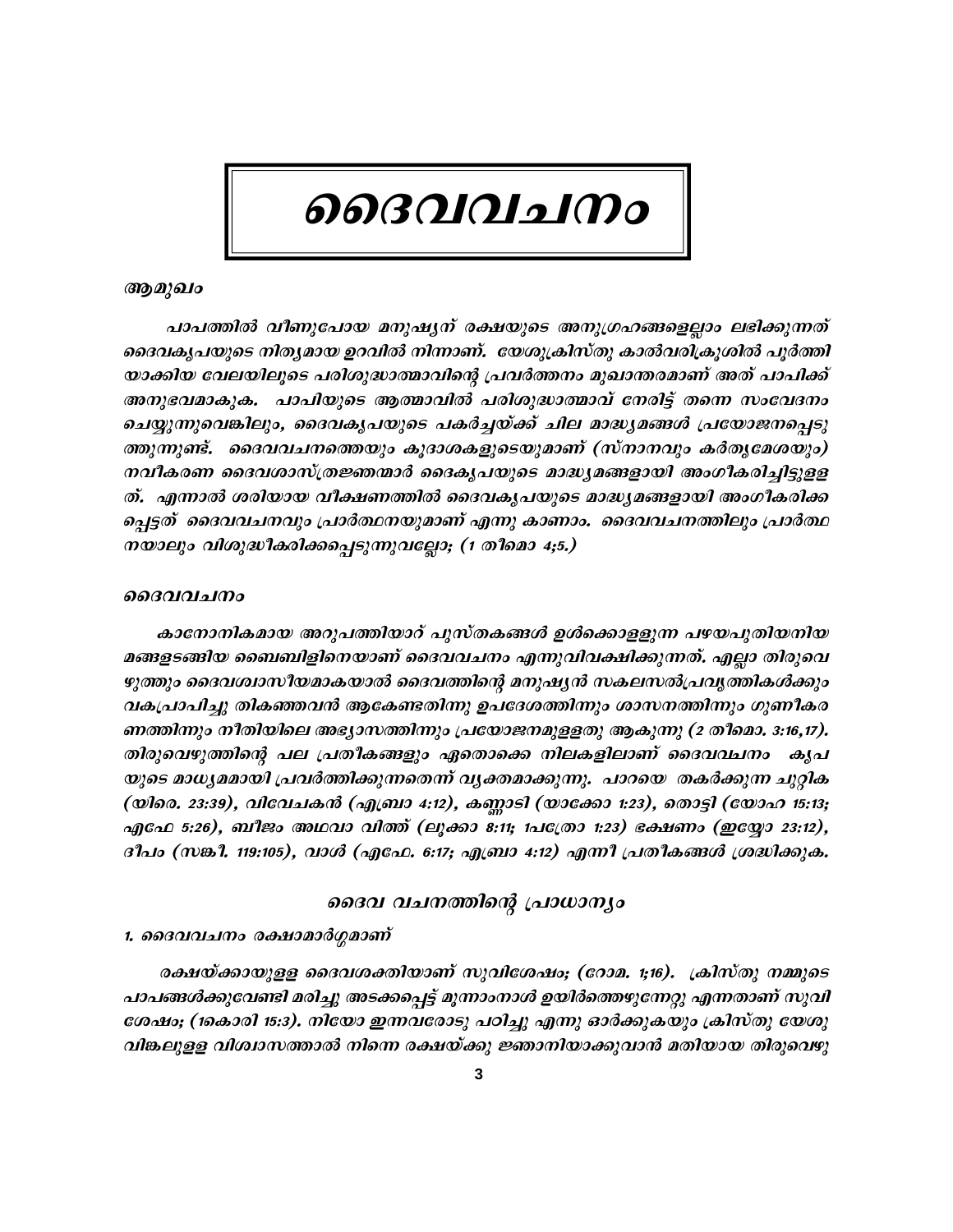ത്തുകളെ ബാല്യം മുതൽ അറികയും ചെയ്യുന്നതുകൊണ്ടു നീ പഠിച്ചും നിശ്ചയം പ്രാപിച്ചും ഇരിക്കുന്നതിൽ നിലനില്ക്ക എന്ന് പൗലോസ് തിമൊഥെയൊസിനെ ഉപദേശിക്കുന്നു; (2 തീമൊ. 3:14,15). വിശ്വാസി വീണ്ടും ജനിച്ചത് കെടുന്ന ബീജത്താലല്ല കെടാത്തതിനാൽ, ജീവനുളളതും നിലനിൽക്കുന്നതുമായ ദൈവവചനത്താൽ തന്നെ, നിങ്ങൾ വീണ്ടും ജനി ച്ചിരിക്കുന്നു എന്ന് പത്രോസ് വ്യക്തമാക്കുന്നു (1 പത്രോസ് 1:23). സങ്കീർത്തനഭാഗങ്ങളും ഈ സത്യം പ്രസ്പഷ്ടമാക്കിയിട്ടുണ്ട്. നിന്റെ വചനം എന്നെ ജീവിപ്പിച്ചിരിക്കുന്നതു എന്റെ കഷ്ടതയിൽ എനിക്കു ആശ്വാസമാകുന്നു. അഹങ്കാരികൾ എന്നെഅതൃന്തം പരിഹസിച്ചു (സങ്കീ. 119:50). ഞാൻ ഒരുനാളും നിന്റെ പ്രമാണങ്ങളെ മറക്കയില്ല; അവയെക്കൊണ്ടല്ലോ നീ എന്നെ ജവീപ്പിച്ചിക്കുന്നത് (സങ്കീ. 110:93). തിരുവെഴുത്തുകൾ ജീവന്റെ വചനമാണ് (ഫിലി. 2:15). മനുഷ്യൻ അപ്പംകൊണ്ടു മാത്രമല്ല യഹോവയുടെ വായിൽ നിന്നു പുറപ്പെ ടുന്ന സകലവചനം കൊണ്ടും ജീവിക്കുന്നു എന്നു ന്യായപ്രമാണം (ആവ. 8:3) ഉദ്ധരിച്ചു ക്രിസ്തു വൃക്തമാക്കി(മത്താ. 4:4). ആത്മാക്കളെ രക്ഷിപ്പാൻ ശക്തിയുളളതാണ് വചനം (യാക്കോ. 1:21). ബൈബിൾ മുഖാന്തരമാണ് പാപികൾ ക്രിസ്തുവിനെ സംബന്ധിച്ച രക്ഷ യഹോവയുടെ നൃായപ്രമാണം തികവുളളത്; അത് ാപരിജ്ഞാനത്തിലെത്തുന്നത്. പ്രാണനെ തണുപ്പിക്കുന്നു എന്ന് സങ്കീർത്തക്കാരൻ പറയുന്നു.

2. ദൈവവചനം വിശുദ്ധീകരണത്തിന്റെ മാധ്യമമാണ്.

സതൃത്താൽ അവരെ വിശുദ്ധീകരിക്കേണമേ; നിന്റെ വചനം സത്യം ആകുന്നു: (യോഹ. 17:17). വിശുദ്ധീകരണത്തിന്റെ മുഖ്യ മാധ്യമം ദൈവവചനമാണ്. ദൈവവചനത്താലും പ്രാർത്ഥനയാലും വിശുദ്ധീകരിക്കപ്പെടുന്നുവല്ലോ; (1 തീമൊ 4:5). ദൈവപൈതൽ കൃപ യിൽ വളരുന്നത് ദൈവവചനം വായിക്കുകയും പഠിക്കുകയും ചെയ്യുന്നതിലൂടെയാണ്. ഈ നൃായപ്രമാണ പുസ്തകത്തിലുളളത് നിന്റെ വായിൽ നിന്നു നീങ്ങിപ്പോകരുത്; അതിൽ എഴുതിയിരിക്കുന്നതുപോലെ ഒക്കെയും പ്രമാണിച്ചു നടക്കേണ്ടതിന്നു നീ രാവും പകലും അതു ധ്യാനിച്ചു കൊണ്ടിരിക്കേണം; എന്നാൽ നിന്റെ പ്രവൃത്തി സാധിക്കും; നീ കൃതാർത്ഥ നായും ഇരിക്കും (യോശു. 1:8). ദൈവവചനം വിശുദ്ധീകരണത്തെ സഹായിക്കുന്നതിനെ വെളിപ്പെടുത്തുവാൻ ചില പ്രതിരൂപങ്ങൾ പ്രയോഗിച്ചിട്ടുണ്ട്. അത് വിവേചിക്കുന്നതാണ് (എബ്രാ. 4:12). ക്രിട്ടിക്കോസ് എന്ന ഗ്രീക്ക്പദത്തിന് വിവേചിക്കുന്നവൻ, ന്യായം വിധി ക്കുന്നവൻ എന്നീ അർത്ഥങ്ങളാണുളളത്. ദൈവവചനം കണ്ണാടിക്കു സദൃശമാണ്. അത് നമ്മുടെ രൂപത്തെ കാട്ടിത്തരുന്നു. ദൈവവചനത്തെ കണ്ണാടിയിലൂടെ നാം നമ്മുടെ സ്ഥ ൂപത്തെ മനസ്സിലാക്കുന്നു. എല്ലാവരും വഴിതെറ്റി ഒരുപോലെ കൊളളരുതാത്തവരായി തീർന്നു (റോമ. 3:12) എന്ന സത്യം തിരുവെഴുത്തുകൾ വ്യക്തമാക്കുന്നു. തന്മൂലം പ്രാകൃതമനുഷ്യൻ അത് നോക്കുവാൻ ഇഷ്ടപ്പെടുന്നില്ല. പിന്മാറ്റക്കാരൻ വചനത്തെ അഭി മുഖീകരിക്കാൻ ധൈര്യപെടുന്നില്ല. ഒരുത്തൻ വചനം കേൾക്കുമ്പോൾ എങ്കിലും ചെയ്യാ ത്തവനായിരുന്നാൽ അവൻ തന്റെ സ്വാഭാവിക മുഖം കണ്ണാടിയിൽ നോക്കുന്ന ആളോട് ഒക്കുന്നു. അവൻ തന്നെത്താൻ കണ്ടു പുറപ്പെട്ടു താൻ ഇന്ന രൂപം ആയിരുന്നു എന്നു ഉടനെ മറന്നുപോകുന്നു"(യാക്കോ. 1:23,24) തിരുവെഴുത്താകുന്ന കണ്ണാടിയിലൂടെ നോക്കുന്ന പാപിയും വിശ്വാസിയും ഒരുപോലെ വിളിച്ചുപറയും അയ്യോ! ഞാൻ അരിഷ്ടമനുഷൃൻ;  $(60007:24)$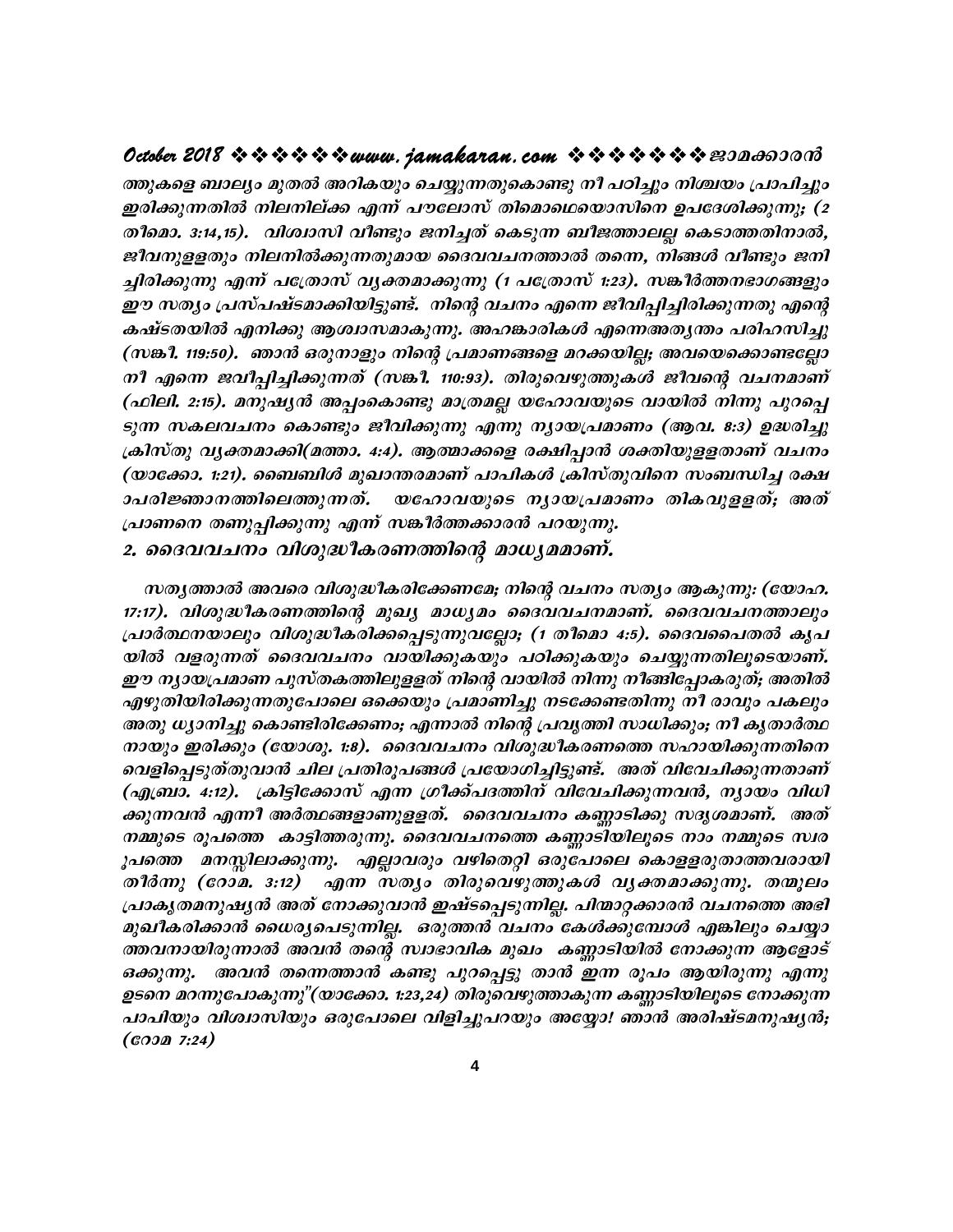നമ്മുടെ സ്ഥയം എന്തെന്നെന്നു വെളിപ്പെടുത്തുന്ന അതേ തിരുവെഴുത്തുകൾ തന്നെ പാപം കഴുകിക്കളയാനുളള മാർഗ്ഗവും വെളിപ്പെടുത്തുന്നു. വചനം എന്ന ജലസ്നാനത്താ ലാണ് ഒരു വൃക്തി കഴുകപ്പെട്ടു ശുദ്ധീകരണം പ്രാപിക്കുന്നത് (എബ്രാ. 5:26). ക്രിസ്തു ശിഷ്യന്മാരോടായി പറഞ്ഞു: ഞാൻ നിങ്ങളോടു സംസാരിച്ചവചനം നിമിത്തം നിങ്ങൾ ഇപ്പോൾ ശുദ്ധിയുളളവരാകുന്നു(യോഹ. 15:3).

സമാഗനകൂടാരത്തിനും ആരാധകനും മദ്ധ്യേയായിരുന്നു തൊട്ടി. ദൈവസന്നിധിയോ ടടുക്കുവാൻ ആരാധകനെ അയോഗൃനാക്കി തീർക്കുന്ന മാലിന്യം കഴുകികളയാനുളള മാർഗ്ഗമാണ് ഈ തൊട്ടി. ഇതു തിരുവെഴുത്തുകൾക്കു നിഴലത്രേ. ഞാൻ നിന്നോടു പാപം ചെയ്യാതിരിക്കേണ്ടതിന്നു നിന്റെ വചനത്തെ ഹൃദയത്തിൽ സംഗ്രഹിക്കുന്നു; (സങ്കീ. 119:11).

പ്രപഞ്ചത്തിലെ ഒരു പ്രകാശത്തിനും പുറത്താക്കാൻ കഴിയാത്ത ആത്മാവിന്റെ അന്ധകാരത്തെ ഇല്ലാതാക്കുവാൻ ദൈവം നൽകിയ പ്രകാശമാണ് തിരുവചനം. നക്ഷത്രം വിദ്വാന്മാരെ നയിച്ചതുപോലെ തിരുവെഴുത്തുകളുടെ പ്രകാശം പാപികളെ ക്രിസ്തുവി ലേക്കു നയിക്കുന്നു. ദൈവപൈതലിനു ദൈവവചനം കാലിനു ദീപവും പാതയ്ക്കു പ്രകാ ശവുമാണ് (സങ്കീ. 119:105). കല്പന ഒരു ദീപവും ഉപദേശം ഒരു വെളിച്ചവും പ്രബോധന ത്തിന്റെ ശാസനകൾ ജീവന്റെ മാർഗ്ഗവും ആകുന്നു(സദൃ. 6:23). പ്രവാചക വാകൃവും അധികം സ്ഥിരമായിട്ടു നമുക്കുണ്ടു. നേരം വെളുക്കുകയും നിങ്ങളുടെ ഹൃദയങ്ങളിൽ ഉദയനക്ഷത്രം ഉദിക്കുകയും ചെയ്വോളം ഇരുണ്ട സ്ഥലത്തു പ്രകാശിക്കുന്ന വിളക്കു പോലെ അതിനെ കരുതിക്കൊണ്ടാൽ നന്ന്: (2 പത്രോ. 1:19). ശത്രുവിനെ ജയിക്കാനുളള വാളാണ് തിരുവെഴുത്തുകൾ. ഇരുവായ്ത്തലയുളള ഏതു വാളിനേക്കാളും മൂർച്ചയേറിയ ദൈവവചനം ഏതു ഹൃദയത്തെയും തുളച്ചുകയറുന്നു. ദൈവത്തിന്റെ വചനം ജീവനും ചൈതനൃവുമുളളതായി ഇരുവായ്ത്തലയുളള ഏതു വാളിനെക്കാളും മൂർച്ചയേറിയതും പ്രാണനെയും ആത്മാവിനെയും സന്ധിമജ്ജകളെയും വേറുവിടുവിക്കും വരെ തുളച്ചുചെ ല്ലുന്നതും ഹൃദയത്തിലെ ചിന്തനങ്ങളെയും ഭാവങ്ങളെയും വിവേചിക്കുന്നതും ആകുന്നു: (എബ്രാ 4:12). ദൈവവചനം എന്ന ആത്മാവിന്റെ വാൾ കൈക്കൊളളുവാൻ പൗലൊസ ച്ചൊസ്തലൻ ക്രിസ്തു ഭടനെ ഓർപ്പിക്കുന്നു: (എഫേ. 6:17)

വിശുദ്ധികരണത്തിലൂടെ ക്രിസ്തീയജീവിതത്തിന്റെ വളർച്ചയ്ക്ക് ദൈവവചനം ഭക്ഷി ക്കേണ്ടതാണ്. ദൈവവചനത്തെ ആഹാരത്തേക്കാൾ സൂക്ഷിച്ചിരിക്കുന്നു എന്നതാണ് ഇയോ ബിന്റെ സാക്ഷ്യം (23:12). ശിശുക്കൾക്ക് പാലാണാവശ്യം. കാലം നോക്കിയാൽ ഇപ്പോൾ ഉപദേഷ്ടാക്കന്മാർ ആയിരിക്കേണ്ടുന്ന നിങ്ങൾക്ക് ദൈവത്തിന്റെ അരുളപ്പാടുകളുടെ ആദ ൃപാഠങ്ങളെ തന്നെ വീണ്ടും ഉപദേശിച്ചു തരുവാൻ ആവശ്യമായിരിക്കുന്നു. കട്ടിയുളള ആഹാരമല്ല, പാലത്രേ നിങ്ങൾക്ക് ആവശ്യമെന്നു വന്നിരിക്കുന്നു. പാൽ കുടിക്കുന്നവൻ എല്ലാം നിതിയുടെ വചനത്തിൽ പരിചയമില്ലാത്തവനത്രേ; അവൻ ശിശുവല്ലോ. കട്ടിയാ യുളള ആഹാരം നന്മതിന്മകളെ തിരിച്ചറിയാൻ തഴക്കത്തിൽ അഭ്യസിച്ച ഇന്ദ്രീയങ്ങളുളള വരായി പ്രായം തികഞ്ഞവർക്കേ പറ്റുകയുളളൂ(എബ്രാ 5:12–14). രക്ഷയ്ക്കായി വളരുന്ന തിന് വചനമെന്ന മായമില്ലാത്ത പാൽ കുടിക്കേണ്ടതാണ് (1പത്രോ 2:1,2). തിരുവചനം എന്റെ അണ്ണാക്കിന് എത്ര മധുരം! അവ എന്റെ വായ്ക്ക് തേനിലും നല്ലത്(സങ്കീ. 119:103). സമ്പുഷ്ടമായ ഭക്ഷണമാണ് തേൻ. ദൈവചനമാകുന്ന തേൻ ആസ്വദിക്കുന്നവർക്ക് മാത്രമേ കണ്ണു തെളിഞ്ഞു സുബോധം വരികയുളളൂ(1 ശമു14:29). കണ്ണു തുറക്കപ്പെടുന്നവർക്കു മാത്രമേ തിരുവെഴുത്തുകളിലെ അത്ഭുതങ്ങളെ കാണാൻ കഴിയുകയുളളൂ. (സങ്കീ. 119:18).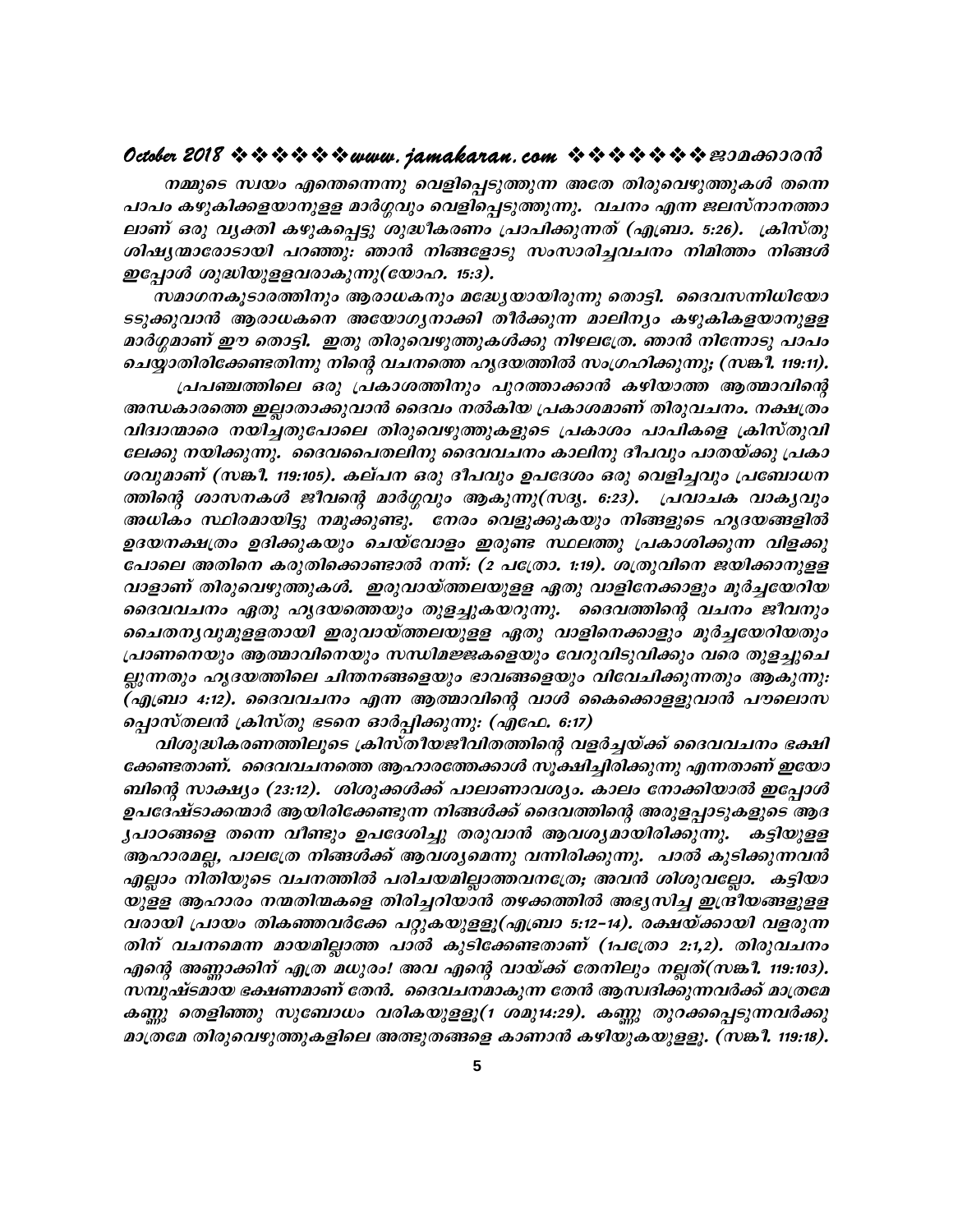ദുഷ്ടതയുടെ ആധിക്യം വിട്ടു രക്ഷ നേടുന്നതിനും (യാക്കോ. 1:21) ലോകത്തിലുളള കളങ്കം പറ്റാതെ തന്നെത്താൻ കാത്തുക്കൊളളുന്നതിനും (യാക്കോ. 1:27) വചനം സൗമൃത യോടെ കൈക്കൊള്ളേണ്ടതാണ്. ക്രിസ്തുവിന്റെ വചനം ഐശ്വര്യമായി സകല ജ്ഞാന ത്തോടും കൂടെ വിശ്വാസികളിൽ വസിക്കണം(കൊലാ. 3:16). ഒരു വൃക്തിയിൽ ദൈവ സ്നേഹം വാസ്തവമായി തികഞ്ഞിരിക്കുന്നു എന്നതിനു തെളിവാണ് വചനം പ്രമാണിക്കു ന്നത്; (1 യോഹ 2:5). എങ്കിലും വചനം കേൾക്ക മാത്രം ചെയ്തുകൊണ്ടു തങ്ങളെത്തന്നെ ചതിക്കാതെ അതിനെ ചെയ്യുന്നവരായും ഇരിപ്പിൻ എന്നതാണ് അപ്പോസ്തലനായ യാക്കോബ് (1:22) ഉത്ബോധിപ്പിക്കുന്നത്. യഥാർത്ഥ ശിഷൃന്മാർ ക്രിസ്തുവിന്റെ വചന ത്തിൽ നിലനിൽക്കുന്നവരാണ്: (യോഹ 8:31). വചനം അനുസരിക്കായ്കകൊണ്ടാണ് ഇട റിപ്പോകുന്നത്: (1പത്രോ. 2:8). ദൈവവചനം ജീവനും ചൈതനൃവും ഉളളതും (എബ്രാ. 4:12) ദൈവജ്ഞാനവും ദൈവശക്തിയും ആണെങ്കിലും, ദൈവാത്മാവിന്റെ സാന്നിദ്ധ്യ ത്താലും സഹായത്താലും മാത്രമേ അത് ആത്മീയഫലം പുറപ്പെടുവിക്കുകയുളളൂ. സ്ഥർഗ്ഗ ത്തിൽ നിന്നു അയച്ച പരിശുദ്ധാത്മാവിനാൽ സുവിശേഷം അറിയിച്ചു എന്നു പത്രോസ പ്പോസ്തലൻ പ്രസ്താവിച്ചു. (1 പത്രോ. 1:12). നമ്മുടെ കർത്താവായ യേശുക്രിസ്തുവിന്റെ ദൈവവും മഹത്ത്വവുമുളള പിതാവുമായവൻ തന്നെക്കുറിച്ചുളള പരിജ്ഞാനത്തിൽ ജ്ഞാന ത്തിന്റെയും വെളിപ്പാടിന്റെയും ആത്മാവിനെ തരേണ്ടതിനു പൗലോസപ്പോസ്തലൻ പ്രാർത്ഥിക്കുന്നു; (എഫേ. 1:17).

ഇത്ര പ്രധാനപ്പെട്ട ദൈവവചനം അതിന്റെ പൂർണ്ണ രീതിയിൽ നമുക്ക് അനുഭവവേദ്യ മാക്കാൻ ആഗ്രഹിക്കുന്നവരെ ദൈവം തന്റെ വചനത്താൽ നിറയ്ക്കുന്നു. ദൈവവചനം നമ്മിലേക്കു നിറയാൻ ദൈവം ചെയ്യുന്ന പ്രവൃത്തികളാണ് വെളിപ്പാട്, പ്രകാശനം എന്നിവ. അവ എന്താണെന്ന് തുടർന്ന് നോക്കാം.

#### 3. വെളിപ്പാട്

വെളിപ്പാട്, ദൈവശ്വാസീയത, സംപ്രേഷണം എന്നിങ്ങനെ മൂന്നുകാര്യങ്ങളാണ് ബൈബി ളിന്റെ രൂപപ്രാപ്തിയിലുളളത്. മനുഷ്യന് മറ്റുവിധത്തിൽ അറിയുവാൻ കഴിയാത്തതിനെ ദൈവം പ്രകാശിപ്പിക്കുന്ന പ്രവൃത്തിയെയാണ് വെളിപ്പാട് എന്നു പറയുന്നത്. വെളിപ്പാ ടിനെക്കുറിക്കുന്ന അപൊകലുപ്സിസ് എന്ന ഗ്രീക്കു പദത്തിനു മറനീക്കൽ അഥവാ മൂടി മാറ്റൽ എന്നർത്ഥം. മറയ്ക്കപ്പെട്ട ഒന്നിനെ ദൃശ്യവും ജ്ഞേയവും ആകുന്നതിനു വേണ്ടി അതിനെ ആവരണം ചെയ്തിരിക്കുന്ന മറമാറ്റുകയാണ് വെളിപ്പാട്. സ്രഷ്ടാവായ ദൈവം സൃഷ്ടിയായ മനുഷ്യനു തന്റെശക്തിയും മഹത്ത്വവും പ്രകൃതിയും, സ്വഭാവവും, ഹിത വും. നിർണ്ണയങ്ങളും വെളിപ്പെടുത്തുന്നതിനേയാണ് തിരുവെഴുത്തുകൾ വെളിപ്പാടെന്ന് പറ യുന്നത്. സ്ഥതം സൃഷ്ടികളോടുളള സ്നേഹത്തിലും കരുണയിലും ദൈവം തന്നെയാണ് സതൃത്തിന്റെ ആവരണം മാറ്റിക്കൊടുക്കുന്നത്. വെളിപ്പാട് ദൈവത്തിൽ നിന്ന് പുറപ്പെടു ന്നതാകയാൽ അതിന് പ്രകൃതൃതീതമായ മാധ്യമങ്ങളും മാർഗ്ഗങ്ങളും ആവശ്യമാണ്.

ദൈവം തന്റെ സാദൃശൃത്തിൽ മനുഷ്യനെ സൃഷ്ടിച്ചതുതന്നെ ദൈവത്തോട് സഹവസി ക്കുന്നതിനും ആശയപ്രകാശനം ചെയ്യുന്നതിനും വേണ്ടിയാണ്. വെയിലാറിയപ്പോൾ ദൈവം ഇറങ്ങിവന്നു ആദാമിനോട് സംസാരിച്ചതായി നാം കാണുന്നു(ഉത്പ. 3:8). പാപത്തിൽ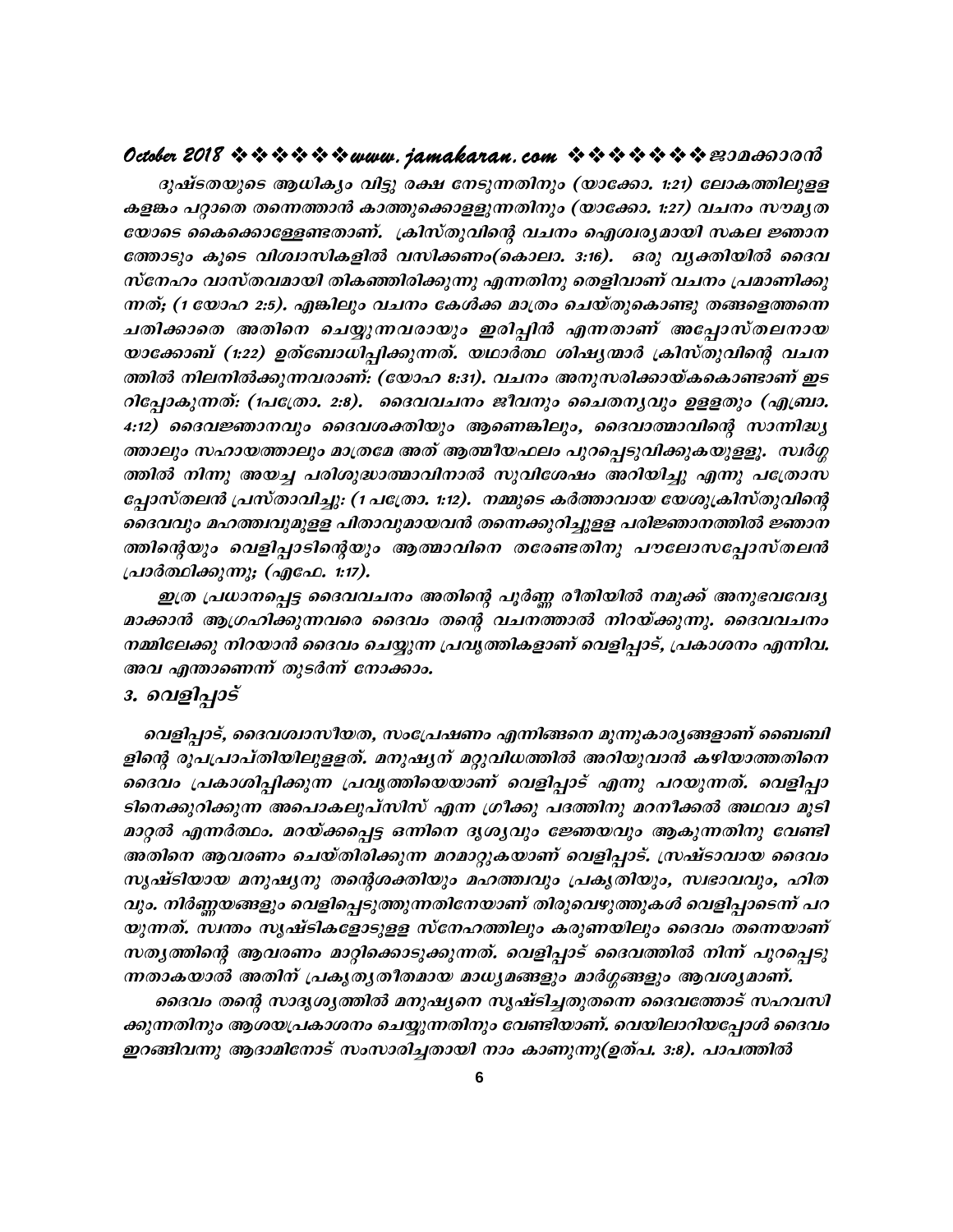വീഴാത്ത മനുഷ്യനെ സംബന്ധിച്ചിടത്തോളം ദൈവത്തിൽ നിന്ന് അറിവുനേടേണ്ടത് ആവ ശ്യമായിരുന്നുവെങ്കിൽ പാപത്തിൽ വീണ മനുഷ്യന് അത് എത്രത്തോളം? പാപത്തെക്കു റിച്ചും വീണ്ടെടുപ്പിനെക്കുറിച്ചമുളള അറിവ് മനുഷ്യന് ആവശ്യമായി വന്നു. തിരുവെഴു ത്തുകൾ എഴുതപ്പെട്ടതുതന്നെ അതിനു വേണ്ടിയാണ്.

## വെളിപ്പാട്, ദൈവശ്വാസീയത, പ്രകാശനം

#### വെളിപ്പാട്

വെളിപ്പാടും, ദൈവശ്വാസീയതയും ബൈബിളിന്റെ കേന്ദ്ര ഉപദേശങ്ങളാണ്. ഇവരണ്ടും കൂടിക്കുഴയുവാൻ അനുവദിക്കരുത്.

ദൈവത്തിൽ നിന്നു മനുഷ്യനിലേക്ക് സത്യം സംപ്രേഷണം ചെയ്യുമ്പോൾ അതിന്മേ ലുളള പ്രതൃക്ഷമായ ദൈവികപ്രഭാവമാണ് വെളിപ്പാട്.

#### ദൈവശ്വാസീയത

മറ്റുളളവർക്ക് മനസ്സിലാകുന്ന ഭാഷയിലേക്ക് സത്യം പകർന്നുകൊടുക്കുന്നതിന്റെ മേൽ ഉളള ദൈവികപ്രഭാവമാണ് ദൈവശ്വാസീയത.

വെളിപ്പാടിനാലാണ് മറിയയെയും ശിശുവായ യേശുവിനെയുംകൊണ്ട് മിസ്രായീമി ലേക്ക് ഓടിപ്പോകുവാൻ യോസേഫിന് സ്ഥ്നത്തിൽ വെളിപ്പെടുത്തിയത്. ഇത് ദൈവ ത്തിന്റെ കേവലമായ വെളിപ്പാടിന് ഉത്തമോദാഹരണമാണ്. എന്നാൽ മറ്റുളളവരുടെ പ്രയോ ജനത്തിനായി ഇത് രേഖപ്പെടുത്തിവയ്ക്കാനുളള ദൈവശ്വാസീയത യോസേഫിന് ലഭിച്ചി ല്ല. ക്രിസ്തുവിന്റെ പ്രസംഗത്തിലൂടെ ദൈവത്തിന്റെ കൃപാപൂർണ്ണമായ വെളിപ്പാടുകൾ ആയി രക്കണക്കിനാളുകൾ കേട്ടു. എന്നാൽ തെരഞ്ഞെടുക്കപ്പെട്ട ശിഷൃന്മാർ ഒഴികെ മറ്റാരെയും ദൈവനിശ്വസ്ത എഴുത്തുകാരായി വിളിച്ചില്ല. ദൈവനിശ്വാസ്തരായ എഴുത്തുകാർക്ക് മാത്രമേ ദൈവത്തിന്റെ വെളിപ്പാടുകളെ സൂക്ഷമമായി രേഖപ്പെടുത്തുവാൻ കഴിയൂ. എഴു ത്തുകാർ പലപ്പോഴും തങ്ങൾ കണ്ടതും കേട്ടതുമായ കാര്യങ്ങളെ രേഖപ്പെടുത്തി, അങ്ങ നെയുളളവയിൽ നേരിട്ടുളള വെളിപ്പാടിന്റെ ആവശ്യമില്ല.

#### പ്രകാശനം

ദൈവത്തോട് ശരിയായ ബന്ധം പുലർത്തുന്ന തന്റെ മക്കൾക്ക് തിരുവെഴുത്തുകൾ മനസ്സിലാക്കുന്നതിന് പരിശുദ്ധാത്മാവിൽ നിന്നു ലഭിക്കുന്ന പ്രേരകശക്തിയും ശൂശ്രൂഷ യുമാണ് പ്രകാശനം. തിരുവെഴുത്തുകളെ തിരിച്ചറിയേണ്ടതിന് ക്രിസ്തു അവരുടെ ബുദ്ധിയെ തുറന്നു: (ലൂക്കോ. 24:44) പരിശുദ്ധാത്മാവ് വരുമ്പോൾ ശിഷൃതാരെ സകലസത ൃത്തിലും വഴി നടത്തുമെന്ന് ക്രിസ്തു വെളിപ്പെടുത്തി. നാമോ ലോകത്തിന്റെ ആത്മാവിനെ അല്ല, ദൈവം നമുക്ക് നല്കിയത് അറിവാനായി ദൈവത്തിൽ നിന്നുളള ആത്മാവിനെ അത്രേ പ്രാപി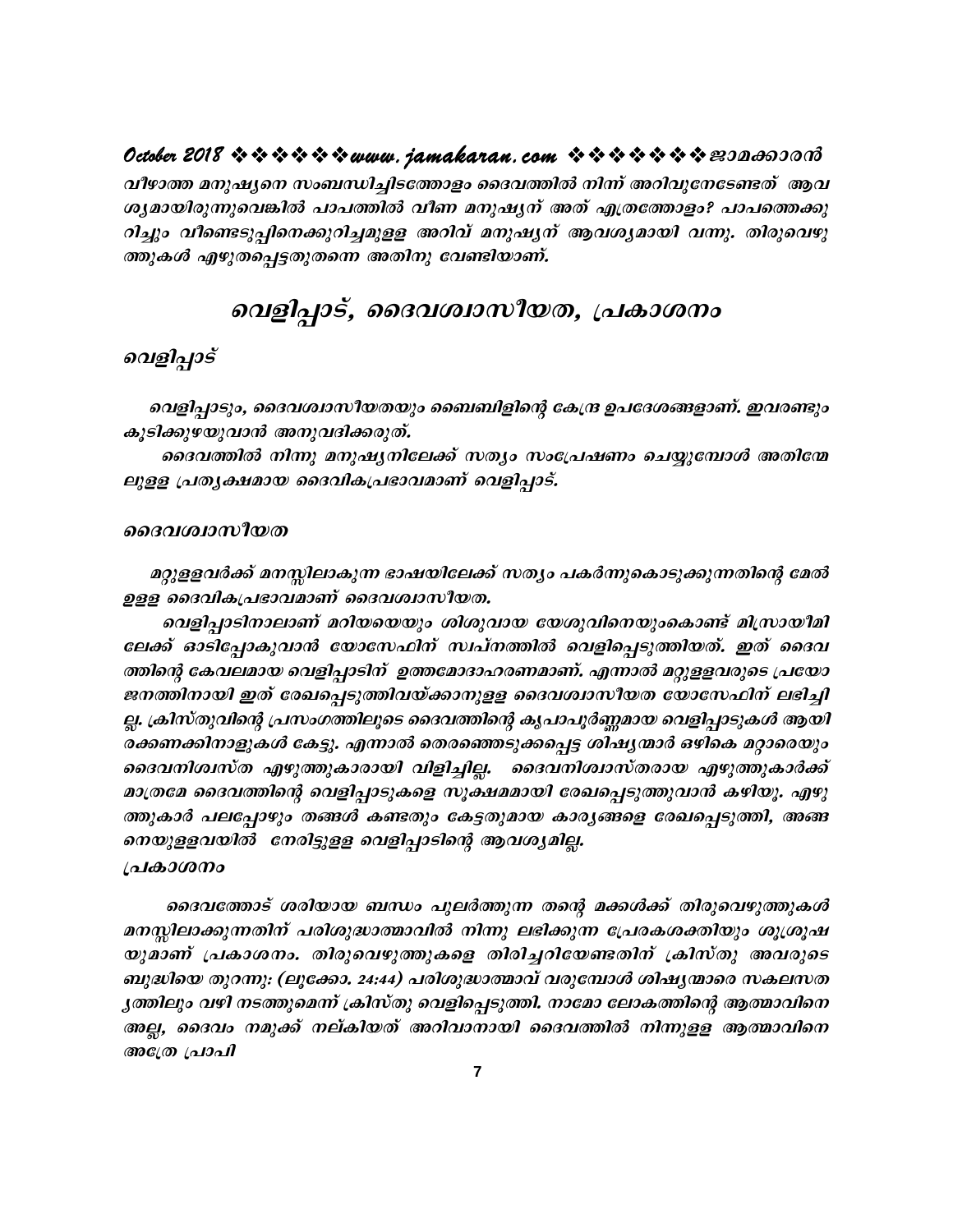### **October 2018 ななななななwww.jamakaran.com ななななななき** 2018 なの

*¨ -X*v: **(1 sImcn. 2:12)**. *Ah-\m {]m]n¨ A`n-tjIw \n§-fn hkn-¡p-¶p; Bcpw*  $\bm{n}$ ിങ്ങളെ ഉപദേശിപ്പാൻ ആവശ്യമില്ല; അവന്റെ അഭിഷേകം തന്നെ നിങ്ങൾക്ക് സകലവും ഉപദേശിച്ചുതരികയാലും അതു ഭോഷ്ക്കല്ല സത്യം തന്നേ ആയിരിക്കുകയാലും അതു ച്ചത്: (1 കൊരി. 2:12). അവനാൽ പ്രാപിച്ച അഭിഷേകം നിങ്ങളിൽ വസിക്കുന്നു; ആരും<br>നിങ്ങളെ ഉപദേശിപ്പാൻ ആവശ്യമില്ല; അവന്റെ അഭിഷേകം തന്നെ നിങ്ങൾക്ക് സകലവും<br>ഉപദേശിച്ചുതരികയാലും അതു ഭോഷ്ക്കല്ല സത്യം തന്നേ ആയിരിക്കുകയാലും അതു<br>നിങ്ങളെ തിരുവെഴുത്തിനെ അനാവരണം ചെയ്യുകയാണ് പ്രകാശനം.

ബിലെയാം, ശൗൽ രാജാവ്, കയ്യഫാവ് തുടങ്ങിയവർക്ക് ദൈവികവെളിപ്പാട് വിളം ബരം ചെയ്യാനുളള ഉത്തേജനം ലഭിച്ചു. എന്നാൽ അത് ആത്മീയപ്രകാശനത്തെ ഉൾകൊ നിങ്ങളെ ഉപദേശിച്ചതുപോലെ നിങ്ങൾ അവനിൽ വസിപ്പിൻ(1യോഹ. 2:27). നല്കപ്പെട്ട<br>തിരുവെഴുത്തിനെ അനാവരണം ചെയ്യുകയാണ് പ്രകാശനം.<br>ബിലെയാം, ശൗൽ രാജാവ്, കയ്യഫാവ് തുടങ്ങിയവർക്ക് ദൈവികവെളിപ്പാട് വിളം<br>ബരം ചെയ്യാനുളള ഉത്തേജനം ലഭിച്ചു. എന്നാൽ കയുണ്ടായില്ല. ഇതുപോലെ തന്നെ ആത്മീയപ്രകാശനം ലഭിച്ച അസംഖ്യം ആളുകൾക്ക് ബിലെയാം, ശൗൽ രാജാവ്, കയ്യഫാവ് തുടങ്ങിയവർക്ക് ദൈവികവെളിപ്പാട് വിളം<br>ബരം ചെയ്യാനുളള ഉത്തേജനം ലഭിച്ചു. എന്നാൽ അത് ആത്മീയപ്രകാശനത്തെ ഉൾകൊ<br>ണ്ടില്ല. അവർക്ക് പ്രായോഗിക ജീവിതത്തിൽ പ്രയോജനപ്പെടുമാറ് അവ പ്രകാശിപ്പിക്കു<br>കയുണ്ടായില്ല ബരം ചെയ്യാനുളള ഉത്തേജനം ലഭിച്ചു. എന്നാൽ അത് ആത്മീയപ്രകാശനത്തെ ഉൾകൊ<br>ണ്ടില്ല. അവർക്ക് പ്രായോഗിക ജീവിതത്തിൽ പ്രയോജനപ്പെടുമാറ് അവ പ്രകാശിപ്പിക്കു<br>കയുണ്ടായില്ല. ഇതുപോലെ തന്നെ ആത്മീയപ്രകാശനം ലഭിച്ച അസംഖ്യം ആളുകൾക്ക്<br>ദൈവികവെളി ണ്ടില്ല. അവർക്ക് പ്രായോഗിക ജീവിതത്തിൽ പ്രയോജനപ്പെടുമാറ് അവ പ്രകാശിപ്പിക്കു<br>കയുണ്ടായില്ല. ഇതുപോലെ തന്നെ ആത്മീയപ്രകാശനം ലഭിച്ച അസംഖ്യം ആളുകൾക്ക്<br>ദൈവികവെളിപ്പാടോ, ദൈവീക വെളിപ്പാട് രേഖപ്പെടുത്താനുളള ദൈവശ്വാസീയതയോ<br>ലഭിച്ചില്ല. வெலு?.. ലഭിച്ചില്ല. ദാഹത്തോട് കാത്തിരിക്കുന്ന എല്ലാ വിശ്വാസികൾക്കും വാഗ്ദത്തം ചെയ്യപ്പെട്ട<br>താണ് പ്രകാശനം. പടിപടിയായിട്ടാണത് ലഭിക്കുക. അത് കൂടുകയോ കുറയുകയോ<br>ചെയ്യാം.<br>ഉള പരിജ്ഞാനത്തിലേക്കോ ആർക്കും എത്തിച്ചേരാൻ കഴിയുകയില്ല. (1കൊരി. 2

ലഭിച്ചില്ല. ദാഹത്തോട് കാത്തിരിക്കുന്ന എല്ലാ വിശ്വാസികൾക്കും വാഗ്ദത്തം ചെയ്യപ്പെ<del>ട്ട</del><br>താണ് പ്രകാശനം. പടിപടിയായിട്ടാണത് ലഭിക്കുക. അത് കൂടുകയോ കുറയുകയോ<br>ചെയ്യാം.<br>ഉള പരിജ്ഞാനത്തിലേക്കോ ആർക്കും എത്തിച്ചോൻ കഴിയുകയില്ല. (1കൊരി. 2 വരെ ഈ മൂന്നു കാര്യങ്ങളും കാണാം. 10 -ാം വാക്യത്തിൽ വെളിപ്പാടും 12 -ാം വാക്യ ്പകാശനം കൂടാതെ വ്യ*ക്തിപരമായ ര*ക്ഷയിലേക്കോ തിരുവെഴുത്തുകളെക്കുറിച്ചു<br>ളള പരിജ്ഞാനത്തിലേക്കോ ആർക്കും എത്തിച്ചേരാൻ കഴിയുകയില്ല. (1കൊരി. 2:9-13)<br>വരെ ഈ മൂന്നു കാര്യങ്ങളും കാണാം. 10 -ാം വാക്യത്തിൽ വെളിപ്പാടും 12 -ാം വാക്യ<br>ത്തി യത്തിൽ തോന്നീട്ടുമില്ല എന്ന് എഴുതിയിരിക്കുന്നതുപോലെ തന്നെ. നമുക്കോ ദൈവം തന്റെ അത്മാവിനാൽ വെളിപ്പെടുത്തിയിരിക്കുന്നു; ആത്മാവ് സകലത്തെയും ദൈവത്തിന്റെ ആഴ  $\widehat{s}$ ങ്ങളെയും ആരായുന്നു. മനുഷ്യനിലുളളത് അവനിലെ മനുഷാത്മാവല്ലാതെ മനുഷ്യരിൽ ആർ അറിയും? അവ്വണ്ണം തന്നേ ദൈവത്തിലുളളത് ദൈവാത്മാവല്ലാതെ ആരും ഗ്രഹിച്ചിട്ടി ല്ല. നാമോ ലോകത്തിന്റെ അത്മാവിനെ അല്ല, ദൈവം നമുക്ക് നൽകിയത് അറിവാനായി അത്മാവിനാൽ വെളിപ്പെടുത്തിയിരിക്കുന്നു; ആത്മാവ് സകലത്തെയും ദൈവത്തിന്റെ ആഴ<br>ങ്ങളെയും ആരായുന്നു. മനുഷ്യനിലുളളത് അവനിലെ മനുഷാത്മാവല്ലാതെ മനുഷ്യരിൽ<br>ആർ അറിയും? അവ്വണ്ണം തന്നേ ദൈവത്തിലുളളത് ദൈവാത്മാവല്ലാതെ ആരും ഗ്രഹിച്ചിട്ടി<br>ല്ല ങ്ങളെയും ആരായുന്നു. മനുഷ്യനിലുളളത് അവനിലെ മനുഷാത്മാവല്ലാതെ മനുഷ്യരിൽ<br>ആർ അറിയും? അവ്വണ്ണം തന്നേ ദൈവത്തിലുളളത് ദൈവാത്മാവല്ലാതെ ആരും ഗ്രഹിച്ചിട്ടി<br>ല്ല. നാമോ ലോകത്തിന്റെ അത്മാവിനെ അല്ല, ദൈവം നമുക്ക് നൽകിയത് അറിവാനായി<br>ദൈവത്ത *{]kvXm-hn-¨p-sImv Bßo-I-·mÀ¡v Bßo-I-am-bXv sXfn-bn-¡p-¶p*. **(1sIm-cn. 2:9 þ13)**.

#### വെളിപ്പാട് രണ്ടു വിധ<u>ാ</u>

പെളിപ്പാട് രണ്ടു വിധത്തിലുണ്ട്. സാമാന്യവും (ഏലില്യമഹ ീൃ ിമൗൃേമഹ) സവിശേ ഷവും അഥവാ പ്രകൃത്യതീതവും(ടുലരശമഹ ഞല്ലഹമശേീി  $\bm{\eta}$  ഴുല്യ ിമൗേൃമഹ ഞല് ലഹമശേ11) . എല്ലാ മാനുഷ്യരെയും ഉദ്ദേശിച്ച് ദൈവം നൽകുന്ന വെളിപ്പാടാണ് സാമാന  $\,$ ൃവെളിപ്പാട്. (സഷ്ടാവായ ദൈവം തന്റെ പ്രവൃത്തിയിലൂടെ സ്വയംവെളിപ്പെടുത്തുന്നു എന്ന താണ്സാമാനൃവെളിപ്പാടിന്റെസ്വഭാവം. പ്രകൃതിയിലൂടെയും മനുഷ്യന്റെ മനസ്സാക്ഷിയി ഷവും അഥവാ പ്രകൃതൃതീതവും(ടുലരശമഹ ഞല്ലഹമശേീി ൂ ഴെുലു ിമര്യേമഹ ഞല്<br>ലഹമശേീ) . എല്ലാ മാനുഷ്യരെയും ഉദ്ദേശിച്ച് ദൈവം നൽകുന്ന വെളിപ്പാടാണ് സാമാന<br>ൃവെളിപ്പാട്. സ്രഷ്ടാവായ ദൈവം തന്റെ പ്രവൃത്തിയിലൂടെ സ്വയംവെളിപ്പെടുത്തുന്നു എന്ന<br>താണ് ലഹമശേ11) . എല്ലാ മാനുഷ്യരെയും ഉദ്ദേശിച്ച് ദൈവം നൽകുന്ന വെളിപ്പാടാണ് സാമാന<br>ൃവെളിപ്പാട്. സ്രഷ്ടാവായ ദൈവം തന്റെ പ്രവൃത്തിയിലൂടെ സ്വയംവെളിപ്പെടുത്തുന്നു എന്ന<br>താണ്സാമാന്യവെളിപ്പാടിന്റെസ്വഭാവം. പ്രകൃതിയിലൂടെയും മനുഷ്യന്റെ മനസ്സ റിച്ചുളള അറിവ് മനുഷ്യന് ദൈവസൃഷ്ടി എന്ന നിലയിൽ അതു നല്കുന്നു.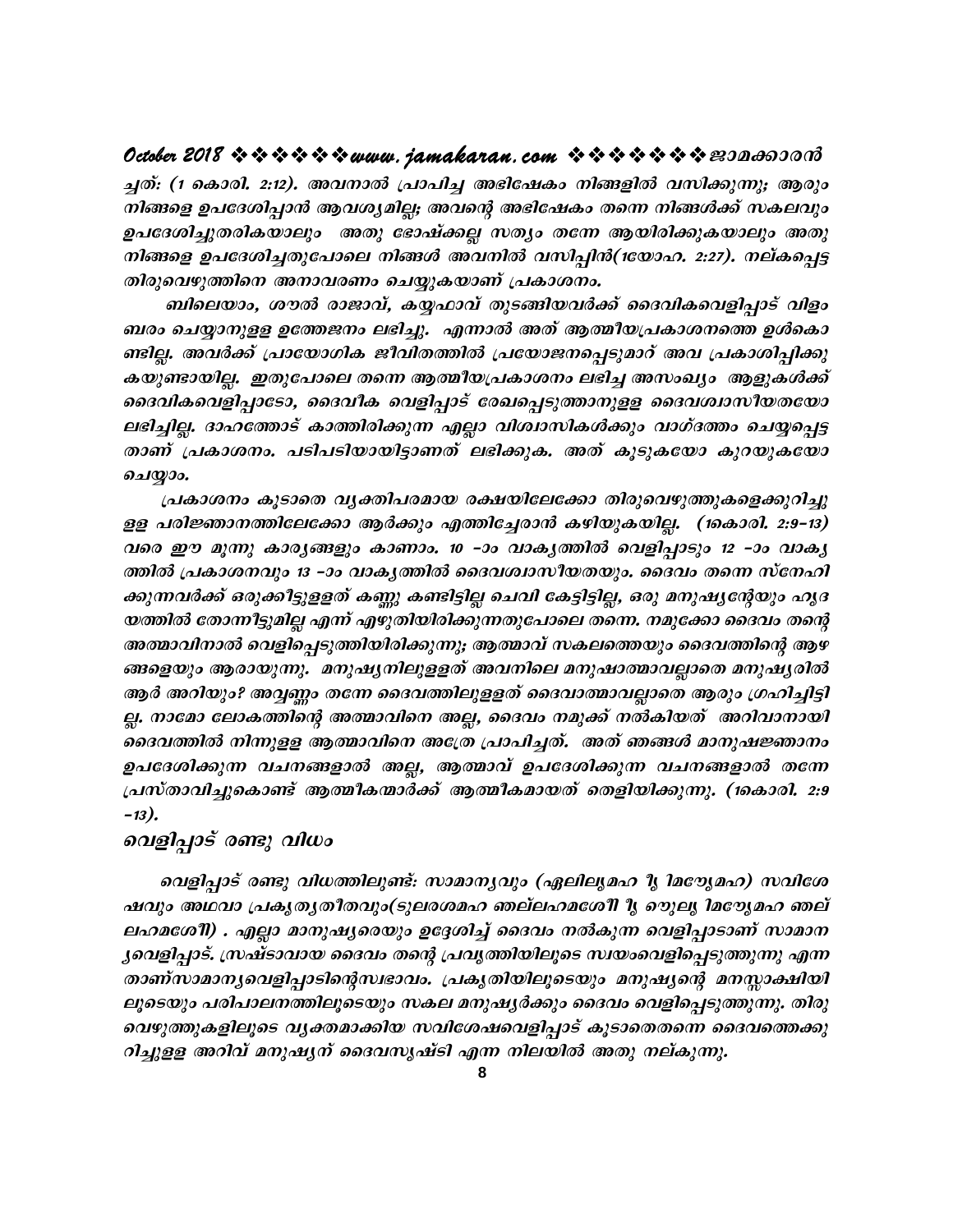# **October 2018 www.jamakaran.com Pma¡mc³ Akmam -\-y-sh-fn-¸mSv**

#### 1. *(പകൃതി*

(അസാമാനൃവെളിപ്പാട്<br>പ്രകൃതി<br>ത്രഷ്ടാവായ ദൈവത്തിന്റെ വിവേകവും ശക്തിയും മഹത്വവും വെളിപ്പെടുത്തുന്ന<br>താണ് പ്രകൃതി. മനുഷൃൻ പാപത്തിൽ വീഴുന്നതിനുമുമ്പ് സർവ്വാതിശായിയായ ഭൂമിയുടെ<br>മഹത്വം അവൻ കണ്ടിരുന്നു. ദൈവത്തിന്റെ സാന്നിദ്ധ്യവും ദൈ 7. <sub>(</sub>പകൃതി<br>സഷ്ടാവായ ദൈവത്തിന്റെ വിവേകവും ശക്തിയും മഹത്വവും വെളിപ്പെടുത്തുന്ന<br>താണ് പ്രകൃതി. മനുഷൃൻ പാപത്തിൽ വീഴുന്നതിനുമുമ്പ് സർവ്വാതിശായിയായ ഭൂമിയുടെ<br>മഹത്വം അവൻ കണ്ടിരുന്നു. ദൈവത്തിന്റെ സാന്നിദ്ധ്യവും ദൈവത്തോടുളള കൂട്ടായ മഹത്വം അവൻ കണ്ടിരുന്നു. ദൈവത്തിന്റെ സാന്നിദ്ധ്യവും ദൈവത്തോടുളള കൂട്ടായ്മയും  $_{l}$ പകൃതിയെ മഹിമോജ്വലമാക്കിയിരുന്നു. പ്രകൃതിയുടെ വെളിപ്പാട് ഉത്തേജകമായിരുന്നു. എന്നാലത് സമ്പൂർണമാകണമെങ്കിൽ ദൈവത്തോടുകൂടെ വൈയക്തികമായ അടുപ്പം ഉണ്ടാ താണ് പ്രകൃതി. മനുഷൃൻ പാം<br>മഹത്വം അവൻ കണ്ടിരുന്നു. ക<br>പ്രകൃതിയെ മഹിമോജ്വലമാക്ക്<br>എന്നാലത് സമ്പൂർണമാകണമെ<br>യിരിക്കേണ്ടതാണ്.<br>പണത്തിൽ പൗലോസ് വൃക്ര<br>ഷണത്തിൽ പൗലോസ് വൃക്ര

പ്രകൃതിയിലൂടെയുളള സാമാനൃവെളിപ്പാടിനെ അഥേനപൗരന്മാരോടുളള തന്റെ പ്രഭാ പ്രകൃതിയെ മഹിമോജ്വലമാക്കിയിരുന്നു. പ്രകൃതിയുടെ വെളിപ്പാട് ഉത്തേജകമായിരുന്നു.<br>എന്നാലത് സമ്പൂർണമാകണമെങ്കിൽ ദൈവത്തോടുകൂടെ വൈയക്തികമായ അടുപ്പം ഉണ്ടാ<br>യിരിക്കേണ്ടതാണ്.<br>പകൃതിയിലൂടെയുളള സാമാനൃവെളിപ്പാടിനെ അഥേനപൗരന്മാരോടുളള തന്റ ªXv : *AtYt\ ]pcp-j-·mtc, \n§Ä FÃm-änepw AXn-`-à -·mÀ F¶p Rm³ ImWp- ന്നു. ഞാൻ ചൂറ്റിനടന്നു നിങ്ങളുടെ പൂജാസ്ഥാനങ്ങളെ നോക്കുമ്പോൾ അജ്ഞാതദേ* വനു എന്നു എഴുത്തുളള ഒരു വേദിക്കല്ലു കണ്ടു; എന്നാൽ നിങ്ങൾ അറിയാതെ പൂജിക്കു ഷണത്തിൽ പൗലോസ് വ്യക്തമാക്കി. പൗലോസ് അരയോപഗമദ്ധേ നിന്നുകൊണ്ടു പറ<br>ഞ്ഞത് : അഥേനേ പുരുഷന്മാരേ, നിങ്ങൾ എല്ലാറ്റിലും അതിഭക്തന്മാർ എന്നു ഞാൻ കാണു<br>ന്നു. ഞാൻ - ചുറ്റിനടന്നു നിങ്ങളുടെ പൂജാസ്ഥാനങ്ങളെ - നോക്കുമ്പോൾ അജ്ഞാതദേ<br>വനു എന്നു ഞ്ഞത് : അഥേനേ പുരുഷന്മാരേ, നിങ്ങൾ എല്ലാറ്റിലും അതിഭക്തന്മാർ എന്നു ഞാൻ കാണു<br>ന്നു. ഞാൻ - ചുറ്റിനടന്നു നിങ്ങളുടെ പൂജാസ്ഥാനങ്ങളെ - നോക്കുമ്പോൾ അജ്ഞാതദേ<br>വനു എന്നു എഴുത്തുളള ഒരു വേദിക്കല്ലു കണ്ടു; എന്നാൽ നിങ്ങൾ അറിയാതെ പൂജിക്കു cക്ഷത്രങ്ങളിൽ വാസം ചെയ്യുന്നില്ല. താൻ എല്ലാവർക്കും ജീവനും ശ്വാസവും സകലവും വനു എന്നു എഴുത്തുളള ഒരു വേദിക്കല്ലു കണ്ടു; എന്നാൽ നിങ്ങൾ അറിയാതെ പൂജിക്കു<br>ന്നത് തന്നേ ഞാൻ നിങ്ങളോട് അറിയിക്കുന്നു. ലോകവും അതിലുളളത് ഒക്കെയും<br>ഉണ്ടാക്കിയ ദൈവം സ്ഥർഗ്ഗത്തിൽനിന്നും ഭൂമിക്കും നാഥനാകകൊണ്ട് കൈപ്പണിയായ ന്നത് തന്നേ ഞാൻ നിങ്ങളോട് അറിയിക്കുന്നു. ലോകവും അതിലുളളത് ഒക്കെയും<br>ഉണ്ടാക്കിയ ദൈവം സ്വർഗ്ഗത്തിൽനിന്നും ഭൂമിക്കും നാഥനാകകൊണ്ട് കൈപ്പണിയായ<br>ക്ഷേത്രങ്ങളിൽ വാസം ചെയ്യുന്നില്ല. താൻ എല്ലാവർക്കും ജീവനും ശ്വാസവും സകലവും<br>കൊടുക്കുന് *നിൽനിന്നു മാനുഷ്യജനതയെ ഒക്കെയും ഉളവാക്കി. അവരുടെ നിവാസത്തിന് അതിരു* കളും കാലങ്ങളും നിശ്ചയിച്ചു. അവർ ദൈവത്തെ തപ്പിനോക്കി കണ്ടെത്തുമോ എന്നു കൊടുക്കുന്നവൻ അകയാൽ വല്ലതിനും മുട്ടുളളവൻ എന്നപോല മാനുഷ്യകൈകളാൽ<br>ശുശ്രൂഷ ആവശ്യപ്പെടുന്നില്ല. ഭൂതലത്തിൽ എങ്ങും കുടിയിരിപ്പാൻ അവൻ ഒരുത്ത<br>നിൽനിന്നു മാനുഷ്യജനതയെ ഒക്കെയും ഉളവാക്കി. അവരുടെ നിവാസത്തിന് അതിരു<br>കളും കാലങ്ങളും നിശ്ചയ  $m$ വനല്ലതാനും. അവനിലല്ലോ നാം ജീവിക്കുകയും ചരിക്കുകയും ഇരിക്കുകയും ചെയ്യുന്ന ത്. അങ്ങനെ നിങ്ങളുടെ കവിവരന്മാരിലും ചിലർ: നാം അവന്റെ സന്താനമല്ലോ എന്നു പറ  $\bm{s}$ ഞിരിക്കുന്നു. നാം ദൈവത്തിന്റെ സന്താനം എന്നു വരികയാൽ ദൈവം മനുഷ്യന്റെ ശില്പ  $n$ *h3ൃയും സങ്കല്പവും കൊണ്ട് കൊത്തിത്തീർക്കുന്ന പൊൻ, വെള്ളി, കല്ല് എന്നിവയുടെ* ന്നവനല്ലതാനും. അവനിലല്ലോ നാം ജീവിക്കുകയും ചരിക്കുകയും ഇരിക്കുകയും ചെയ്യുന്ന<br>ത്. അങ്ങനെ നിങ്ങളുടെ കവിവരന്മാരിലും ചിലർ: നാം അവന്റെ സന്താനമല്ലോ എന്നു പറ<br>ഞ്ഞിരിക്കുന്നു. നാം ദൈവത്തിന്റെ സന്താനം എന്നു വരികയാൽ ദൈവം മനുഷ്യന്റെ ശ

ന്നു. ആകാശം ദൈവത്തിന്റെ മഹത്ത്വത്തെ വർണ്ണിക്കുന്നു; ആകാശവിതാനം അവന്റെ കൈവേലയെ പ്രസിദ്ധമാക്കുന്നു. പകൽ പകലിന് വാക്കു പൊഴിയുന്നു. രാത്രി രാത്രിക്ക് അറിവ്കൊടുക്കുന്നു. ഭാഷണമില്ല, വാക്കുകളില്ല, ശബ്ദം കേൾപ്പാനില്ല. ഭൂമിയിൽ എല്ലാ *Sവും അതിന്റെ അളവുനൂലും ഭൂതലത്തിന്റെ അറ്റത്തോളം അതിന്റെ വചനങ്ങളും ചെല്ലു*  $m$ ു. അവിടെ അവൻ സൂര്യന് ഒരു കൂടാരം അടിച്ചിരിക്കുന്നു. അതു മണവറയിൽ നിന്ന് പുറപ്പെടുന്ന മണവാളനു തുല്യം. വീരനെപ്പോലെ തന്റെ ഓട്ടം ഓടുവാൻ സന്തോഷിക്കുന്നു. ആകാശത്തിന്റെ അറ്റത്തുനിന്ന് അതിന്റെ ഉദയവും അറുതിവരെ അതിന്റെ അയനവും ആകു  $m$ ു. അതിന്റെ ഉഷ്ണം ഏൽക്കാതെ മറഞ്ഞിരിക്കുന്നതിനു ഒന്നുമില്ല<del>.</del> (സങ്കീ. 19:1–6).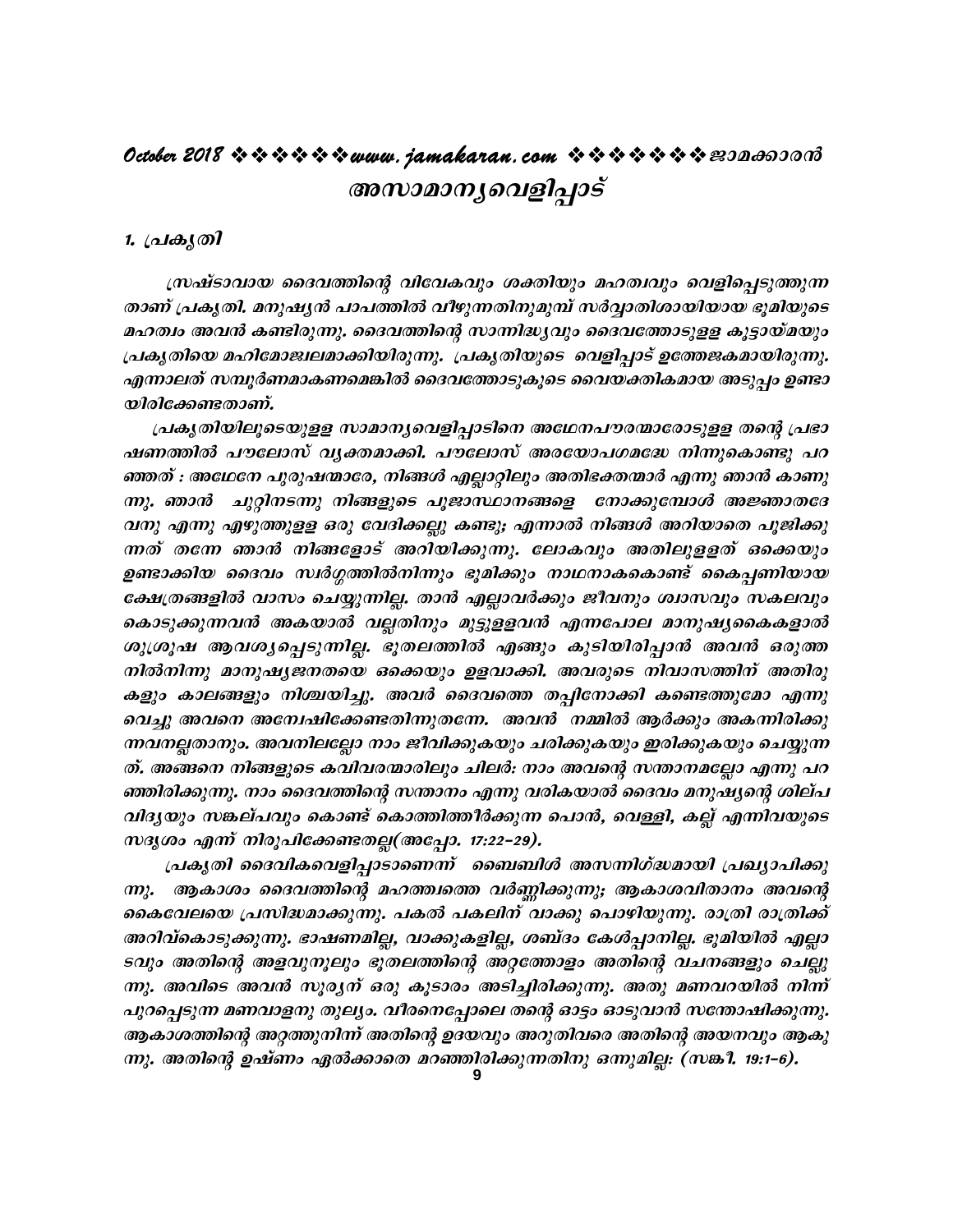പ്രകൃതിയിലൂടെയുളള ദൈവികവെളിപ്പാടിന്റെ പരിമിതിയെക്കുറിച്ചും വൈകലൃങ്ങ ളെക്കുറിച്ചും പൗലോസ് അപ്പോസ്തലൻ രേഖപ്പെടുത്തുന്നു. ദൈവത്തെക്കുറിച്ച് അറിയാ കുന്നത് അവർക്ക് വെളിവായിരിക്കുന്നു. ദൈവം അവർക്ക് വെളിവാക്കിയല്ലോ. അവന്റെ നിതൃശക്തിയും ദിവൃത്വവുമായി അവന്റെ സദൃശ്യലക്ഷണങ്ങൾ ലോകസൃഷ്ടി മുതൽ അവന്റെ പ്രവൃത്തികളാൽ ബുദ്ധിക്ക് തെളിവായി വെളിപ്പെട്ടുവരുന്നു. അവർക്ക് പ്രതിവാ ദമില്ലാതിരിക്കേണ്ടതിന്നു തന്നേ. അവർ ദൈവത്തെ അറിഞ്ഞിട്ടും അവനെ ദൈവമെന്ന് ഓർത്ത് മഹത്വീകരിക്കയോ നന്ദി കാണിക്കയോ ചെയ്യാതെ തങ്ങളുടെ നിരുപണങ്ങളിൽ വൃർത്ഥരായിത്തീർന്നു. അവരുടെ വിവേകമില്ലാത്ത ഹൃദയം ഇരുണ്ടുപോയി. ജ്ഞാനികൾ എന്നു പറഞ്ഞു കൊണ്ട് അവർ മൂഢരായിപ്പോയി. അക്ഷയനായ ദൈവത്തിന്റെ തേജസ്സിനെ അവർ ക്ഷയയുളള മനുഷ്യൻ, പക്ഷി, നാൽക്കാലി, ഇഴജാതി എന്നിവയുടെ രൂപസാദൃശ ൃമായി മാറ്റിക്കളഞ്ഞു : (റോമ. 1:19–23). യഹോവയുടെ നാമം ഭൂമിയിലൊക്കെയും ശ്രേഷ്ഠമാ യിരിക്കുന്നുവെന്നു 8 –ാം സങ്കീർത്തനം ഘോഷിക്കുന്നു.

#### 2. മനസാക്ഷി

ദൈവസാദൃശൃത്തിലാണ് മനുഷൃൻ സൃഷ്ടിക്കപ്പെട്ടത്. തന്മൂലം ദൈവഹിതം അറി യുവാനും ദൈവവുമായി ബന്ധപ്പെടുവാനും എല്ലാ സാദ്ധ്യതയും മനുഷ്യന് ലഭിച്ചിട്ടുണ്ട്. മനുഷ്യന്റെ മനസാക്ഷിയും നൈതികബോധവും ദൈവത്തെ വെളിപ്പെടുത്തുന്നു. ന്യായ പ്രമാണമില്ലാതെ ജാതികൾ ന്യായപ്രമാണത്തിലുളളത് സ്വഭാവത്താൽ ചെയ്യുമ്പോൾ ന്യാ യപ്രമാണമില്ലാത്ത അവർ തങ്ങൾക്ക് തന്നേ ഒരു ന്യായപ്രമാണം ആകുന്നു. അവരുടെ മനസാക്ഷി കൂടെ സാക്ഷ്യം പറഞ്ഞതും അവരുടെ വിചാരങ്ങൾ തമ്മിൽ കുറ്റം ചുമത്തു കയോ പ്രതിവാദിക്കുകയോ ചെയ്തുംകൊണ്ടും അവർ ന്യായപ്രമാണത്തിന്റെ പ്രവൃത്തി തങ്ങളുടെ ഹൃദയത്തിൽ എഴുതിയിരിക്കുന്നതായി കാണിക്കുന്നു. (റോമ. 2:14,15). മനുഷ ൃന്റെ മനസാക്ഷിയിൽ നന്മതിന്മകളെക്കുറിച്ചുളള വിവേകം നല്കുന്നത് ദൈവമാണ്. മന സാക്ഷിയുടെ ആജ്ഞതയെ അവഗണിച്ചുകൊണ്ട് ദുഷ്ടത പ്രവൃത്തിക്കുന്നവർ ദൈവസ ന്നിധിയിൽ കണക്കു ബോധിപ്പിക്കുവാൻ ബാദ്ധ്യസ്ഥരാണ്.

സുവിശേഷ സത്യം കേട്ടിട്ടല്ലാത്തവർ മനസാക്ഷിക്ക് അനുസരണമായാണ് വിധിക്ക പ്പെടുന്നത്. മനുഷ്യന്റെ പ്രകൃതിയിൽ തന്നെയുളള ദൈവീക പ്രേരണയിൽ നിന്ന് ഒഴി ഞ്ഞുമാറാൻ കഴിയുകയില്ല. അനീതികൊണ്ട് സതൃത്തെ തടുക്കുന്ന മനുഷൃരുടെ സകല അഭക്തിക്കും അനീതിക്കും നേരെ ദൈവത്തിന്റെ കോപം സ്ഥർഗ്ഗത്തിൽ നിന്ന് വെളിപ്പെടു ന്നു. ദൈവത്തെക്കുറിച്ച് അറിയാകുന്നത് അവർക്ക് വെളിവായിരിക്കുന്നു; ദൈവം അവർക്ക് വെളിവാക്കിയല്ലോ(റോമ. 1:18,19)

#### 3. പരിപാലനം

ദൈവം ദുഷ്ടനെയും നീതിമാനെയും പരിപാലിക്കുകയും അതിലൂടെ തന്റെ അസ്തി ത്വം വെളിപ്പടുത്തുകയും ചെയ്യുന്നു. സകല ജഡത്തിനും ആഹാരം കൊടുക്കുന്നവന്ന് അവന്റെ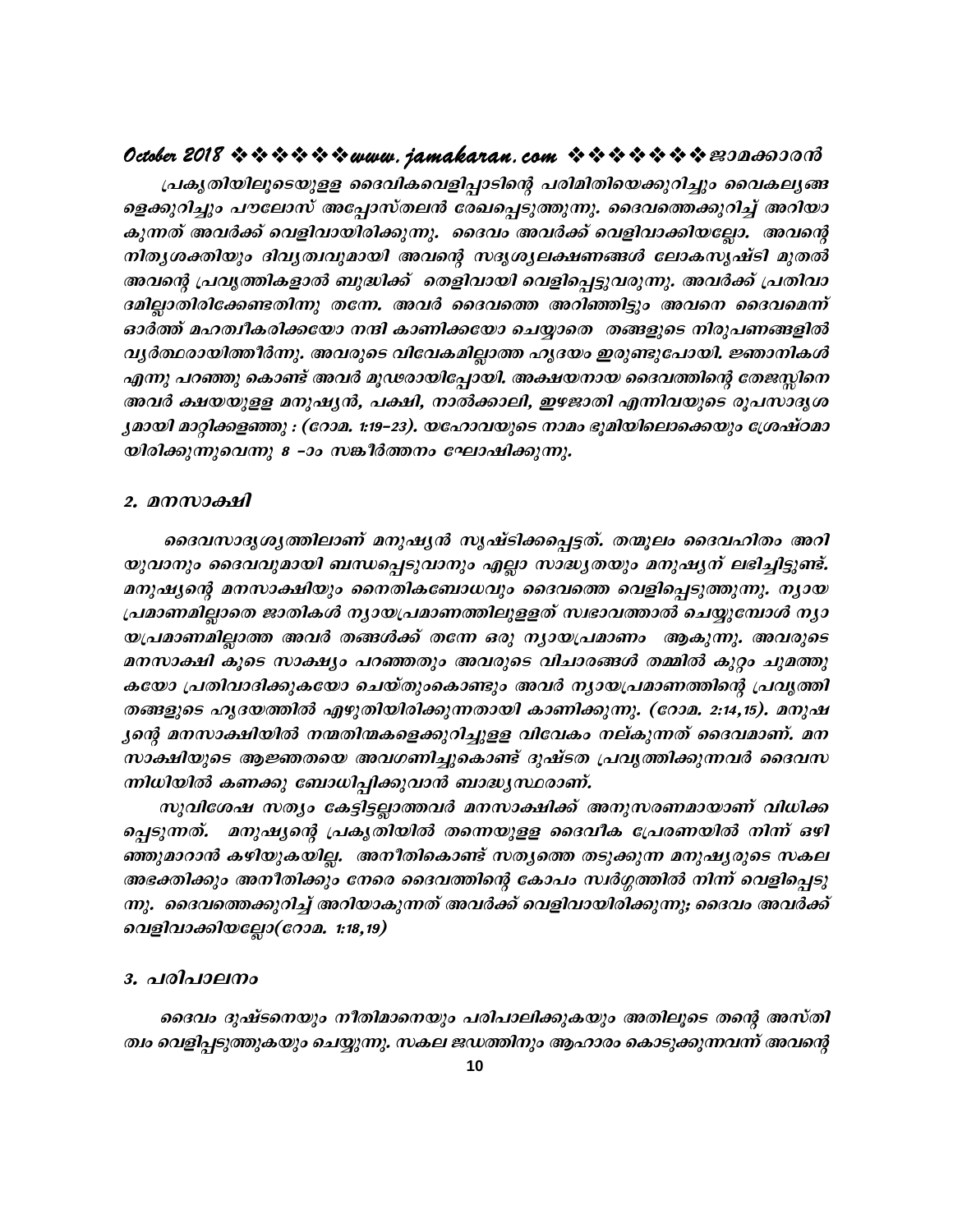**October 2018 ななななななwww.jamakaran.com ななななななき** 2018 なの

<u>ദയ എന്നേക്കുമുള്ളത എന്ന് സങ്കീർത്തനക്കാരൻ (136:25) ദൈവിക പരിപാലനത്തെ പ്രഘോ</u> jn-¡p-¶p. {InkvXphpw C¡m-cyw hy-à -am¡n ]Tn-¸n-¨p. *Ah³ ZpjvS³am-cpsS taepw \Ã-h-cpsS taepw Xsâ kqc-y-s\ DZn-¸n-¡p-Ibpw \oXn-am-·m-cpsS taepw \oXn* കെട്ടവരുടെ മേലും മഴ പെയ്യിക്കുകയും ചെയ്യുന്നുവല്ലോ: (മത്താ. 5:45). അതുകൊണ്ട് ദയ എന്നേക്കുമുളളത എന്ന് സങ്കീര്ത്തനക്കാരൻ (136:25) ദൈവിക പരിപാലനത്തെ പ്രഘോ<br>ഷിക്കുന്നു. ക്രിസ്തുവും ഇക്കാര്യം വ്യക്തമാക്കി പഠിപ്പിച്ചു. അവൻ ദുഷ്ടൻമാരുടെ<br>മേലും നല്ലവരുടെ മേലും തന്റെ സുര്യനെ ഉദിപ്പിക്കുകയും നീതിമാ  $m$ ായിക്കൊണ്ടും എന്ത് ഉടുക്കും എന്ന് ശരീരത്തിന്നായിക്കൊണ്ടും വിചാരപ്പെടരുത്; ആഹാ രത്തേക്കാൾ ജീവനും ഉടുപ്പിനേക്കാൾ ശരീരവും വലുതല്ലോ? ആകാശത്തിലെ പറവ ചേ<sub>്റ</sub>് നല്ലവരുടെ ചേ<sub>ര്</sub> രാഗ്യ രൂരുനെ ഉറപ്പിക്കുകയും നാവാരമാരുടെ ചേരും നാറ്റ്<br>കെട്ടവരുടെ മേലും മഴ പെയ്യിക്കുകയും ചെയ്യുന്നുവല്ലോ: (മത്താ. 5:45). അതുകൊണ്ട്<br>ഞായിക്കൊണ്ടും എന്ത് ഉടുക്കും എന്ന് ശരീരത്തിന്നായിക്കൊണ്ടും വിചാരപ് മില്ല; എങ്കിലും സ്ഥർഗ്ഗസ്ഥനായ നിങ്ങളുടെ പിതാവ് അവയെ പുലർത്തുന്നു; അവയെക്കാൾ *\n§Ä Gähpw hnti-j-X-bp-f-f-h-c-Ã-tbm?* **(a¯m. 6:25,26).**

### ആസവിശേഷവെളിപ്പാട്

മനുഷ്യൻ ദൈവത്തെക്കുറിച്ച് അറിയുന്നതിന് ദൈവം സ്വയം വെളിപ്പെടുത്തേണ്ടതാ ണ്. അതിന് രണ്ട് കാരണങ്ങളുണ്ട്.

#### 1. *ടൈവം സർവ്വാതിശായിയാണ്.*

ദൈവം മനുഷ്യന്റെ അറിവിന് അതീതമാണ്. മാനുഷീകമായ അറിവിന്റെ വഴികളി ലൂടെ ദൈവത്തെ പ്രാപിക്കുവാൻ കഴിയുകയില്ല. നമുക്ക് അറിഞ്ഞുകൂടാത്തവണ്ണം ദൈവം 1. 99/3/10 (10/313/0/1033 OTO3911).<br>ദൈവം മനുഷ്യന്റെ അറിവിന് അതീതമാണ്. മാനുഷീകമായ അറിവിന്റെ വഴികളി<br>ലൂടെ ദൈവത്തെ പ്രാപിക്കുവാൻ കഴിയുകയില്ല. നമുക്ക് അറിഞ്ഞുകൂടാത്തവണ്ണം ദൈവം<br>അപ്പോസ്തലനായ പൗലോസ് ദൈവത്തെക്കുറിച്ച് ഇപ്രകാരം രേഖ നായ ഏകാധിപതിയും രാജാതിരാജാവും കർത്താധികർത്താവും താൻമാത്രം അമർതൃത ലൂടെ ദൈവത്തെ പ്രാപിക്കുവാൻ കഴിയുകയില്ല. നമുക്ക് അറിഞ്ഞുകൂടാത്തവണ്ണം ദൈവം<br>ആത്യന്തതനാണ്; അവന്റെ ആണ്ടുകളുടെ സംഖ്യ ആരാഞ്ഞുകൂടാത്തതാണ്: (ഇയ്യോ. 36:26).<br>അപ്പോസ്തലനായ പൗലോസ് ദൈവത്തെക്കുറിച്ച് ഇപ്രകാരം രേഖപ്പെടുത്തുന്നു. "ധന്യ<br>നാ ത്തവനും കാണ്മാൻ കഴിയാത്തവനുമായവൻ തക്കസമയത്ത് ആ പ്രത്യക്ഷത വരുത്തും. കാക്യുന്നതാണ്, കാലപ്പു കൃണ<sub>്യമ</sub>ുകളുടെ സാമ്മു ആരാക്കുകൂടാക്കാണ്. (ഇട്ടേഹം അപ്പോസ്തലനായ പൗലോസ് ദൈവത്തെക്കുറിച്ച് ഇപ്രകാരം രേഖപ്പെടുത്തുന്നു.<br>നായ ഏകാധിപതിയും രാജാതിരാജാവും കർത്താധികർത്താവും താൻമാത്രം അമര<br>യുളളവനും അടുത്തുകൂടാ

ദെവിക കാരൃങ്ങളെ കാണാൻ കഴിയാതവണ്ണം സാത്താൻ മനുഷ്യമനസ്സുകളെ കുരു ടാക്കി; (2 കൊരി. 4:4). *ജ്ഞാനം എന്നു പേർ പറയുന്ന ലോകജ്ഞാനം ദൈവജ്ഞാന* ത്തിന് എതിരാണ്; (റോമ. 1:21; 1കൊരി. 1:21). മനുഷ്യന്റെ സഹജമായ കഴിവുകൾ കൊണ്ട് ദൈവത്തെ ഗ്രഹിക്കുവാൻ സാദ്ധമല്ല. ദൈവിക കാരൃങ്ങളെ കാണാൻ കഴിയാതവണ്ണം സാത്താൻ മനുഷൃമനസ്സുകളെ കുരു<br>റി; (2 കൊരി. 4:4). ജ്ഞാനം എന്നു പേർ പറയുന്ന ലോകജ്ഞാനം ദൈവജ്ഞാന<br>ന് എതിരാണ്; (റോമ. 1:21; 1കൊരി. 1:21). മനുഷൃന്റെ സഹജമായ കഴിവുകൾ കൊണ്ട്<br>പാപിയോട് കരുണ കാണിക്കുന്ന ടാക്കി; (2 കൊരി. 4:4). ജ്ഞാനം എന്നു പേർ പറയുന്ന ലോകജ്ഞാനം ദൈവജ്ഞാന<br>ത്തിന് എതിരാണ്; (റോമ. 1:21; 1കൊരി. 1:21). മനുഷ്യന്റെ സഹജമായ കഴിവുകൾ കൊണ്ട്<br>ദൈവത്തെ ഗ്രഹിക്കുവാൻ സാദ്ധമല്ല.<br>പാപിയോട് കരുണ കാണിക്കുന്ന രക്ഷകനെന്ന നിലയ്ക്കു

ടിന്റെ വിഷയം.

സൃഷ്ടിയിലൂടെയും മനസാക്ഷിയിലൂടെയും ലഭിച്ച ദൈവിക വെളിപ്പാട് ദൈവികനി കാക്ഷത്ത് ക്രവസ്കൃക്കര് രാക്ഷകനെന്ന നിലയ്ക്കുളള ദൈവത്തിന്റെ വെളി<br>പ്രാടാണ് മനുഷ്യന് ഒന്നാമതായി ആവശ്യമായിരിക്കുന്നത്. ഇതാണ് സവിശേഷവെളിപ്പാ<br>ടിന്റെ വിഷയം.<br>സൃഷ്ടിയിലൂടെയും മനസാക്ഷിയിലൂടെയും ലഭിച്ച ദൈവിക വെളിപ്പാട് ദൈവികനി<br>യമവ ച്ചാട് മനുഷ്യന് ലഭിച്ചാൽതന്നെയും അത് മനസ്സിലാകണമെങ്കിൽ ആത്മീകപ്രകാശനം ആവ ശ്യമാണ്.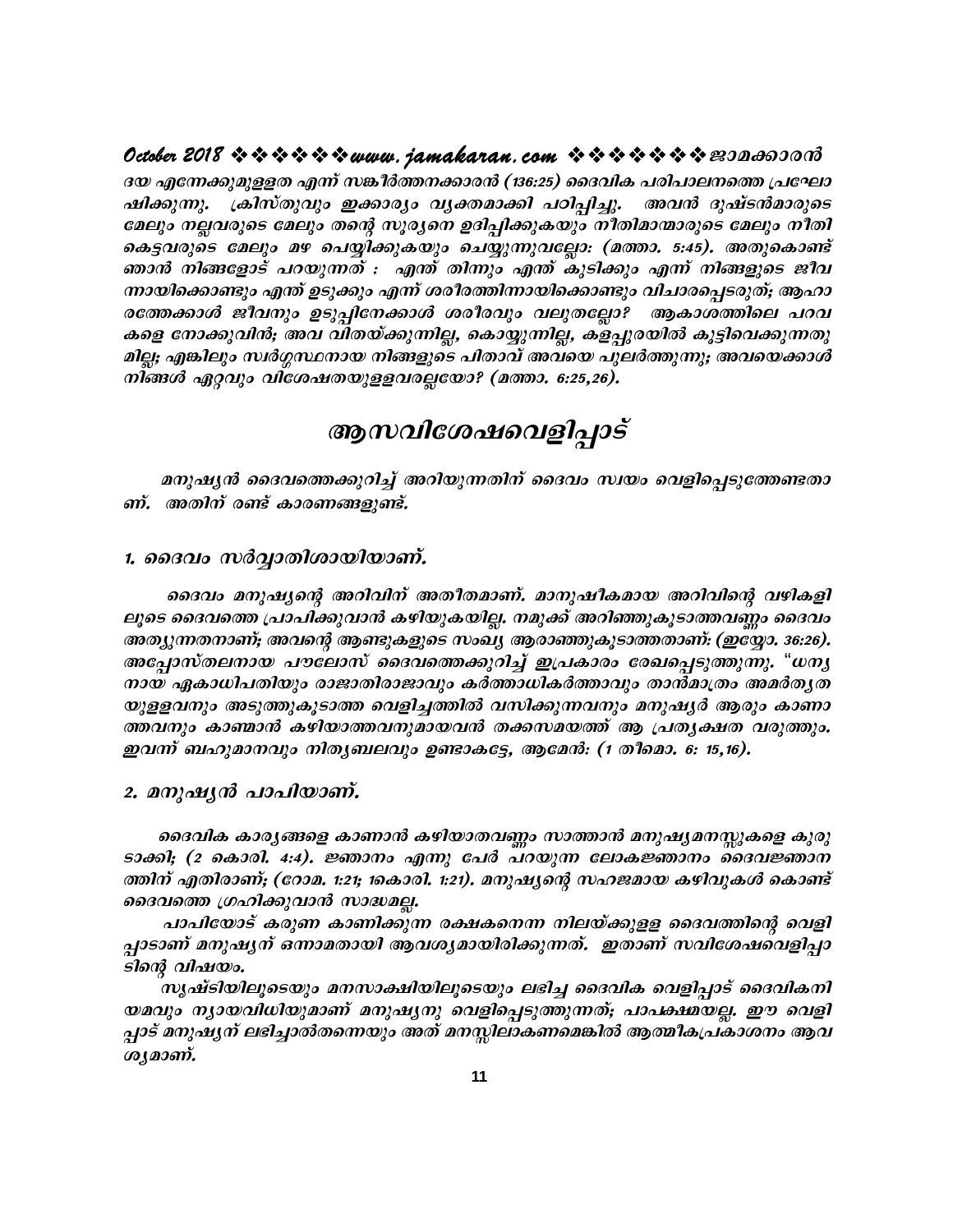#### **October 2018 www.jamakaran.com Pma¡mc³**

സവിശേഷവെളിപ്പാട് പ്രധാനമായി മൂന്നുവിധത്തിലുണ്ട്:

- 1. ദൈവം നേരിട്ടു നല്കിയ വെളിപ്പാട്;
- 2. ക്രിസ്തുവിന്റെ ജഡധാരണത്തിലൂടെ നല്കിയ വെളിപ്പാട്;
- 3. തിരുവെഴുത്തുകളിലൂടെ നല്കിയ വെളിപ്പാട്.

1. ദൈവം നേരിട്ട് നല്കിയ വെളിപ്പാട് . ദൈവം ചിലപ്പോൾ ദൂതന്മാർ മുഖേന സംസാ cn-¨p. DZm: -A{\_mlm-an-t\mSv **(DXv].18)**, tem¯n-t\mSv **(D-Xv].19).**

1. ദൈവം നേരിട്ട് നല്കിയ വെളിപ്പാട് . ദൈവം ചിലപ്പോൾ ദൂതന്മാർ മുഖേന സംസാ<br>ഉദാ: അബ്രാഹാമിനോട് (ഉത്പ.18), ലോത്തിനോട് (ഉത്പ.19).<br>2. ദൈവം നേരിട്ട് പ്രവാചകന്മാരോട് സംസാരിച്ചു. ദൈവം മോശേയോട് അഭിമുഖ<br>സംസാരിച്ചു. ഈ ആനുകൂല്യം മറ്റാർ മായി സംസാരിച്ചു. ഈ ആനുകൂല്യം മറ്റാർക്കും ദൈവം നൽകിയിരുന്നില്ല. അവനോട് രിച്ചു. ഉദാ: അബ്രാഹാമിനോട് (ഉത്പ.18), ലോത്തിനോട് (ഉത്പ.19).<br>2. ദൈവം നേരിട്ട് പ്രവാചകന്മാരോട് സംസാരിച്ചു. ദൈവം മോശേയോട് അഭിമുഖ<br>മായി സംസാരിച്ചു. ഈ ആനുകൂല്യം മറ്റാർക്കും ദൈവം നൽകിയിരുന്നില്ല. അവനോട്<br>ഞാൻ അരുളിചെയ്യുന്നത് മറപ അവൻ യഹോവയുടെ രൂപം കാണുകയും ചെയ്യും. അങ്ങനെയിരിക്കെ നിങ്ങൾ എന്റെ *2. ദൈവം നേരിട്ട് പ്രവാചകന്മാരോട് സംസാരിച്ചു. ദൈവം മോശേയോട് അഭിമുഖ*<br>മായി സംസാരിച്ചു. ഈ ആനുകൂല്യം മറ്റാർക്കും ദൈവം നൽകിയിരുന്നില്ല. അവനോട്<br>ഞാൻ അരുളിചെയ്യുന്നത് മറപൊരുളായിട്ടല്ല അഭിമുഖമായിട്ടും സ്പഷ്ടമായിട്ടും അത്രേ;<br>അവൻ ഞാൻ അരുളിചെയ്യുന്നത് മറപൊരുളായിട്ടല്ല അഭിമുഖമായിട്ടും സ്പഷ്ടമായിട്ടും അത്രേ;<br>അവൻ യഹോവയുടെ രൂപം കാണുകയും ചെയ്യും. അങ്ങനെയിരിക്കെ നിങ്ങൾ എന്റെ<br>ദാസനായ മോശേക്ക് വിരോധമായി സംസാരിപ്പാൻ ശങ്കിക്കാത്തത് എന്ത്? (സംഖ്യ,12:8).<br>എന്നാ ങ്ങളും ഭുജവീര്യവും എല്ലാ യിസ്രേയേലും കാൺകെ മോശെ പ്രവർത്തിച്ച ഭയങ്കര കാര്യ ദാസനായ മോശേക്ക് വിരോധമായി സംസാരിപ്പാൻ ശങ്കിക്കാത്തത് എന്ത്? (സംഖ്യ,12:8).<br>എന്നാൽ മിസ്രായിം ദേശത്ത് ഫറവോനോടും അവന്റെ സകല ഭൃത്യന്മാരോടും അവന്റെ<br>സർവദേശത്തോടും ചെയ്വാൻ യഹോവ മോശെയെ നിയോഗിച്ചയച്ച സകല അത്ഭുത<br>ങ്ങളും ഭൂജവീര്യവും എ *{പവാചകൻ യിസ്രായേലിൽ പിന്നെ ഉണ്ടായിട്ടില്ല : (ആവ. 34:10,11,12). ആദാം, കയീൻ,* സർവദേശത്തോടും ചെയ്വാൻ യഹോവ മോശെയെ നിയോഗിച്ചയച്ച സകല അത്ഭുത<br>ങ്ങളും ഭുജവീര്യവും എല്ലാ യിസ്രേയേലും കാൺകെ മോശെ പ്രവർത്തിച്ച ഭയങ്കര കാര്യ<br>മൊക്കെയും വിചാരിച്ചാൽ യഹോവ അഭിമുഖമായി അറിഞ്ഞ മോശെയെപ്പോലെ ഒരു<br>പ്രവാചകൻ യിസ്രായേലിൽ പിന്ന ങ്ങളും ഭുജവീരൃവും എല്ലാ യിസ്രേയേലും കാൺകെ മോശെ പ്രവർത്തിച്ച ഭയങ്കര കാര്യ<br>മൊക്കെയും വിചാരിച്ചാൽ യഹോവ അഭിമുഖമായി അറിഞ്ഞ മോശെയെപ്പോലെ ഒരു<br>പ്രവാചകൻ യിസായേലിൽ പിന്നെ ഉണ്ടായിട്ടില്ല : (ആവ. 34:10,11,12). ആദാം, കയീൻ,<br>ഹാനോക്ക്,  $D$ (nc $D$  eiel $D$ g $D$ ).

3. സ്ഥ്മത്തിലൂടെ സംസാരിച്ചു: ബാബേൽ രാജാവായ ബേൽശസ്സറിന്റെ ഒന്നാം ദൈവം സംസാരിച്ചു എങ്കിലും ഈ വെളിപ്പാട് രേഖപ്പെടുത്താനുളള നിയോഗം മോശേക്കു<br>മാത്രമേ ലഭിച്ചുളളു.<br>3. സ്വപ്നത്തിലൂടെ സംസാരിച്ചു: ബാബേൽ രാജാവായ ബേൽശസ്സറിന്റെ ഒന്നാം<br>ആണ്ടിൽ ദാനിയേൽ ഒരു സ്വപ്നം കണ്ടു, അവന്ന് കിടക്കയിൽ വെച്ച യി; അവൻ സ്ഥ്നം എഴുതി കാര്യത്തിന്റെ സാരം വിവരിച്ചു *: (ദാനി. 7:1). പിന്നേ അവ*ൻ *അരുളിചെയ്തു: എന്റെ വചനങ്ങളെ കേൾപ്പിൻ; നിങ്ങളുടെ ഇടയിൽ ഒരു പ്രവാചകൻ* 3. *സ്വപ്നത്തിലൂടെ സംസാരിച്ചു: ബാബേൽ രാജാവായ ബേൽശസ്സറിന്റെ ഒന്നാം*<br>ആണ്ടിൽ ദാനിയേൽ ഒരു സ്വപ്നം കണ്ടു, അവന്ന് കിടക്കയിൽ വെച്ച് ദർശനങ്ങൾ ഉണ്ടാ<br>യി; അവൻ സ്വപ്നം എഴുതി കാരൃത്തിന്റെ സാരം വിവരിച്ചു : (ദാനി. 7:1). പിന്നേ അവൻ<br>അരുളി ആണ്ടിൽ ദാനിയേൽ ഒരു സ്ഥ്നം കണ്ടു, അവന്ന് കിടക്കയിൽ വെച്ച് ദർശനം<br>യി; അവൻ സ്ഥ്നം എഴുതി കാര്യത്തിന്റെ സാരം വിവരിച്ചു : (ദാനി. 7:1). പിശ<br>അരുളിചെയ്തു: എന്റെ വചനങ്ങളെ കേൾപ്പിൻ; നിങ്ങളുടെ ഇടയിൽ ഒരു പ്ര<br>ഉണ്ടെങ്കിൽ യഹോവയായ ഞാൻ അവന്

4. ദർശനങ്ങളിലൂടെ സംസാരിച്ചു: യെശയ്യാവ്, യിരെമൃാവ് തുടങ്ങിയ പ്രവാചക ന്മാർക്കെല്ലാം ദൈവം ദർശനങ്ങൾ നൽകിയിട്ടുണ്ട്. (യെശ. 1:1; യെഹ. 1:1;8:3; 11:24; 43:3 പ്*നത്തിൽ അവനോട് അരു*<br>- 4. ദർശനങ്ങളിലൂടെ<br>ന്മാർക്കെല്ലാം ദൈവം ദർശ<br>ഇത്യാദി).<br>- 5. അത്ഭുതങ്ങളിലൂടെ

<u>5. അത്ഭുതങ്ങളിലൂടെ സംസാരിച്ചു. ചില സന്ദർഭങ്ങളിൽ സംസാരിക്കുവാൻ ദൈവം </u> അത്ഭുതങ്ങൾ മാദ്ധ്യമങ്ങളായി സ്ഥീകരിച്ചിട്ടുണ്ട്. കത്തുന്ന മുൾപടർപ്പിൽ നിന്നാണ് യഹോവ  $\bm{s}$ മാശെയോട് സംസാരിച്ചത് (പുറ. 3). ഗിദയോൻ നൽകിയ അത്ഭുതകരമായ അടയാളവും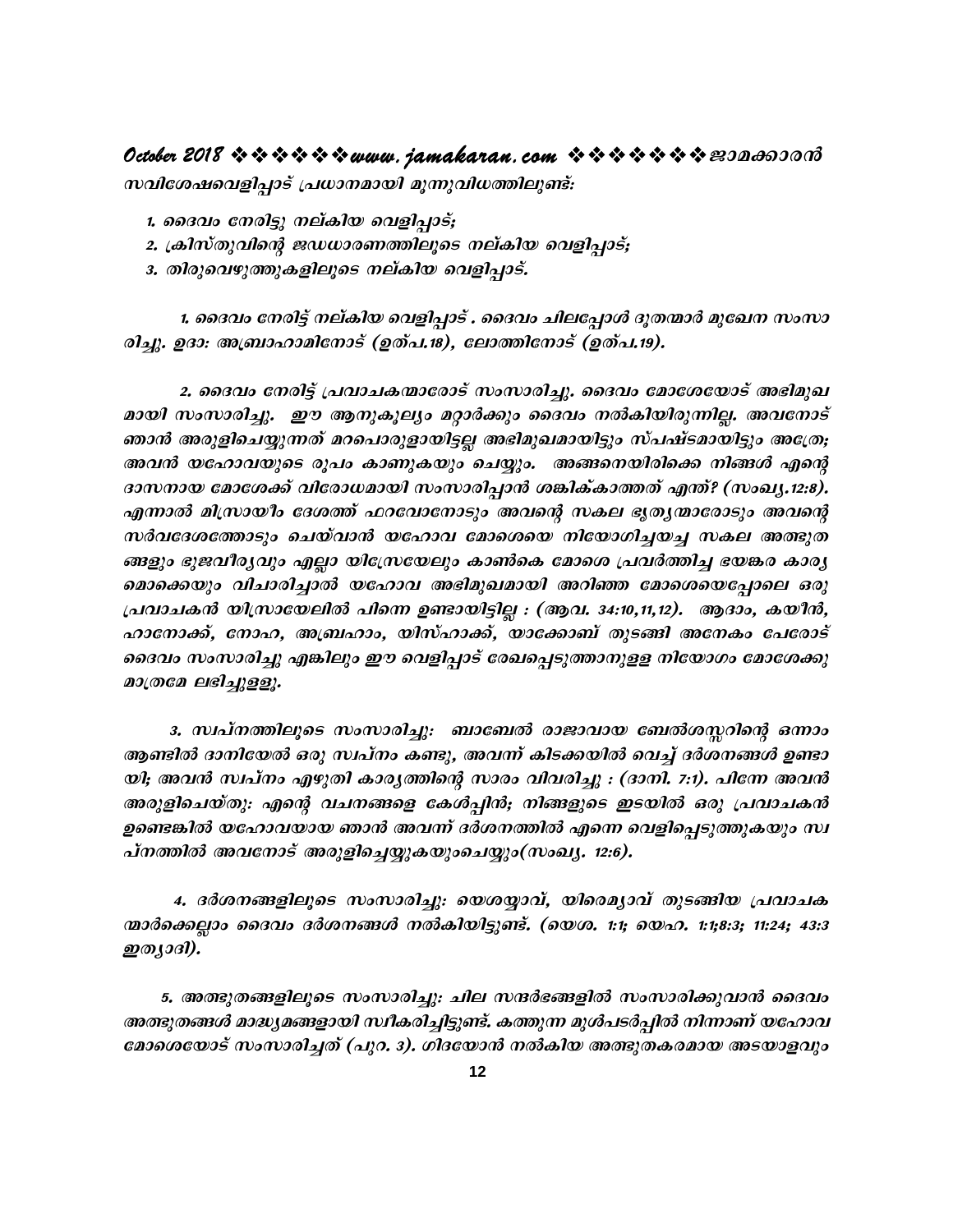**October 2018 www.jamakaran.com Pma¡mc³** (ന്യായാ. 6:37), യോനയുടെ അനുഭവങ്ങളും (1:1; 4:6) എല്ലാം ദൈവം അത്ഭുതങ്ങളിലൂടെ നൽകുന്ന വെളിപ്പാടുകൾക്ക് അപരോദാഹരണങ്ങളത്രേ.

 **6. Dudoapw Xp½o-aoeqsS kwkm-cn¨p:** ssZh-lnXw Adn-bp-¶ -Xn\v ]ptcm-ln-X- (നുായാ. 6:37), യോനയുടെ അനുഭവങ്ങളും (1:1; 4:6) എല്ലാം ദൈവം അത്ഭുതങ്ങളിലൂടെ<br>നൽകുന്ന വെളിപ്പാടുകൾക്ക് അപരോദാഹരണങ്ങളത്രേ.<br>— 6. ഊറീമും തുമ്മീമീലൂടെ സംസാരിച്ചു: ദൈവഹിതം അറിയുന്നതിന് പുരോഹിത<br>നകത്ത് ഊറീമും തുമ്മീമും (വെളിപ്പാടും 6. ഊറീമും തുമ്മീമീലൂടെ സംസാരിച്ചു. ദൈവഹിതം അറിയുന്നതിന് പുരോഹിത<br>-മാർ ഉപയോഗിച്ചിരുന്ന മാദ്ധ്യമങ്ങളായിരുന്നു ഊറീമും തുമ്മീമും. ന്യായവിധിപ്പതക്കത്തി<br>- നകത്ത് ഊറീമും തുമ്മീമും (വെളിപ്പാടും സത്യവും) വെക്കേണം; അഹരോൻ യഹോവ<br>യുടെ സ 6. ഊറീമും തുമ്മീമീലൂടെ സംസാരിച്ചു: ദൈവഹിതം അറിയുന്നതിന് പുരോഹിത<br>ന്മാർ ഉപയോഗിച്ചിരുന്ന മാദ്ധ്യമങ്ങളായിരുന്നു ഊറീമും തുമ്മീമും. ന്യായവിധിപ്പതക്കത്തി<br>നകത്ത് ഊറീമും തുമ്മീമും (വെളിപ്പാടും സത്യവും) വെക്കേണം; അഹരോൻ യഹോവ<br>യുടെ സന രോൻ യിസ്രായേൽ മക്കൾക്കുളള ന്യായവിധി എപ്പോഴും യഹോവയുടെ മുമ്പാകെ തന്റെ ന്മാർ ഉപയോഗിച്ചിരുന്ന മാദ്ധ്യമങ്ങളായിരുന്നു ഊറീമും തുമ്മീമും. ന്യായവിധിപ്പതക്കത്തി<br>നകത്ത് ഊറീമും തുമ്മീമും (വെളിപ്പാടും സത്യവും) വെക്കേണം; അഹരോൻ യഹോവ<br>യുടെ സന്നിധാനത്തിങ്കൽ കടക്കുമ്പോൾ അവന്റെ ഹൃദയത്തിന്മേൽ ഇരിക്കേണം; അഹ<br>രോ *ap¼msI \nÂt¡-Ww; Ah³ Ah-\p-thn btlm-hbp-*sS *k¶n-[n-bn Ducow apJm-* യുടെ സന്നിധാനത്തിങ്കൽ കടക്കുമ്പോൾ അവന്റെ ഹൃദയത്തിന്മേൽ ഇരിക്കേണം; അഹ<br>രോൻ യിസ്രായേൽ മക്കൾക്കുളള ന്യായവിധി എപ്പോഴും യഹോവയുടെ മുമ്പാകെ തന്റെ<br>ഹൃദയത്തിന്മേൽ വഹിക്കേണം.: (പുറ28:30). അവൻ പുരോഹിതനായ എലെയാസരിന്റെ<br>മുമ്പാകെ നിൽക്കേ രോൻ യിസ്രായേൽ മക്കൾക്കുളള ന്യായവിധി എപ്പോഴും യഹോവയുടെ മുമ്പാകെ തന്റെ<br>ഹൃദയത്തിന്മേൽ വഹിക്കേണം.: (പുറ28:30). അവൻ പുരോഹിതനായ എലെയാസരിന്റെ<br>മുമ്പാകെ നിൽക്കേണം; അവൻ അവനുവേണ്ടി യഹോവയുടെ സനിധിയിൽ ഊരീം മുഖാ<br>ന്തരം അരുളപ്പാട് ചോദിക

7. ചീട്ടിലൂടെ സംസാരിച്ചു: ചീട്ട് മടിയിൽ ഇടുന്നു; അതിന്റെ വിധാനമോ യഹോവ *<u><i><u><b>xy</u>*er<sub>(*m*)</sub>*m<sub>3</sub></sup>. <i>i*<sub>6</sub>:33).</u>

#### **2. PU-[m-cWw**

പണ്ടു ഭാഗംഭാഗമായും വിവിധമായും പ്രവാചകന്മാർ മുഖാന്തരം അരുളിചെയ്ത ദൈവം *A´-y-Im-e¯v ]p{X³ amJm-´cw \t½mSv Acp-fn-sN-bvXn-cn-¡p¶p* **(F-{\_m. 1:1)** *hN\w* 2. ജഡധാരണം<br>പണ്ടു ഭാഗംഭാഗമായും വിവിധമായും പ്രവാചകന്മാർ മുഖാന്തരം അരുളിചെയ്ത ദൈവം<br>അന്ത്യകാലത്ത് പുത്രൻ മാഖാന്തരം നമ്മോട് അരുളിചെയ്തിരിക്കുന്നു (എബ്രാ. t:1) വചനം<br>ജഡമായിത്തീർന്നു, കൃപയും സതൃവും നിറഞ്ഞവനായി നമ്മുടെ ഇടയിൽ ണങ്ങൾ അവന്റെ തേജസ്സ് പിതാവിൽ നിന്ന് ഏകജാതനായവന്റെ തേജസ്സായി കണ്ടു : (യോഹ.1:14). ദൈവത്തെ ആരും ഒരുനാളും കണ്ടിട്ടില്ല; പിതാവിന്റെ മടിയിൽ ഇരിക്കുന്ന അന്ത്യകാലത്ത് പുത്രൻ മാഖാന്തരം നമ്മോട് അരുളിചെയ്തിരിക്കുന്നു (എബ്രാ. 1:1) വചനം<br>ജഡമായിത്തീർന്നു, കൃപയും സത്യവും നിറഞ്ഞവനായി നമ്മുടെ ഇടയിൽ പാർത്തു.<br>ഞങ്ങൾ അവന്റെ തേജസ്സ് പിതാവിൽ നിന്ന് ഏകജാതനായവന്റെ തേജസ്സായി ക ജഡമായിത്തീർന്നു, കൃപയും സത്യവും നിറഞ്ഞവനായി നമ്മുടെ ഇടയിൽ പാർത്തു.<br>ഞങ്ങൾ അവന്റെ തേജസ്സ് പിതാവിൽ നിന്ന് ഏകജാതനായവന്റെ തേജസ്സായി കണ്ടു :<br>(യോഹ.1:14). ദൈവത്തെ ആരും ഒരുനാളും കണ്ടിട്ടില്ല; പിതാവിന്റെ മടിയിൽ ഇരിക്കുന്ന<br>ഏകജാതനായ ച്ചു. ഞങ്ങൾ അവന്റെ തേജസ്സ് (ഡൊക്സാ) പിതാവിൽ നിന്ന് ഏകജാതനായവന്റെ തേജ (യോഹ.1:14). ദൈവത്തെ ആരും ഒരുനാളും കണ്ടിട്ടില്ല; പിതാവിന്റെ മടിയിൽ ഇരിക്കുന്ന<br>ഏകജാതനായ പുത്രൻ അവനെ വെളിപ്പെടുത്തിയിരിക്കുന്നു : (യോഹ. 1:18). യഹോവ<br>യുടെ തേജസ്സ് (ഡൊക്സാ-സെപ്റ്റ്വജിന്റ്) വെളിപ്പെടും എന്ന് യെശയ്യാവ്വ് (40:5) പ സതൃവചനമായ ക്രിസ്തു ദൈവത്തിന്റെ ജീവിക്കുന്ന വചനവും, വെളിപ്പാടും ആണ്.

#### 3. തിരുവെഴുത്തുക*ൾ*

<sub>(</sub>കിസ്തു ദൈവത്തിന്റെ ജീവവചനമായിരിക്കുന്നതുപോല തിരുവെഴുത്തുകൾ ദൈവ ത്തിന്റെ ലിഖിത വചനമാണ്. തിരുവെഴുത്തുകളുടെ അത്ഭുതകരമായ സംരക്ഷണവും സംപ്രേ ഷണവും ദൈവത്തിന്റെ കരുതലത്രേ. ദൈവം തന്നെ സ്ഥതപുത്രനെക്കുറിച്ച് നൽകിയിരി ക്കുന്ന സാക്ഷ്യമാണത്. നിത്യജീവൻ മനുഷ്യന് പ്രദാനം ചെയ്യുകയാണതിന്റെ ലക്ഷ്യം. നാം \_*aനുഷ്യരുടെ സാക്ഷ്യം കൈക്കൊളളുന്നു എങ്കിൽ ദൈവത്തിന്റെ സാക്ഷ്യം അതിലും വലു താകുന്നു. ദൈവത്തിന്റെ സാക്ഷ്യമോ അവൻ തന്റെ പുത്രനെക്കുറിച്ച് സാക്ഷീകരിച്ചിരിക്കു*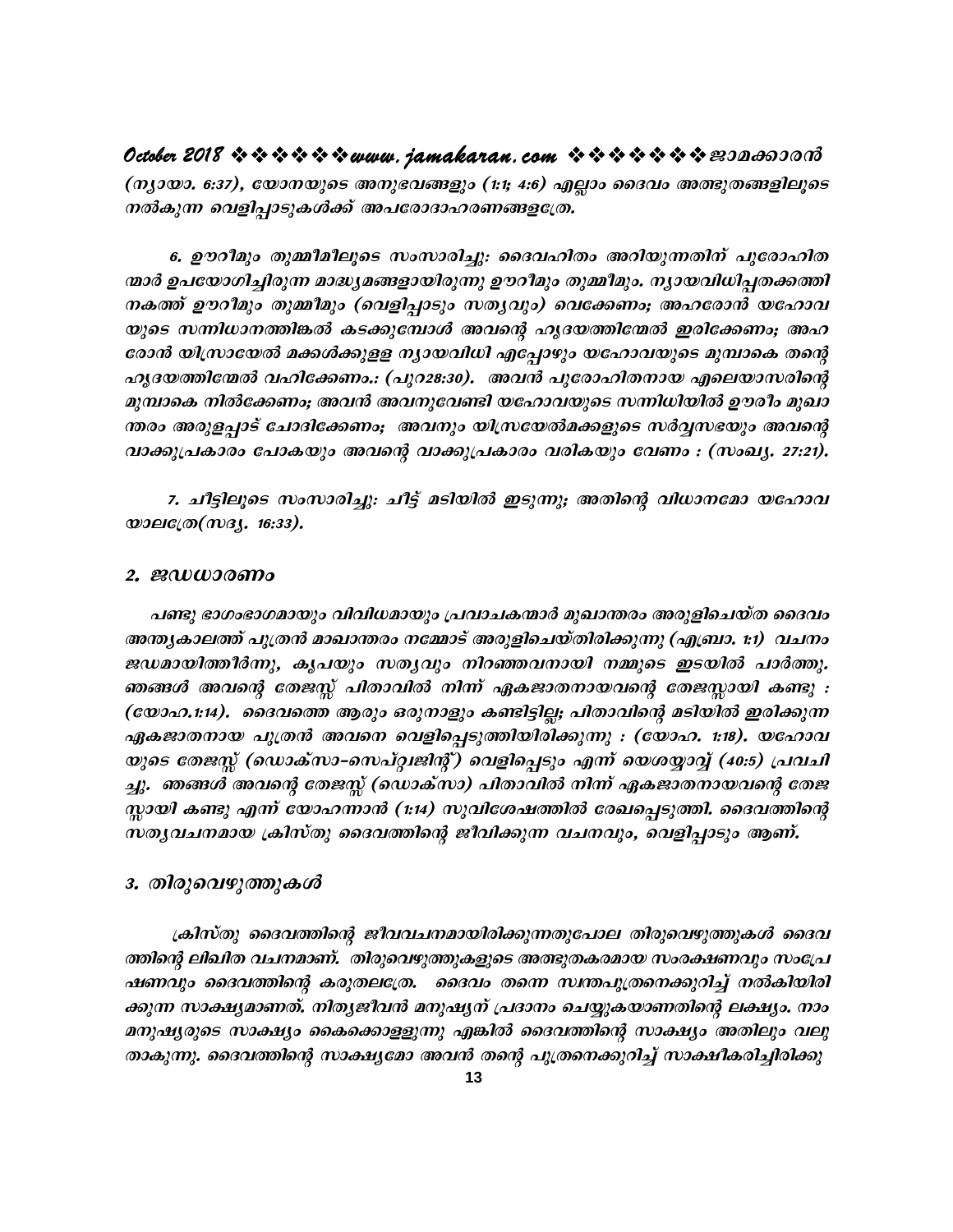ന്നതു തന്നേ. ദൈവപുത്രനിൽ വിശ്വസിക്കുന്നവന്ന് ഉളളിൽ ആ സാക്ഷ്യം ഉണ്ട്. ദൈവത്തെ വിശ്വസിക്കാത്തവൻ ദൈവം തന്റെ പുത്രനെക്കുറിച്ച് പറഞ്ഞ സാക്ഷ്യം വിശ്വസിക്കായ്ക യാൽ അവനെഅസതൃവാദിയാക്കുന്നു. ആ സാക്ഷൃമോ ദൈവം നമുക്ക് നിതൃജിവൻ തന്നു; ആ ജീവൻ അവന്റെ പുത്രനിൽ ഉണ്ട് എന്നുളളത് തന്നേ. പുത്രനുളളവന്ന് ജീവൻ ഉണ്ട്; ദൈവപുത്രനില്ലാത്തവന്ന് ജീവൻ ഇല്ല: (1 യോഹ. 5:9–12).

ദൈവവചനത്തിന്റെ പ്രാധാന്യം

- $\mathsf{o}$ തിരുവെഴുത്തുകൾ ദൈവം മനുഷ്യർക്കയച്ച സ്നേഹനിർഭരമായ ഒരെഴുത്താണ്. അത് മുൻകാലങ്ങളിൽ എഴുതിത്തീർന്ന രക്ഷാകരചരിത്രം മാത്രമല്ല, തിരുവചനങ്ങളെ ഓരോ നാളും നാം ധ്യാനിക്കുമ്പോൾ ദൈവം ഇന്ന് എന്നോട് എന്റെ രക്ഷയെപ്പറ്റി സംസാരിക്കുന്നതുമാണ്. സ്ഥർഗ്ഗസ്ഥനായ പിതാവ് തിരുവെഴുത്തുകളിലൂടെ, അതീവ സ്നേഹത്തിൽ തന്റെ മക്കളേ ഉറ്റുനോക്കുകയും അവരുമായി സംഭാഷണം നടത്തു കയും ചെയ്യുന്നു.
- $\mathsf{o}$ വിശ്വാസത്തിനുവേണ്ട ശക്തിയും, ആത്മാവിന്റെ ഭക്ഷണവും തിരുവെഴുത്തുകൾ നൽകും. കാരണം, ദൈവ വചനം സജീവവും ഫലപ്രദായകവുമാണ് (എബ്രാ 4:12). നിങ്ങളെ കെട്ടിപ്പടുക്കാനും നിങ്ങളുടെ പൈതൃകം വിശുദ്ധരുടെ മദ്ധ്യേ നിങ്ങൾക്ക് തരാനും അതിനു കഴിയും (അപ്പോ 20;32; തെസ്സ. 2:13; വെളിപ്പാട് 21)
- $\mathsf{o}$ ദൈവത്തിന്റെ വചനം സർഗശക്തിയുളളതാണ്. ദൈവം ആകാശവും ഭൂമിയും സൃഷ്ടിച്ചത് തന്റെ വചനത്തിലാണ്. പ്രകൃതിയിലെ ശക്തികൾ തങ്ങളെ സൃഷ്ടിച്ച ദൈവത്തിന്റെ വചനമനുസരിച്ചാണ് പ്രവർത്തിക്കുന്നത്. (സങ്കീ 148:8). ദൈവത്തിന്റെ അധരത്തിൽനിന്ന് പുറപ്പെടുന്ന വചനങ്ങളിൽ ഒന്നുപോലും ഫലം പുറച്ചെടുവിക്കാ തിരിക്കില്ല (യെശ 55:11).
- $\mathsf{o}$ തിരുവെഴുത്തുകളെക്കുറിച്ചുളള അജ്ഞത ക്രിസ്തുവിനെക്കുറിച്ചുളള അജ്ഞതയാ ണ്. ക്രിസ്തുവിനെ അറിയാൻ വിശുദ്ധ ഗ്രന്ഥത്തെ അറിയണം. യേശുക്രിസ്തുവിനെ പ്പറ്റിയുളള വിശിഷ്ടജ്ഞാനം (ഫിലി 3:8) തിരുവെഴുത്തുകളിൽ കൂടെ വായിച്ച് നേടി യെടുക്കണം.
- $\mathsf{o}$ തിരുവെഴുത്തുകൾ അറിവു നൽകുന്നതാണ്. എന്തെന്നാൽ, അവിടെ ദൈവം തന്റെ സത്യം അതിൽ വെളിപ്പെടുത്തിയിരിക്കുന്നു. അതിലൂടെ ദൈവം തന്റെ ചിന്തയുടെയും സ്നേഹത്തിന്റേയും പ്രവർത്തനത്തിന്റെയും രീതി വൃക്തമാക്കുന്നു. ദൈവത്തെക്കു റിച്ചും പ്രഞ്ചത്തെക്കുറിച്ചും മനുഷ്യനെക്കുറിച്ചുമുളള നമ്മുടെ ദർശനം ബൈബി ളിൽനിന്ന് ഉരുത്തിരിയണം.
- O ഇപ്രകാരമുളള തിരുവെഴുത്തുകളുടെ വായനയും പഠനവും വഴി ദൈവ വചനം കൂടുതൽ പ്രചരിക്കുകയും മഹത്വപൂരിതമാകുകയും ചെയ്യും (2 തെസ്സ 3:1).

ഇപ്രകാരം സവിശേഷ പ്രാധാന്യമുളള, അനുദിന ജീവിതത്തിന് അത്യാവശ്യമായ ദൈവ വചനം നമ്മുടെ ജീവന്റെ ഭാഗമായിത്തീരാൻ നാം ഭക്ഷിക്കേണ്ടത് ആവശ്യമാണ്. ദൈവ വചനം ഭക്ഷിക്കുന്ന പ്രക്രിയയെ ധ്യാനം എന്ന് വിളിക്കുന്നു. ദൈവവചനം ധ്യാനിക്കുന്ന വിധം നോക്കാം.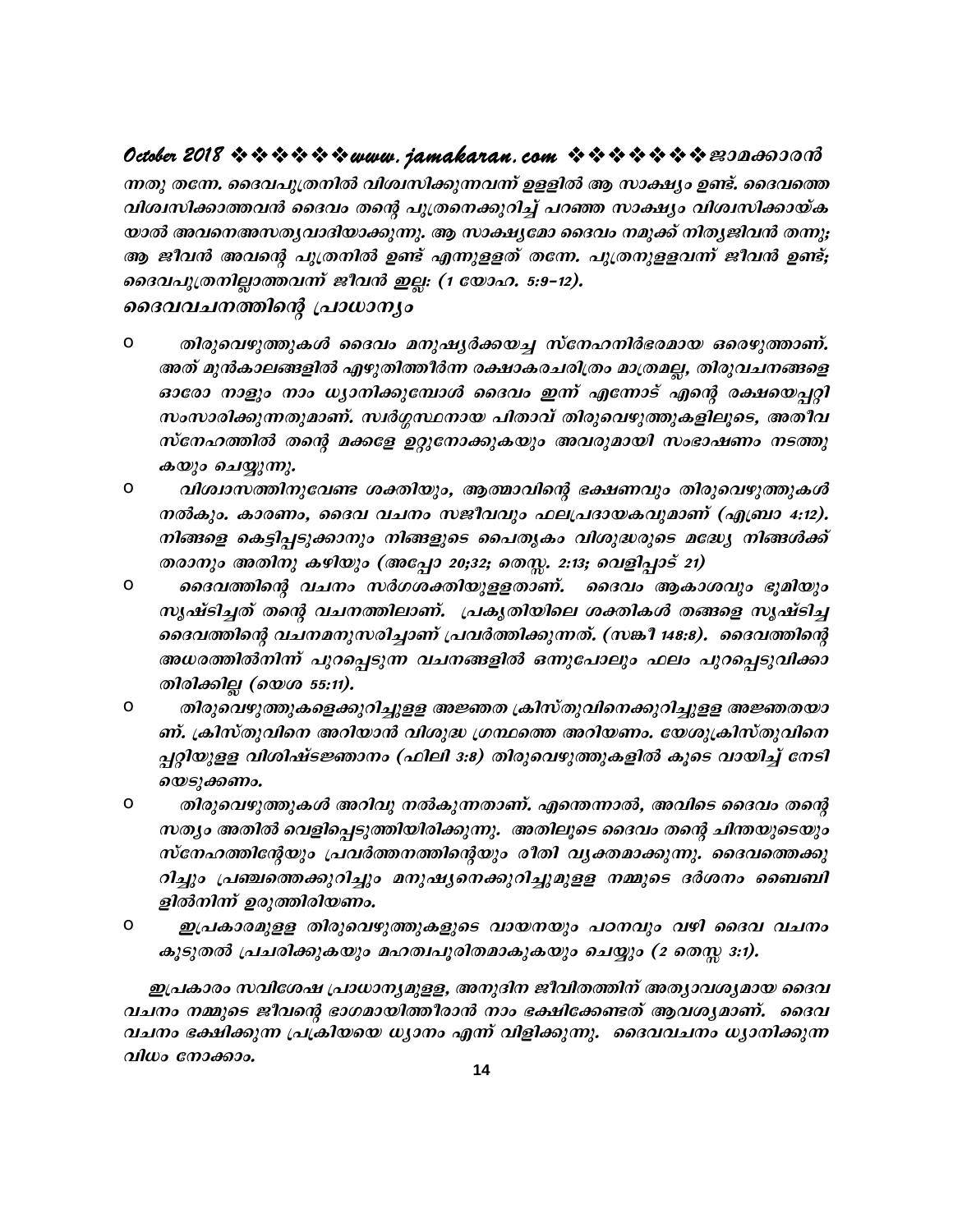## **October 2018 www.jamakaran.com Pma¡mc³ ssanal manufacture**

#### എന്തുകൊണ്ടു ബൈബിൾ ധ്യാനിക്കണം?

ബൈബിൾ ദൈവത്തിന്റെ വചനമാണ്. ദൈവം നമ്മോട് ബൈബിളിലൂടെ സംസാരി ¡p-¶p. ssZh-h-N-\-¯n-eqsS ssZh-¯nsâ \t½m-Sp-ff kvt\lw shfn-s¸ -Sp-I-bm-Wv. ക്കുന്നു. ദൈവവചനത്തിലൂടെ ദൈവത്തിന്റെ നമ്മോടുളള സ്നേഹം വെളിപ്പെടുകയാണ്.<br>അവിടെ ദൈവത്തെ അനുഭവിച്ചറിയാൻ സാധിക്കുന്നു.

നമ്മുടെ ജീവിതത്തിനുവേണ്ട നിർദ്ദേശങ്ങളും, മാതൃകയും ബൈബിൾ ധ്യാനത്തിലൂടെ ക്കുന്നു. ദൈവവചനത്തിലൂടെ ദൈവത്തിന്റെ നമ്മോടുളള സ്നേഹം വെളിപ്പെടുകയാണ്.<br>അവിടെ ദൈവത്തെ അനുഭവിച്ചറിയാൻ സാധിക്കുന്നു.<br>നമുക്ക് ലഭിക്കും. നമ്മുടെ ജിവിതാവസ്ഥകളിൽ എങ്ങനെ ജീവിക്കണമെന്ന്, എങ്ങനെ<br>പ്രാർത്ഥിക്കണമെന്ന്, എങ്ങനെ വിശ്വസിക നമുക്ക് ലഭിക്കും. നമ്മുടെ ജിവിതാവസ്ഥകളിൽ എങ്ങനെ ജീവിക്കണമെന്ന്, എങ്ങനെ<br>പ്രാർത്ഥിക്കണമെന്ന്, എങ്ങനെ വിശ്വസിക്കണമെന്ന് ബൈബിൾ നമെമ പഠിപ്പിക്കും.<br>ദൈവത്തിന്റെ വഴി മറന്നവരും അവരുടെ അന്ത്യവും ദൈവവചനം വെളിപ്പെടുത്തു

നമ്മുടെ ജീവിതത്തിനുവേണ്ട നിർദ്ദേശങ്ങളും, മാതൃകയും ബൈബിൾ ധ്യാനത്തിലൂടെ<br>നമുക്ക് ലഭിക്കും. നമ്മുടെ ജിവിതാവസ്ഥകളിൽ എങ്ങനെ ജീവിക്കണമെന്ന്, എങ്ങനെ<br>പ്രാർത്ഥിക്കണമെന്ന്, എങ്ങനെ വിശ്വസിക്കണമെന്ന് ബൈബിൾ നമെമ പഠിപ്പിക്കും.<br>നു.  $m$ ു. ഇത് നമ്മുടെ ജീവിത്തിൽ അനുതാപത്തിന്റേയും തിരുത്തലിന്റേയും അവസരങ്ങളെ സൃഷ്ടിക്കാൻ ഇടയാക്കുന്നു. കഴിഞ്ഞകാലങ്ങളിൽ ദൈവം തന്റെ ജനത്തിൽനിന്നും പ്രതീ ക്ഷിച്ച പ്രതികരണം തന്നെ ഇന്നും നമ്മിൽ നിന്നും പ്രതീക്ഷിക്കുന്നു.

മനുഷ്യൻ അപ്പംകൊണ്ടു മാത്രമല്ല, ദൈവത്തിന്റെ നാവിൽനിന്നു പുറപ്പെടുന്ന ഓരോ *വാക്കുകൊണ്ടുമാണ് ജീവിക്കുന്നത് (മത്താ 4:4). ജീവൻ നല്കുന്ന ദൈവവചനമാകുന്ന* അപ്പം ഭക്ഷിക്കാൻ നാം തയ്യാറാകുന്നില്ല, അഥവാ വചനം ധ്യാനിക്കുമ്പോൾ നാം പല ്<br>മനുഷ്യൻ അപ്പാകൊണ്ടു മാത്രമല്ല, ദൈവത്തിന്റെ നാവിൽനിന്നു പുറപ്പെടുന്ന ഓരോ<br>വാക്കുകൊണ്ടുമാണ് ജീവിക്കുന്നത് (മത്താ 4:4). ജീവൻ നല്കുന്ന ദൈവവചനമാകുന്ന<br>ആപ്പം ഭക്ഷിക്കാൻ നാം തയ്യാറാകുന്നില്ല, അഥവാ വചനം ധ്യാനിക്കുമ്പോൾ നാം പല<br>പ്പ മനുഷ്യൻ അപ്പംകൊണ്ടു മാത്രമല്ല, ദൈവത്തിന്റെ നാവിൽനിന്നു പുറപ്പെടുന്ന ഓരോ<br>വാക്കുകൊണ്ടുമാണ് ജീവിക്കുന്നത് (മത്താ 4:4). ജീവൻ നല്കുന്ന ദൈവവചനമാകുന്ന<br>അപ്പം ഭക്ഷിക്കാൻ നാം തയ്യാറാകുന്നില്ല, അഥവാ വചനം ധ്യാനിക്കുമ്പോൾ നാം പല<br>പ്പോഴ വാക്കുകൊണ്ടുമാണ് ജീവിക്കുന്നത് (മത്താ 4:4). ജീവൻ നല്കുന്ന ദൈവവചനമാകുന്ന<br>അപ്പം ഭക്ഷിക്കാൻ നാം തയ്യാറാകുന്നില്ല, അഥവാ വചനം ധ്യാനിക്കുമ്പോൾ നാം പല<br>പ്പോഴും മനസ്സുവയ്ക്കുന്നില്ല എന്നതാണ് പ്രധാന പ്രശ്നം. നമ്മുടെ വാഴ്ത്തപ്പെട്ട മേശപ്പുറത്തുതന്നെ ഇരിക്കുകയാണെങ്കിൽ നമ്മുടെ ശരീരത്തിന് എന്തെങ്കിലും ഗുണംചെ യ്യുമോ? ദൈവവചനം ധ്യാനിക്കണം,, നമ്മുടെ ജിവിതത്തിന്റെ ഭാഗമാക്കി മാറ്റണം. ദാവീദ് ദൈവവചനത്തെ അന്നന്നത്തെ അപ്പത്തോടാണ് സാദൃശപ്പെടുത്തിയത്. അപ്പം സ്വാദിഷ്ട<br>മാണ്; ജീവൻ നിലനിറുത്തുന്നു. ശരീരം പുഷ്ടിപ്പെടുത്തുന്നു. ഈ അപ്പം ഭക്ഷിക്കാതെ,<br>മേശപ്പുറത്തുതന്നെ ഇരിക്കുകയാണെങ്കിൽ നമ്മുടെ ശരീരത്തിന് എന്തെങ്കിലും ഗുണ *ഹൃദയത്തിൽ സൂക്ഷിച്ചിരിക്കുന്നു. (സങ്കീ 119:11).* ച്ചുകോ: കൊപ്പച്ചനം കും*ന്ന്കണം,,, നലൂടെ കൊത്തന്റെ ടോപ്പണം കാരണം, കാപം*<br>പറഞ്ഞു; അങ്ങേയ്ക്കെതിരേ പാപം ചെയ്യാതിരിക്കേണ്ടതിന് ഞാൻ അങ്ങയുടെ വചനം<br>ഹൃദയത്തിൽ സൂക്ഷിച്ചിരിക്കുന്നു. (സങ്കീ 119:11).<br>1. ദൈവവചന ധൃാനത്തിന്റെ അഭാവം ആത്മ

# $a$ 200 $a$ 200 $a$ <sup>2</sup> and  $a$

 `£Ww Ign-¡m-Xn-cn-¡ -ensâ A´yw kmh-[m-\-am-bp-ff ac-W-am-Wv. F{X ià - 1. മെദവവചന ധൃാനത്തിന്റെ അഭാവം ആത്മീയ ശോഷണത്തിന്<br>കാരണമായിത്തീരും.<br>ഭക്ഷണം കഴിക്കാതിരിക്കലിന്റെ അന്ത്യം സാവധാനമായുളള മരണമാണ്. എത്ര ശക്ത<br>നാണെങ്കിലും അത് സംഭവിക്കും. ആത്മീയമായും ഇങ്ങനെതന്നെയാണ് സംഭവിക്കുന്നത്.<br>ദാവീദ് പറയുന്നു: കാരണമായിത്തീരും.<br>ഭക്ഷണം കഴിക്കാതിരിക്കലിന്റെ അന്ത്യം സാവധാനമായുളള മരണമാണ്. എത്ര ശക്ത<br>നാണെങ്കിലും അത് സംഭവിക്കും. ആത്മീയമായും ഇങ്ങനെതന്നെയാണ് സംഭവിക്കുന്നത്.<br>ദാവീദ് പറയുന്നു: അങ്ങയുടെ വാഗ്ദാനമനുസരിച്ച് എന്നെ ശക്തിപ്പെടുത്ത 119:28). ദൈവവചന വായനയും സ്ഥീകരണവും ഒരുവനിലുണ്ടാക്കുന്ന മാറ്റം എന്താണെണ് hano പറയുന്നു-അവാച്യവും മഹത്വപൂർണവുമായ സന്തോഷത്തിൽ മുഴുകും.(1പത്രോ 1:8)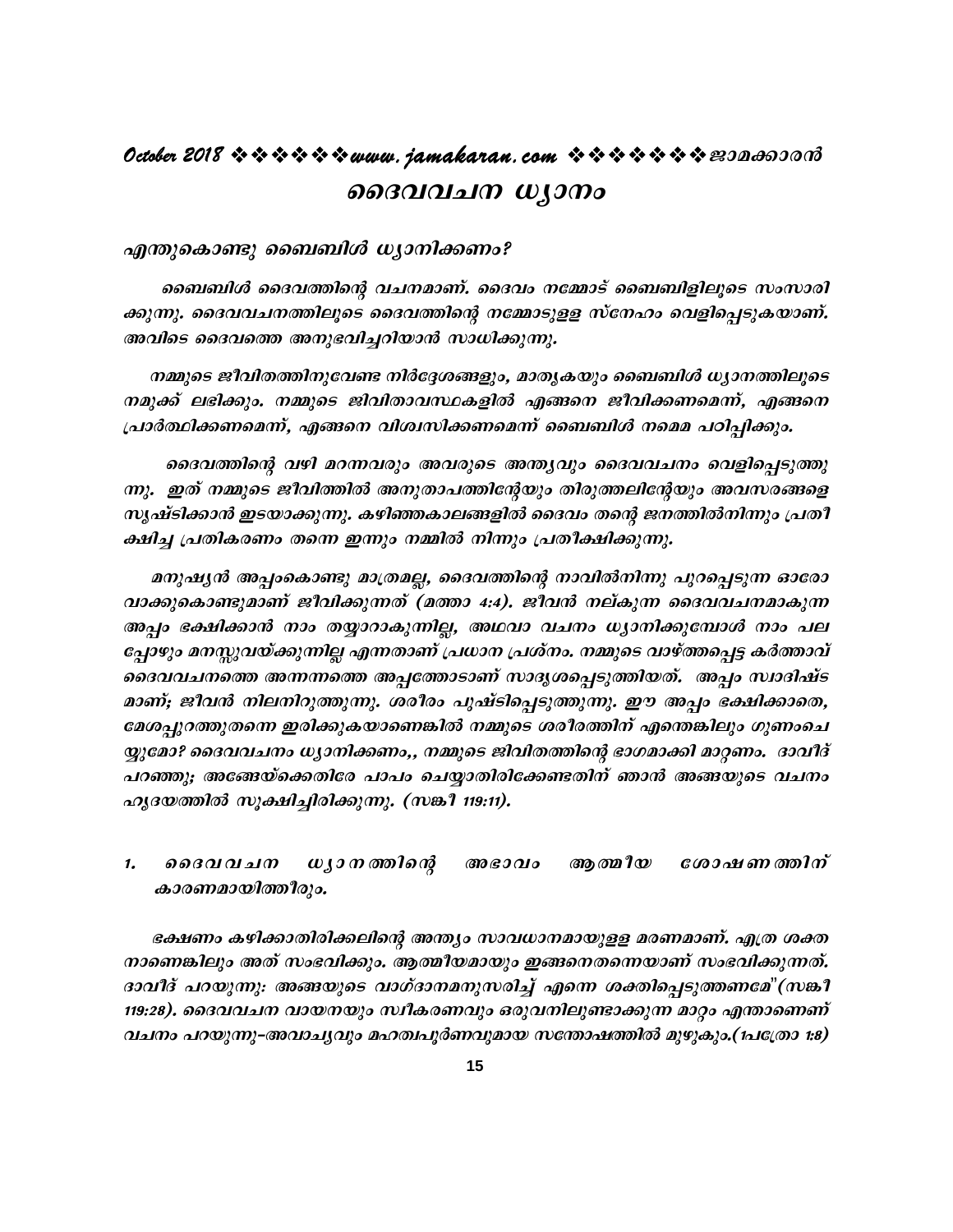#### **October 2018 www.jamakaran.com Pma¡mc³**

2. ആത്മീ*യ മരണത്തിന്ന് കാരണമായിത്തീരും* 

ജീവൻ നല്കുന്ന, ജീവൻ നിലനിറുത്തുന്ന, ദൈവവചനത്തിന്റെ തിരസ്കരണം ആത്മീയ മരണത്തിലേയ്ക്ക് നയിക്കുന്നു. നമ്മുടെ അനുദിന ജീവിതത്തിന് ശക്തി പകരു ¶Xpw kt´mjw {]Zm\wsN -¿p -¶Xpw F´m-Wv? Znh-khpw \S-¯p¶ ss\_\_nÄ  $w$ ുാനമോ അതോ ടെലിവിഷൻപോലുളള മാധൃമങ്ങളോ? ദൈവവചനം മനുഷ്യാത്മാവിന് am{X-aà a\p-j-y-i-co-c-¯n\pw Btcm-K-ys¯ {]**Z**m-\w-sN¿pw**(kZr 3:1,2-þ8)**. ssZhw \evIn-ആത്മീയ മരണത്തിലേയ്ക്ക് നയിക്കുന്നു. നമ്മുടെ അനുദിന ജീവിതത്തിന് ശക്തി പകരു<br>ന്നതും സന്തോഷം പ്രദാനംചെയ്യുന്നതും എന്താണ്? ദിവസവും നടത്തുന്ന ബൈബിൾ<br>ധ്യാനമോ അതോ ടെലിവിഷൻപോലുളള മാധ്യമങ്ങളോ? ദൈവവചനം മനുഷ്യാത്മാവിന്<br>മാത്രമല്ല

#### 3. പ്രലോഭനങ്ങൾ നമ്മിൽ കൂ*ടും*

യിരിക്കുന്ന വാഗ്ദാനമിതാണ് ഞാൻ നിന്നെ സുഖപ്പെടുത്തുന്ന കർത്താവാണ് (പുറ 15:26).<br>3. പ്രലോഭനങ്ങൾ നമ്മിൽ കൂടും<br>ചൈവചനം പിശാചിന്റെമേലും തിന്മയുടെമേലും വിജയം നേടിത്തരും. യേശുവിനെ<br>സാത്താൻ മരുഭൂമിയിൽ പരീക്ഷിച്ചപ്പോൾ ദൈവവചനം ഉദ്ധരിച യിരിക്കുന്ന വാഗ്ദാനമിതാണ് ഞാൻ നിന്നെ സുഖപ്പെടുത്തുന്ന കർത്താവാണ് (പുറ 15:26).<br>3. പ്രലോഭനങ്ങൾ നമ്മിൽ കൂടും<br>ഓദവവചനം പിശാചിന്റെമേലും തിന്മയുടെമേലും വിജയം നേടിത്തരും. യേശുവിനെ<br>സാത്താൻ മരുഭൂമിയിൽ പരീക്ഷിച്ചപ്പോൾ ദൈവവചനം ഉദ്ധരി മറുപടി നല്കി. ദൈവവചനത്തെ ദുർവ്യാഖ്യാനംചെയ്ത് പിശാചും ഉദ്ധരിക്കുന്നു. (മത്താ. 4:6) സാത്താൻ വചനത്തെ ദുർവ്യാഖ്യാനം ചെയ്ത് യേശുവിനോട് പറഞ്ഞുവെങ്കിൽ ഇതേ ദൈവവചനം പിശാചിന്റെമേലും തിന്മയുടെമേലും വിജയം നേടിത്തരും. യേശുവിനെ<br>സാത്താൻ മരുഭൂമിയിൽ പരീക്ഷിച്ചപ്പോൾ ദൈവവചനം ഉദ്ധരിച്ചുകൊണ്ട് യേശു അവന്<br>മറുപടി നല്കി. ദൈവവചനത്തെ ദുർവ്യാഖ്യാനംചെയ്ത് പിശാചും ഉദ്ധരിക്കുന്നു. (മത്താ.<br>4:6) സാത ചറയാൻ കഴിയണം, എന്റെ ഉള്ളിലുളളവൻ (പരിശുദ്ധാത്മാവ് നമുക്ക് നല്കിയിരിക്കുന്ന ബൈബിൾ വചനങ്ങൾ) ലോകത്തിലുളളവനേക്കാൾ (പിശാചിലും ലോകമനുഷ്യരിലും  $\bm{n}$ ിഞ്ഞുനിൽക്കുന്ന തത്ത്വചിന്തകളേക്കാൾ; ജീവിതരീതികളേക്കാൾ) വലിയവനാണ് (1 twɔaɔ 4:4). സാത്താനെ എതിർത്ത് തോൽപ്പിക്കാൻ യാതൊരു ഭയത്തിന്റേയും ആവശ്യ മില്ല. കാരണം,ഭീരുത്വത്തിന്റെ ആത്മാവിനെയല്ല ദൈവം നമുക്ക് നല്കിയത്; ശക്തിയു *tSbpw kvt\l-¯n-sâbpw Aß-\nb-{´-W-¯n-tâbpw Bßm-hn-s\-bm-W*v**(1 Xotam 1:7).** യോഹ 4:4). സാത്താനെ എതിർത്ത് തോൽപ്പിക്കാൻ യാതൊരു ഭയത്തിന്റേയും ഭ<br>മില്ല. കാരണം,ഭീരുത്വത്തിന്റെ ആത്മാവിനെയല്ല ദൈവം നമുക്ക് നല്കിയത്; ശം<br>ടേയും സ്നേഹത്തിന്റെയും അത്മനിയന്ത്രണത്തിന്റേയും ആത്മാവിനെയാണ്(1 തീേ<br>4. ഈ ലോകവും പിശാചും

ും സ്നേഹത്തിന്റെയും അത്മനിയന്ത്രണത്തിന്റേയും ആത്മാവിനെയാണ്(1 തീമോ 1:7).<br>ൗ ലോകവും പിശാചും തരുന്ന ബന്ധനങ്ങൾക്ക് അടിമയായിത്തീരും<br>ദൈവവചനം വിമോചനത്തിന്റെ വചനമാണ്, എല്ലാ ബന്ധനങ്ങളെയും അഴിക്കാനും<br>വിക്കാനും അതിന് ശക്തിയുണ്ട്. നമ് വിടുവിക്കാനും അതിന് ശക്തിയുണ്ട്. നമ്മുടെ വാഴ്ത്തപ്പെട്ട കർത്താവ് തന്റെ ആദ്യപ്ര 4. ഈ ലോകവും പിശാചും തരുന്ന ബന്ധനങ്ങൾക്ക് അടിമയായിത്തീരും<br>ദൈവവചനം വിമോചനത്തിന്റെ വചനമാണ്, എല്ലാ ബന്ധനങ്ങളെയും അഴിക്കാനും<br>വിടുവിക്കാനും അതിന് ശക്തിയുണ്ട്. നമ്മുടെ വാഴ്ത്തപ്പെട്ട കർത്താവ് തന്റെ ആദൃപ്ര<br>സംഗം ആരംഭിക്കുന്നതുതന്ന ദൈവവചനം വിമോചനത്തിന്റെ വചനമാണ്, എല്ലാ ബന്ധനങ്ങളയും അഴിക്കാനും<br>വിടുവിക്കാനും അതിന് ശക്തിയുണ്ട്. നമ്മുടെ വാഴ്ത്തപ്പെ*ട്ട കർത്താവ് തന്റെ ആദ്യപ്ര*<br>സംഗം ആരംഭിക്കുന്നതുതന്നെ ഈ വിമോചനത്തിന്റെ ദൈവവചനം വായിച്ചുകൊണ്ടാ<br>ണ് എന്നെ അഭിഷ <del>ട</del>ന്ന് എന്നെ അഭിഷേകം ചെയ്തിരിക്കുന്നു......(യെശ 4:17–22)

#### **ബൈബിൾ എങ്ങനെ ധ്യാനിക്കണം?**

 atä-sXmcp ]pkvXIw hmbn-¡p-¶ -Xp-t]mse ss\_\_nÄ hmbn-¨m ssZh-¯nsâ aരേതാരു പുസ്തകം വായിക്കുന്നതുപോലെ ബൈബിൾ വായിച്ചാൽ ദൈവത്തിന്റെ<br>ഡ്രഹ്മം തിരിച്ചറിയാൻ സാധിക്കില്ല. ബൈബിൾ ആഴമായി വായിക്കുമ്പോൾ (ധ്യാനിക്കു<br>ഭമ്പാൾ) നമ്മൾ ശ്രദ്ധിക്കേണ്ടതും നമ്മിൽ അടിസ്ഥാനപരമായി ഉണ്ടായിരിക്കേണ്ടതുമായ **ൈബബിശ് എങ്ങനെ ധൃാനിക്കണം?**<br>മറ്റേതൊരു പുസ്തകം വായിക്കുന്നതുപോലെ ബൈബിൾ വായിച്ചാൽ ദൈവത്തിന്റെ<br>സ്വരം തിരിച്ചറിയാൻ സാധിക്കില്ല. ബൈബിൾ ആഴമായി വായിക്കുമ്പോൾ (ധ്യാനിക്കു<br>ബോൾ) നമ്മൾ ശ്രദ്ധിക്കേണ്ടതും നമ്മിൽ അടിസ്ഥാനപരമായി ഉണ്ടാ ചില മനോഭാവങ്ങളെ ഇവിടെ അവതരിപ്പിക്കുന്നു.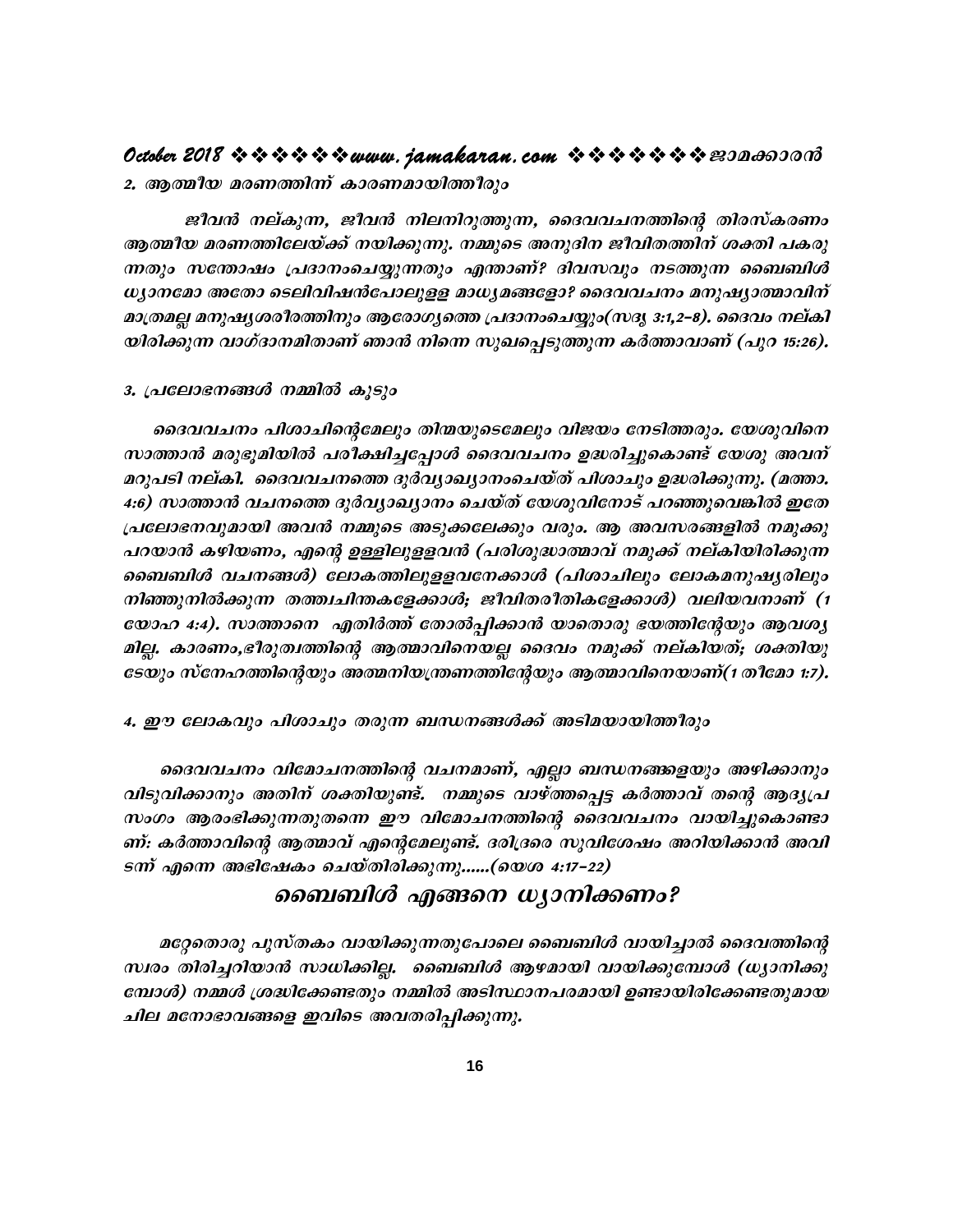#### 1. ബൈബിൾ ദിവസേന ധ്യാനിക്കണം.

ബെരോവായിലെ ആദിക്രിസ്ത്യാനികളെക്കുറിച്ച് ലൂക്കോസ് വിവരിക്കുമ്പോൾ അവ രെപ്പറ്റിപറഞ്ഞിരിക്കുന്നത് അവർ തിരുവെഴുത്തുകൾ അനുദിനം വായിച്ചിരുന്നു എന്നതാണ്(അപ്പൊ 17:11). ആദിമ നൂറ്റാണ്ടുകളിലെ ക്രൈസ്തവർ വിശ്വസ്തതയോടെ തുടർന്നുവന്നിരുന്ന ജീവിത ചര്യയായിരുന്നു ദിവസേന തിരുവെഴുത്തുകൾ വായിക്കുക എന്നത്. ദിവസേനയുളള ദൈവചന വായന നൽകുന്ന അനുഗ്രഹങ്ങൾ ഏറെയാണ്. ഇന്നിന്റെ തിരക്കിലും അസ്ഥയതകളിലും ദൈവകേന്ദ്രീകൃതമായ ഒരു ജീവിതത്തിന് ദൈവ മക്കൾ ദിവസവും ബൈബിൾ വായിക്കാൻ സമയം കണ്ടെത്തേണ്ടിയിരിക്കുന്നു.

#### 2. കൃതജ്ഞതാ (നന്ദി) മനോഭാവത്തോടെ ധ്യാനിക്കണം.

നൂറ്റാണ്ടുകളുടെ സമയമെടുത്ത്, അനേകർ, വിവിധ ഭാഷാ സാംസ്കാരിക പശ്ചാത്ത ലത്തിൽ രചിച്ചതാണ് ബൈബിൾ. ഇന്ന് നമ്മൾ മലയാളത്തിൽ ദൈവവചനം വായിച്ച് മനസ്സിലാക്കുന്നു. ഇതിന്റെ പിന്നിൽ വലിയൊരു ചരിത്രമുണ്ട്, പീഡനത്തിന്റേയും സഹ നത്തിന്റേയും പരിത്യാഗത്തിന്റേയും കഠിനാദ്ധനത്തിന്റേയും അതിലുപരി ദൈവകൃപയു ടേതുമായ ഒരു ചരിത്രം. അനേകരുടെ നീണ്ട വർഷങ്ങളുടെ കഠിന പ്രയത്നംകൊണ്ട് ദൈവ വചനം ഇന്ന് ജനകോടികൾക്ക് സ്ഥതം ഭാഷയിൽ വായിക്കാനും പഠിക്കാനും മനസ്സിലാ ക്കാനും സാധിക്കുന്നു. ഓരോ പ്രാവശ്യം വായിക്കാനായി ബൈബിൾ കയ്യിലെടുക്കു മ്പോൾ ദൈവവചന നല്കുവാൻ പ്രസാദിച്ച ദൈവത്തിനായി; അത് നമുക്ക് നല്കുവാൻ മുഖാന്തരമാക്കിയ ശുശ്രൂഷകർക്കായ് കൃതജ്ഞതയോടെ ഓർക്കേണ്ടിയിരിക്കുന്നു.

#### 3. ആശ്രയമനോഭാവത്തോടെ ധ്യാനിക്കണം.

ദൈവവചനം മനുഷ്യന്റെ ഇച്ഛയിലും ചിന്തയിലും രൂപപ്പെട്ടതല്ല, അത് പരിശു ദ്ധാത്മാവിന്റെ പ്രവർത്തനത്താലാണ് രൂപപ്പെട്ടത്, വിശുദ്ധഗ്രന്ഥകാരന്മാരെ നിവേശിച്ച അതേ അരൂപി നമ്മെയും പ്രചോദിപ്പിക്കും., ദൈവവചനത്തിന്റെ പൂർണ്ണതയിലേക്ക് നമ്മെ നയിക്കുന്നത് പരിശുദ്ധാത്മാവാണ്. വചനം വ്യാഖ്യാനിച്ചു നൽകുന്നതും പരിശുദ്ധാത്മാ വുതന്നെയാണ്. ഓരോ പ്രാവശ്യം ബൈബിൾ വായിക്കുമ്പോഴും പരിശുദ്ധാത്മാവിന്റെ സഹായം ലഭ്യമാകാൻ നാം പിതാവിനോട് അപേക്ഷിക്കാൻ മറന്നുപോകരുത്.

#### 4. അനുസരണയോടെ ധ്യാനിക്കണം.

വായിക്കുന്ന വചനത്തോട് പ്രതികരിക്കേണ്ടതുണ്ട്. വചനം ആസ്വദിക്കാനും അറിയാ നുമല്ല വായിക്കുന്നത്. അത് അനുദിനജീവിതത്തിൽ പ്രാവർത്തികമാക്കാനാണ്. വചനം ദൈവകൽപനകൾ നല്കുന്നത്, പാലിക്കപ്പെടാൻവേണ്ടിയാണ്. വചനം വാഗ്ദാനങ്ങൾ നല്കുന്നത് സ്ഥകരിക്കപ്പെടാൻവേണ്ടിയാണ്.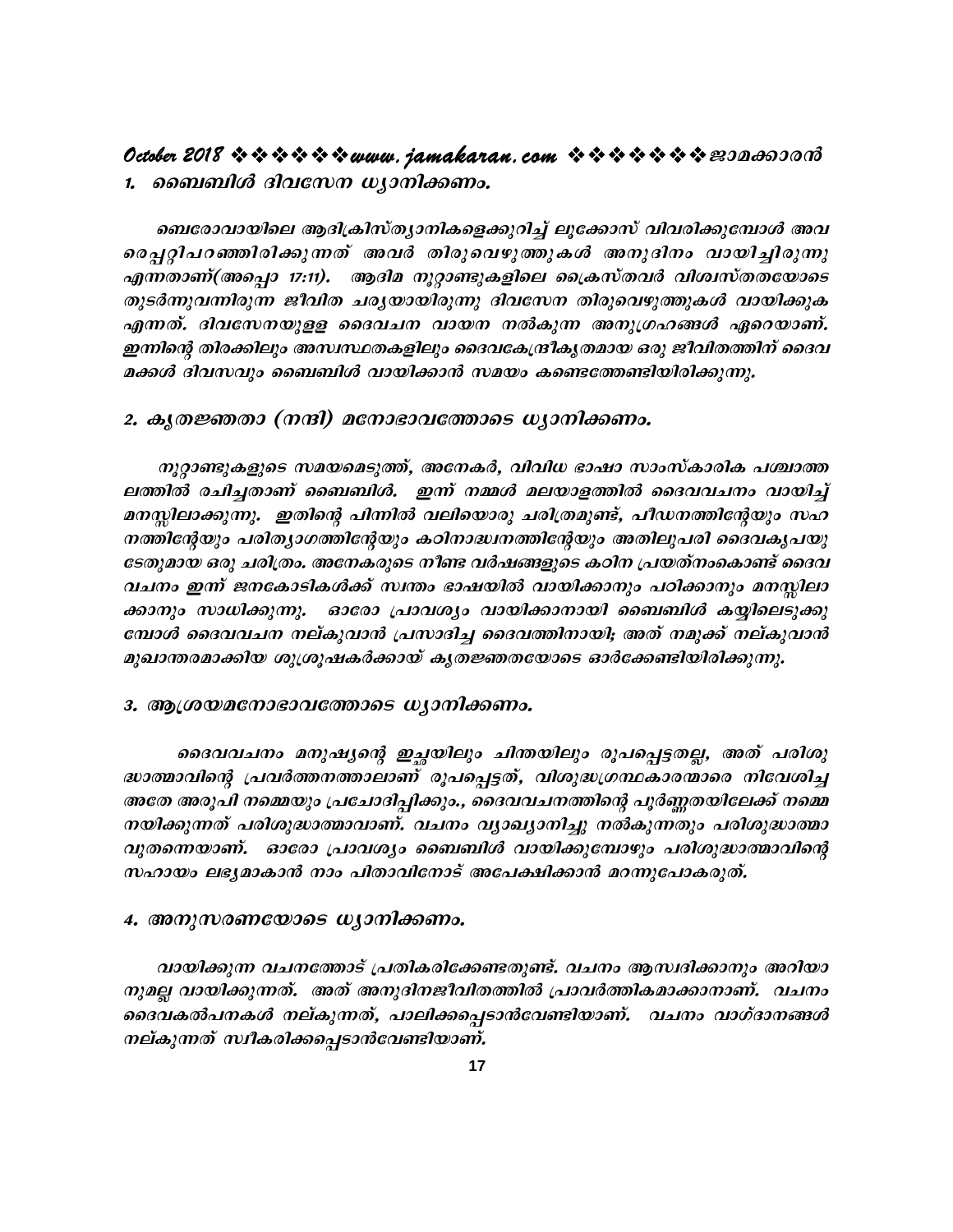5. *(ശദ്ധയോടെ ധ്യാനിക്കണം.* 

**October 2018 www.jamakaran.com Pma¡mc³** ambn amdpw. henb Xnc-¡n-\n-S-bn XnSp-¡ -¯n hmbn-¨p-XoÀ¡p-¶ -Xp-sImv ^e-അശ്രദ്ധമായി തിടുക്കത്തിലുളള വായന ദൈവാത്മാവിന്റെ പ്രവർത്തനത്തിന് തടസ്സ മുണ്ടായി എന്നുവരില്ല. പ്രാർത്ഥനാചൈതനൃത്തിൽ, സ്വസ്ഥവും ശാന്തവുമായിരുന്ന് ദൈവ h-N\w [ym-\-ym-ß-Iambn hmbn-¡ -Ww. AXv ssZhmcq]n-bpsS {]hÀ¯-\-¯n\pw അശ്രദ്ധമായി തിടുക്കത്തിലുളള വായന ദൈവാത്മാവിന്റെ പ്രവർത്തനത്തിന് തടസ്സ<br>മായി മാറും. വലിയ തിരക്കിനിടയിൽ തിടുക്കത്തിൽ വായിച്ചുതീർക്കുന്നതുകൊണ്ട് ഫല<br>മുണ്ടായി എന്നുവരില്ല. പ്രാർത്ഥനാചെതനുത്തിൽ, സ്ഥ്ര്ഥ്യും ശാന്തവുമായിരുന്ന് ദൈവ മായി മാറും. വലിയ തിരക്കിനിടയിൽ തിടുക്കത്തിൽ വായിച്ചുതീർക്കുന്നതുകൊണ്ട് ഫല<br>മുണ്ടായി എന്നുവരില്ല. പ്രാർത്ഥനാചൈതന്യത്തിൽ, സ്ഥസ്ഥവും ശാന്തവുമായിരുന്ന് ദൈവ<br>വചനം ധ്യാന്യാത്മകമായി വായിക്കണം. അത് ദൈവാരൂപിയുടെ പ്രവർത്തനത്തിനു  $n$ k $m$ - $\alpha$ ang  $m$ an $\alpha$ ang  $\alpha$ ang  $\alpha$   $\alpha$ ang  $\alpha$ വചനം ധ്യാന്യാത്മകമായി വായിക്കണം. അത് ദൈവാരൂപിയുടെ പ്രവർത്തനത്തിനും<br>ദൈവികദാനങ്ങളുടെ സ്ഥീകരണത്തിനും ഇടയാകും. നമ്മെ കൂടുതൽ നന്മയുളള മനുഷ്യ<br>രാക്കി മാറ്റും. ദൈവചനത്തിന്റെ അനുസരണം ആഴമായ വിശ്വാസവും ശക്തിയും<br>സ്നേഹവും സമാധാനവും

ആരും പറയാതെ തന്നെ എല്ലാവർക്കും ബോധ്യമുള്ള കാര്യമാണ്. കുറെയധികം പേർ hfsc Xo£ -W-X-tbmsS XpS§n ]mXn-h-gn-bn Dt]-£n-¨p-t]m-Ip-¶-h-cm-Wv. ImcWw ]e-Xm-Wv. **H¶v** hfsc \_rl-¯mb ]pkvX-Iw F¶ -Xn-emWv. **aäp-Nn-eÀ** hmb\ BZ-y- വീണ്ടും ജനിച്ചവർ ബൈബിൾ മുഴുവൻ ഒരാവർത്തിയെങ്കിലും വായിച്ചിരിക്കണമെന്ന്<br>ആരും പറയാതെ തന്നെ എല്ലാവർക്കും ബോധ്യമുളള കാര്യമാണ്. കുറെയധികം പേർ<br>വളരെ തീക്ഷണതയോടെ തുടങ്ങി പാതിവഴിയിൽ ഉപേക്ഷിച്ചുപോകുന്നവരാണ്. കാരണം<br>പലതാണ്. ഒന്ന് വ ക്കുറിച്ചുളള നിയമങ്ങളും വിരസവും പ്രയോജനരഹിതവുമായി തോന്നി മുന്നോട്ടുവായി വളരെ തീക്ഷണതയോടെ തുടങ്ങി പാതിവഴിയിൽ ഉപേക്ഷിച്ചുപോകുന<br>പലതാണ്. ഒന്ന് വളരെ ബൃഹത്തായ പുസ്തകം എന്നതിലാണ്. മറ്റുച<br>പുസ്തകങ്ങളിൽതന്നെ അവസാനിപ്പിക്കും. നീണ്ട വംശാവലികളും<br>ക്കുറിച്ചുളള നിയമങ്ങളും വിരസവും പ്രയോജനരഹിതവുമായി തോര<br>ക്ക

ആദ്യം പുതിയനിയമം വായിച്ചു തീർക്കുക. എന്നിട്ട് പഴയനിയമപുസ്തകങ്ങൾ വായി ക്കുക. അല്ലെങ്കിൽ താത്പര്യമനുസരിച്ച് പുസ്തകങ്ങൾ മാറിമാറി വായിക്കുകയുമാകാം. ഓരോരുത്തരും അവർക്ക് ഇഷ്ടമുളള രീതി തിരഞ്ഞെടുക്കുക. ഏറ്റവും പ്രധാനപ്പെട്ട കാര ്യമിതാണ്.

ഒന്ന്, എല്ലാ ദിവസവും മുടക്കം കൂടാതെ വായിക്കാൻ തീരുമാനിക്കുക.

<u>രണ്ട്, എപ്പോഴെങ്കിലും വായിക്കാം എന്നു കരുതാതെ ദിവസത്തിന്റെ ഏതെങ്കിലും ഒരു</u>  $\it m$ ിർദ്ദിഷ്ട സമയം അതിനായി നീക്കിവയ്ക്കുക. എന്നും ആ സമയത്തുതന്നെ വായിക്കാൻ ്യമ്പരാണ്.<br>ഒന്ന്, എല്ലാ ദിവസവും മുടക്കം കൂടാതെ വായിക്കാൻ തീരുമാനിക്കുക.<br>രണ്ട്, എപ്പോഴെങ്കിലും വായിക്കാം എന്നു കരുതാതെ ദിവസത്തിന്റെ ഏതെങ്കിലും ഒരു<br>നിർദ്ദിഷ്ട സമയം അതിനായി നീക്കിവയ്ക്കുക. എന്നും ആ സമയത്തുതന്നെ വായിക്കാൻ<br>ശ്ര ശ്രമിക്കുക. രാവിലെ എഴുന്നേറ്റ ഉടനെയോ, കുളി കഴിഞ്ഞോ, ജോലിക്കുപോകുന്നതിനു<br>മുമ്പോ, സന്ധ്യാ പ്രാർത്ഥനയുടെ സമയത്തോ, കിടക്കുന്നതിനു തൊട്ടു മുൻപോ വായി ക്കാൻ സമയം കണ്ടെത്തണം.

മുന്നാമതായി, ഏതെങ്കിലും അപ്രതീക്ഷിത കാരണങ്ങൾകൊണ്ട് മുടങ്ങുവാൻ സാധ്യത യുണ്ട്. മുടങ്ങിപോയാല്ലോ എന്നു കരുതി നിർത്തിവയ്ക്കരുത്. യാതൊരു മടിയും കൂടാതെ മുമ്പോ, സന്ധ്യാ പ്രാർത്ഥനയുടെ സമയത്തോ, കിടക്കുന്നതിനു തൊട്ടു മുൻപോ വായി<br>ക്കാൻ സമയം കണ്ടെത്തണം.<br>മൂന്നാമതായി, ഏതെങ്കിലും അപ്രതീക്ഷിത കാരണങ്ങൾകൊണ്ട് മുടങ്ങുവാൻ സാധ്യത<br>യുണ്ട്. മുടങ്ങിപോയാല്ലോ എന്നു കരുതി നിർത്തിവയ്ക്കരുത്. യാ തീരുമാനിക്കുകയാണെങ്കിൽ ഒരു വർഷംകൊണ്ട് ബൈബിൾ മുഴുവനും വലിയ ക്ലേശം കൂടാതെ വായിച്ചുതീർക്കാൻ സാധിക്കും.

ബൈബിൾ സൂചകങ്ങൾ (ൃലളലൃലിരലം) ഓരോ ബൈബിൾ പതിപ്പുകളിലും ഓരോ വീണ്ടും ആരംഭിക്കണം. ഒരു ദിവസം ഇരുപതോ മുപ്പതോ മിനിറ്റ് ബൈബിൾ വായിക്കാൻ<br>തീരുമാനിക്കുകയാണെങ്കിൽ ഒരു വർഷംകൊണ്ട് ബൈബിൾ മുഴുവനും വലിയ ക്ലേശം<br>കൂടാതെ വായിച്ചുതീർക്കാൻ സാധിക്കും.<br>ബൈബിൾ സൂചകങ്ങൾ (ൃലളലൃലിരലം) ഓരോ ബൈബിൾ പതിപ്പുകളിലും തീരുമാനിക്കുകയാണെങ്കിൽ ഒരു വർഷംകൊണ്ട് ബൈബിശ് മുഴുവനും വലിയ ക്ലേശം<br>കൂടാതെ വായിച്ചുതീർക്കാൻ സാധിക്കും.<br>- ബൈബിശ് സൂചകങ്ങൾ (ുലളലുലിരലം) ഓരോ ബൈബിശ് പതിപ്പുകളിലും ഓരോ<br>രീതിയിലാണ് എഴുതാറുളളത്. അക്കത്തിൽ സൂചിപ്പിച്ചിരിക്കുന്ന ബൈബി ത്തിൽ സ്ഥകരിച്ചിരിക്കുന്ന രീതി ഇപ്രകാരമാണ്; ആദ്യം പുസ്തകത്തിന്റെ പേര് സംക്ഷിപ്ത രൂപത്തിൽ എഴുതുന്നു (ഉൽപത്തി – ഉൽപ; മത്തായി – മത്താ) പന്നീട് അദ്ധ്യായം എഴുതി ഭകാളൻ ചിഹ്നം ഇടുന്നു. അതിനുശേഷം വാകൃമോ വാകൃങ്ങളോ എഴുതുന്നു. (മത്താ **1:1-17; a** $\omega$ **m** 1:1-4; **25**; **1:1-4**;22,25).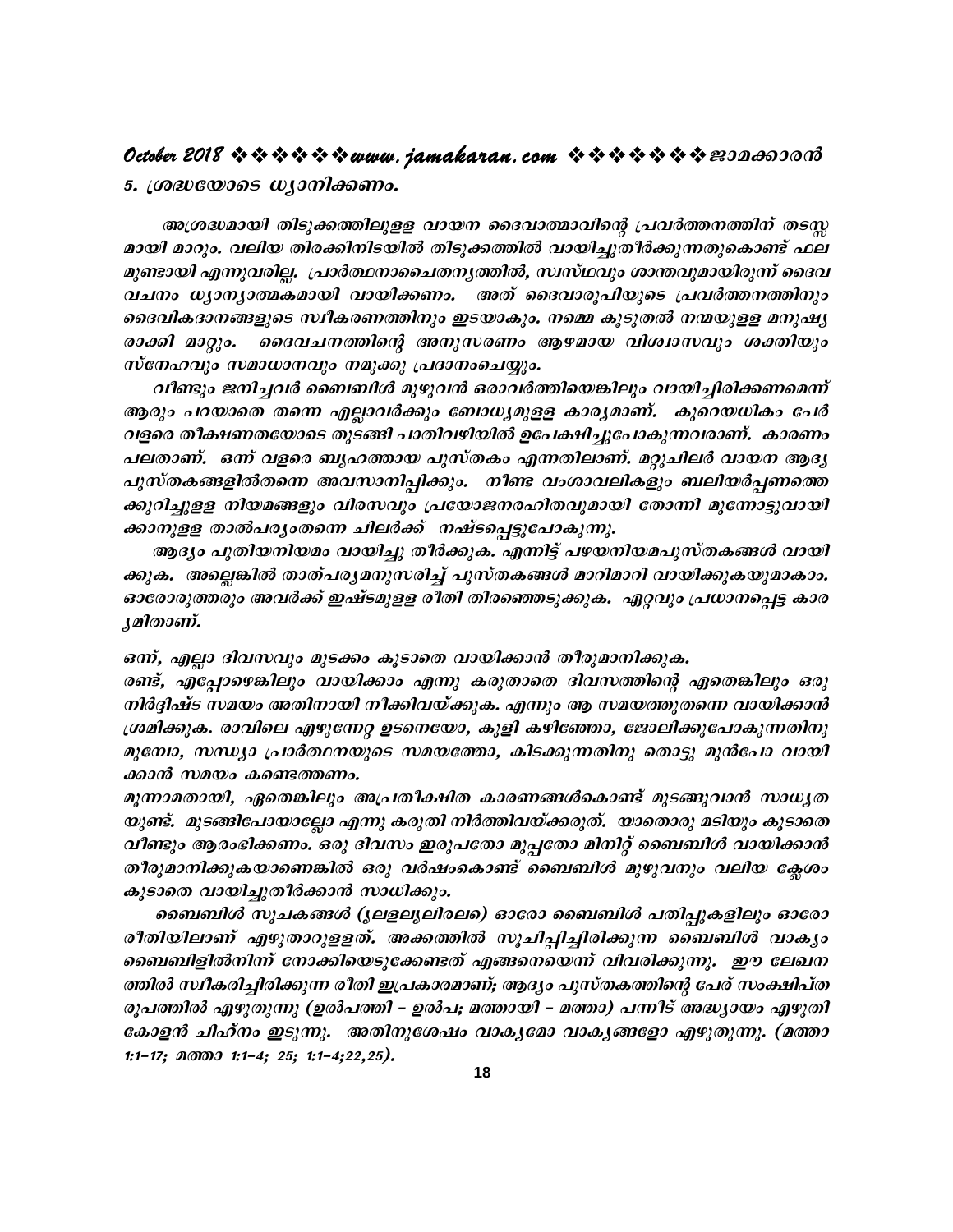### **October 2018 ななななななwww.jamakaran.com ななななななき** 2018 なの

**F´n\v ssZh-h-N\w a\:-]mT -am-¡Ww?** C¶v At\-IÀ aÕ-c-§Ä¡pw-a-äp-ambn ss\_\_nÄ a\:-]m-T-am-¡p-¶ -Xn henb Xo£vWX Im«p-¶p-v. F¶m ssZh-h-N\w a\:-]mT-am-¡p¶ -Xn-eqsS \ap¡v e`-y-എന്തിന് ദൈവവചനം മന:പാഠമാക്കണ<br>ഇന്ന് അനേകർ മത്സരങ്ങൾക്കുംമറ്റുമായി<br>തീക്ഷ്ണത കാട്ടുന്നുണ്ട്. എന്നാൽ ദൈവവച<br>മാകുന്ന ചില നന്മകൾ എടുത്തുപറയട്ടേ.<br>1. പ്രലോഭനങ്ങളുടെമേൽ വിജയംവരിക്കാൻ 1. {]tem-`-\-§-fp-sS-ta hnP-bw-h-cn-¡m³ Fs¶ ià -\m-¡pw **(-k¦o 119:105)**

- 
- 2. ജ്ഞാനപൂർവമായയ തീരുമാനങ്ങളെടുക്കാൻ എന്നെ സഹായിക്കും (സങ്കീ119:105)
- മാകുന്ന ചില നന്മകൾ എടുത്തുപറയഭ്ടേ.<br>1. പ്രലോഭനങ്ങളുടെമേൽ വിജയംവരിക്കാൻ എന്നെ ശക്തനാക്കും (സങ്കീ 119:105)<br>2. ജ്ഞാനപൂർവമായയ തീരുമാനങ്ങളെടുക്കാൻ എന്നെ സഹായിക്കും (സങ്കീ119:105)<br>3. ഞാൻ മാനസിക പിരിമുറുക്കത്തിലായിരിക്കുമ്പോൾ എന് **119:49,50)** 2. ജ്ഞാനപൂരവമായയ ത്രത്യമാനങ്ങളെടുക്കാര് എന്നെ സഹായ്ക്കും (സങ്കണ്ടസ്കു<br>3. ഞാൻ മാനസിക പിരിമുറുക്കത്തിലായിരിക്കുമ്പോൾ എന്നെ ശക്തിപ്പെടുത്തും (സങ്കീ<br>119:49,50)<br>4. ഞാൻ ദു:ഖിതനായിരിക്കുമ്പോൾ എന്നെ ആശ്വസിപ്പിക്കും (യിരെ: 15:16)<br>
- 4. ഞാൻ ദു:ഖിതനായിരിക്കുമ്പോൾ എന്നെ ആശ്വസിപ്പിക്കും (യിരെ: 15:16)
- ി9:49,90)<br>4. ഞാൻ ദു:ഖിതനായിരിക്കുമ്പോൾ എന്നെ ആശ്വസിപ്പിക്കും (യിരെ: 15:16)<br>5. അവിശ്വാസികളോട് സാക്ഷ്യപ്പെടുത്താൻ എന്നെ കെല്പുളളവനാക്കും (1 പത്രോ<br>6. സ്വഭാവരുപീകരണത്തിന് എന്നെ സഹായിക്കും. (സദൃ: 23:7)<br>7. പ്രാർത്ഥനകൾക്ക് ഉത്തര 4. ഞാര ദു:ഖരമായത്തെുമ്പോറ എന്ന ആറാസ്പ്പത്തു (യം<br>5. അവിശ്വാസികളോട് സാക്ഷ്യപ്പെടുത്താൻ എന്നെ കെല്പുളളവന<br>6. സ്വഭാവരുപീകരണത്തിന് എന്നെ സഹായിക്കും. (സദ്യ: 23:7)<br>7. പ്രാർത്ഥനകൾക്ക് ഉത്തരം കണ്ടെത്താൻ എന്നെ സഹായിക്കും (<br>8. എന്റെ
- 6. സ്വഭാവരുപീകരണത്തിന് എന്നെ സഹായിക്കും. (സദൃ: 23:7)
- 
- 
- 9. യേശുവിന്റെ മാതൃക പിൻചെല്ലാൻ എന്നെ സഹായിക്കും (മത്താ 4:1–10)
- 10. അനുദിന ജീവിതസാഹചര്യങ്ങിൽ ദൈവവചനം ഉപയോഗിക്കാൻ സഹായിക്കും (അപ്പ **2:16-þ21, 25-þ28; 3:22-,23; 13:40-,41,47).**
- 11. ദൈവവചനം എന്റെ ജീവിതത്തിന്റെ അടിസ്ഥാനമായി മാറും (ആവ 6:6-8)
- 12. എനിക്ക് മാർഗനിർദ്ദേശം നല്കും (സങ്കീ 119:24)
- 
- 10. അനുദമ്പ ജീവത്സാഹചര്യങ്ങരം ദൈവവചനം ഉപയോഗിക്കാ<br>2:16-21, 25-28; 3:22,23; 13:40,41,47).<br>11. ദൈവവചനം എന്റെ ജീവിതത്തിന്റെ അടിസ്ഥാനമായി മാറും (<br>12. എനിക്ക് മാർഗനിർദ്ദേശം നല്കും (സങ്കീ 119:24)<br>13. സാക്ഷ്യമേകാൻ എനിക്ക് ശക്തി 2:10-21, 29-26; 3:22,23; 13:40,41,47*).*<br>11. ദൈവവചനം എന്റെ ജീവിതത്തിന്റെ അടിസ്ഥാനമായി മാറും (ആവ 6:6-8)<br>12. എനിക്ക് മാർഗനിർദ്ദേശം നല്കും (സങ്കീ 119:24)<br>13. സാക്ഷ്യമേകാൻ എനിക്ക് ശക്തി നല്കും (യെശ 55:11)<br>14.എന്റെ (പാർത്ഥന (**Boc<sub>c</sub>i**) 4:24-31)
- 15. എനിക്ക് ക്രിസ്തുവിന്റെ ശരീരത്തിലെ മറ്റംഗങ്ങളെ പഠിപ്പിക്കാനും നയിക്കാനും പ്രചോ ദിപ്പിക്കാനും പടുത്തുയർത്താനും സാധിക്കും (കൊലോ 3:16)
- 16. പ്രതിസന്ധികളിൽ ആശ്വാസമായി ദൈവവചനം വളരെ പെട്ടെന്ന് എനിക്ക് ലഭ്യമാകും  $(m\omega 1119:52)$
- 17. എന്റെ ആദ്ധ്യാത്മികജീവിതത്തിന് ഉറപ്പ് നല്കും. (സങ്കീ 37:31<del>;</del> 40:8)
- 18. എനിക്ക് സത്യം വെളിപ്പടുത്തിത്തരുന്നു. അങ്ങനെ എന്റെ പ്രത്യാശയുടെ ഉറവിടത്തെ<br>ക്കുറിച്ച് മറ്റുളളവർക്ക് ഉത്തരംകൊടുക്കേണ്ടിവരുമ്പോൾ എന്നെ സഹായിക്കും (സദൃ പ്രതിസന്ധികളിൽ ആശ്വാസമായി ദൈവവചനം വളരെ പെട്ടെന്ന എനിക്ക ലഭ്യമാകും<br>(സങ്കീ 119:52)<br>എന്റെ ആദ്ധ്യാത്മികജീവിതത്തിന് ഉറപ്പ് നല്കും. (സങ്കീ 37:31; 40:8)<br>എനിക്ക് സത്യം വെളിപ്പടുത്തിത്തരുന്നു. അങ്ങനെ എന്റെ പ്രത്യാശയുടെ ഉറവിടത്തെ<br> **22:17-21; 1**  $\Delta I \mathcal{C}(\mathcal{O} \mathcal{O} \mathcal{S} \mathcal{O} \mathcal{S})$ **.** *ns. എനിക്ക് സത്യം വെളിപ്പടുത്തിത്തരുത്തിന്നു*<br>ക്കുറിച്ച് മറ്റുളളവർക്ക് ഉത്തരംകൊടു<br>22:17-21; 1 പത്രോ 3:15).<br>പ്രാർത്ഥനയുടെ ആവശ്യം<br>ബെബിൾ ധ്യാനം ആരംഭിക്കുന്നത<br>ഹത്തിനുമായി പ്രാർത്ഥിക്കണം. ദൈവം

 $\begin{smallmatrix} 22:17-21 & 1 & \text{if}(\emptyset 9 \ 3:15). \end{smallmatrix}$ പ്രാർത്ഥനയുടെ ആവശ്യം<br>ചൊർത്ഥനയുടെ ആവശ്യം<br>ഹത്തിനുമായി പ്രാർത്ഥിക്കണം. ദൈവം നമ്മോട് സംസാരിക്കുന്നവ എഴുതാനായി ഒരു<br>19 പ്രാർത്ഥനയുടെ ആവശ്യം<br>ചൈബിൾ ധ്യാനം ആരംഭിക്കുന്നതിനു മുമ്പ് ദൈവത്തോട് ജ്ഞാനത്തിനും അനുഗ്ര<br>ഹത്തിനുമായി പ്രാർത്ഥിക്കണം. ദൈവം നമ്മോട് സംസാരിക്കുന്നവ എഴുതാനായി ഒരു<br>19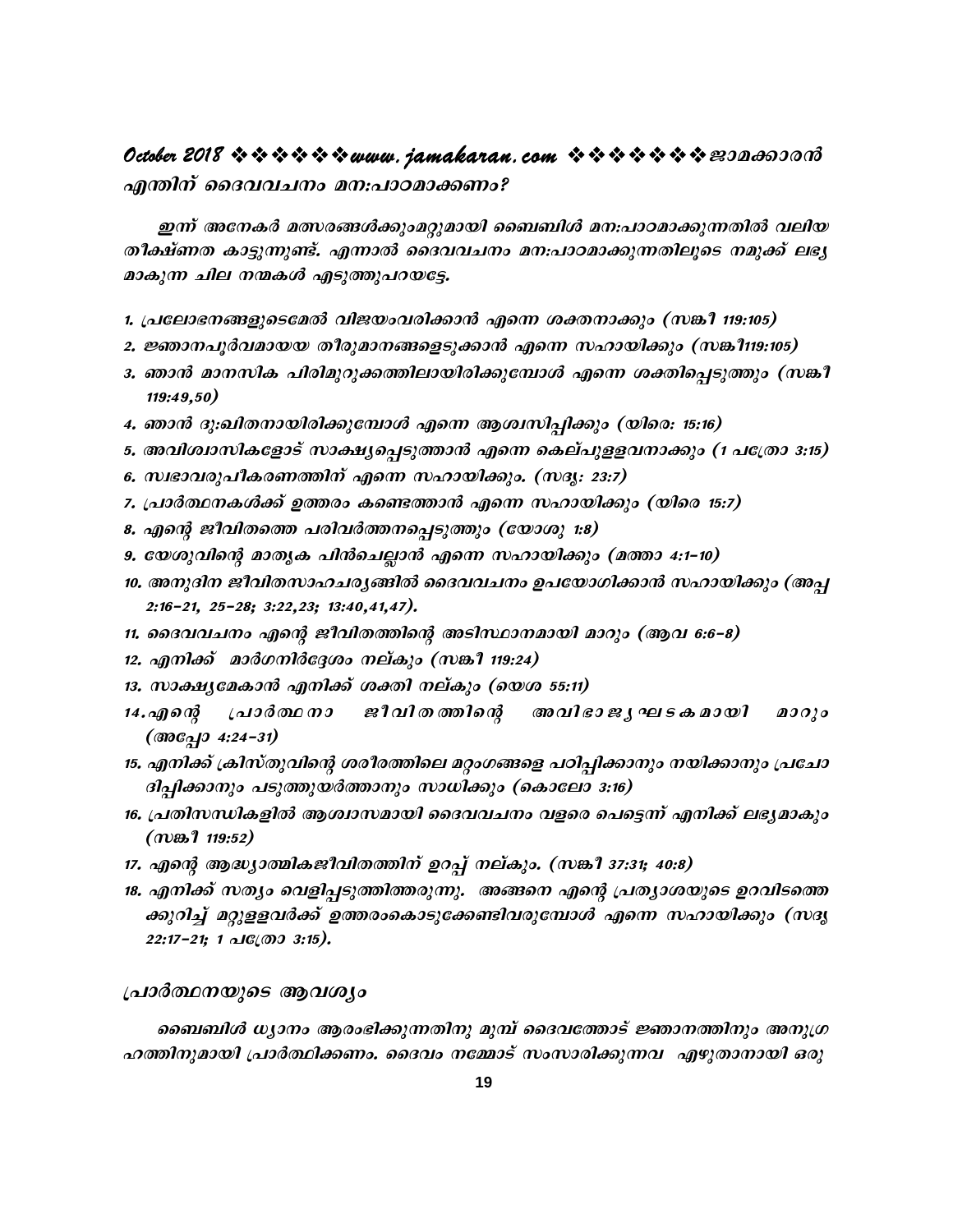നോട്ട്ബുക്ക് കരുതേണ്ടതാണ്. താഴെ പറയുന്ന കാര്യങ്ങൾ ഓരോന്നായി തിടുക്കം കൂ ട്ടാതെ പ്രാർത്ഥനാചൈതനൃത്തിൽ ചെയ്യണം.

1. ക്രമമായി ധ്യാനിക്കുവാൻ ഒരു ബൈബിൾ പുസ്തകം തിരഞ്ഞെടുക്കുക.

- 2. ആ ബൈബിൾ പുസ്തകത്തിന്റെ പശ്ചാത്തലം എന്തെന്ന് പരിശോധിക്കുക.
- A. ഏതുതരം പുസ്തകത്തിൽനിന്നാണ് ബൈബിൾ ഭാഗം എടുത്തിരിക്കുന്നത് എന്ന് പരി ശോധിക്കുക (സുവിശേഷംപോലെ വിവരണാത്മക ചരിത്രഗ്രന്ഥമാണോ? വെളിപ്പാട്പു സ്തകംപോലെ അപ്പോകാലിപ്റ്റിക് ശൈലിയിലെഴുതിയതാണോ? കത്തിന്റെ ശൈലി യിലെഴുതപ്പെട്ട ലഘുലേഖനമാണോ?ഏതെങ്കിലും പ്രത്യേക സഭയ്ക്കെഴുതിയതാണോ? പുസ്തകത്തിന്റെ രചനാശൈലിയും പുസ്തകത്തെപ്പറ്റിയുളള പൊതുവായ കാര്യങ്ങളും ബൈബിളിൽത്തന്നെ ഓരോ പുസ്തകത്തിന്റേയും ആരംഭത്തിൽ ആമുഖമായി കൊടു ത്തിട്ടുണ്ടാകാം. അത് വായിച്ചാൽ മതിയാകും.)
- B. അതുപോലെതന്നെ ആ പുസ്തകത്തിന്റെ കേന്ദ്രം എന്താണ്, എന്ത് ലക്ഷ്യത്തോടെ യാണ് ആ പുസ്തകം രചിച്ചതെന്ന് അറിയണം (ആമുഖത്തോടൊപ്പം പുസ്തകത്തിന്റെ ആരംഭവും അവസാനവും വായിച്ചുനോക്കുക. ആ ഭാഗങ്ങളിലെ തലക്കെട്ടുകളും പരി ശോധിക്കുക)
- C. നിങ്ങൾ പഠിക്കുന്ന ദൈവവചന ഭാഗത്തിന് തൊട്ടുമുമ്പും അതിനുശേഷവും എന്തി നെക്കുറിച്ചാണ് പറയുന്നതെന്ന് നോക്കണം. അടിക്കുറിപ്പായി (മാർജിനിലും) മറ്റേതെ ങ്കിലും വചനഭാഗം കൊടുത്തിട്ടുണ്ടെങ്കിൽ അതും വായിക്കണം.
- D. ബൈബിൾ ഭാഗം ഒരാവർത്തി അർത്ഥം മനസ്സിലാകത്തക്കവിധം വായിക്കണം.
- E. വചനഭാഗത്തിന്റെ കേന്ദ്രാശയം കണ്ടുപിടിക്കുക. അതിനായി വചനഭാഗത്തുളള പ്രധാ നപ്പെട്ട വാക്കുകളും വാകൃങ്ങളും ഏതാണെന്ന് മനസ്സിലാക്കണം. അതിൽ ഏതു വാക്കാണ് വചനഭാഗത്ത് ആവർത്തിച്ച് ഉപയോഗിച്ചിരിക്കുന്നത്, അതിനു സമാനമായി മറ്റേതെങ്കിലും പദം ഉപയോഗിച്ചിട്ടുണ്ടോ? ഏതെങ്കിലും തരത്തിലുള്ള താരതമൃപ്പെടു ത്തലുകൾ നടത്തിയിട്ടുണ്ടോ? വിവരണത്തിലെ കഥാപാത്രങ്ങൾ ആരൊക്കെ് ആരാണ് പ്രധാനപ്പെട്ട രണ്ടു കഥാപാത്രങ്ങൾ? അവസാനം പറഞ്ഞിരിക്കുന്നത് എന്താണ്? ഏതെ ങ്കിലും വൈരുദ്ധ്യമായി അവതരിപ്പിച്ചിട്ടുണ്ടോ? തുടങ്ങിയചോദ്യങ്ങൾക്കുളള ഉത്തരം ആ ബൈബിൾ ഭാഗത്തിന്റെ കേന്ദ്രാശയം കണ്ടെത്താൻ സഹായിക്കും. നമ്മൾ രൂപ പ്പെടുത്തിയെടുക്കുന്ന കേന്ദ്രാശയത്തിന് യേശുവിന്റെ പ്രഘോഷണവുമായും സുവി ശേഷകന്റെ രചനയുമായും ബന്ധമുണ്ടായിരിക്കണം.
- F*. ബൈബിൾ ഭാഗം വീണ്ടും ഒരിക്കൽകൂടി വായിക്കുക. എന്നിട്ട് ഒരു ചോദ്യം ചോദി* ക്കണം ഈ വചനഭാഗത്തിന്റെ ഉദ്ദേശ്യം, ലക്ഷ്യം എന്താണ്? അന്വേഷണം സതൃസ ന്ധമായിരിക്കേണം. നമുക്ക് ആവശ്യമായുളള ഉത്തരങ്ങൾ രൂപപ്പെടുത്തിയെടുക്കലാ കരുത്. ഉത്തരം രൂപപ്പെടുന്നത് പശ്ചാത്തല പഠനത്തിൽ നിന്നും കേന്ദ്രാശയപഠനത്തിൽ നിന്നുമാണ്. ഗ്രന്ഥകാരൻ പറയുന്നത് എന്താണെന്ന് മനസ്സിലാക്കിയെടുക്കാനാണ് ശ്രമിക്കേണ്ടത്. നിങ്ങളുടെയും മറ്റുളളവരുടെയും ജീവിതത്തെ പരിവർത്തനപ്പെടുത്താ നുതകുന്ന പ്രധാനപ്പെട്ട സന്ദേശങ്ങൾ ആ വചനഭാഗത്ത് ഉണ്ടായിരിക്കും.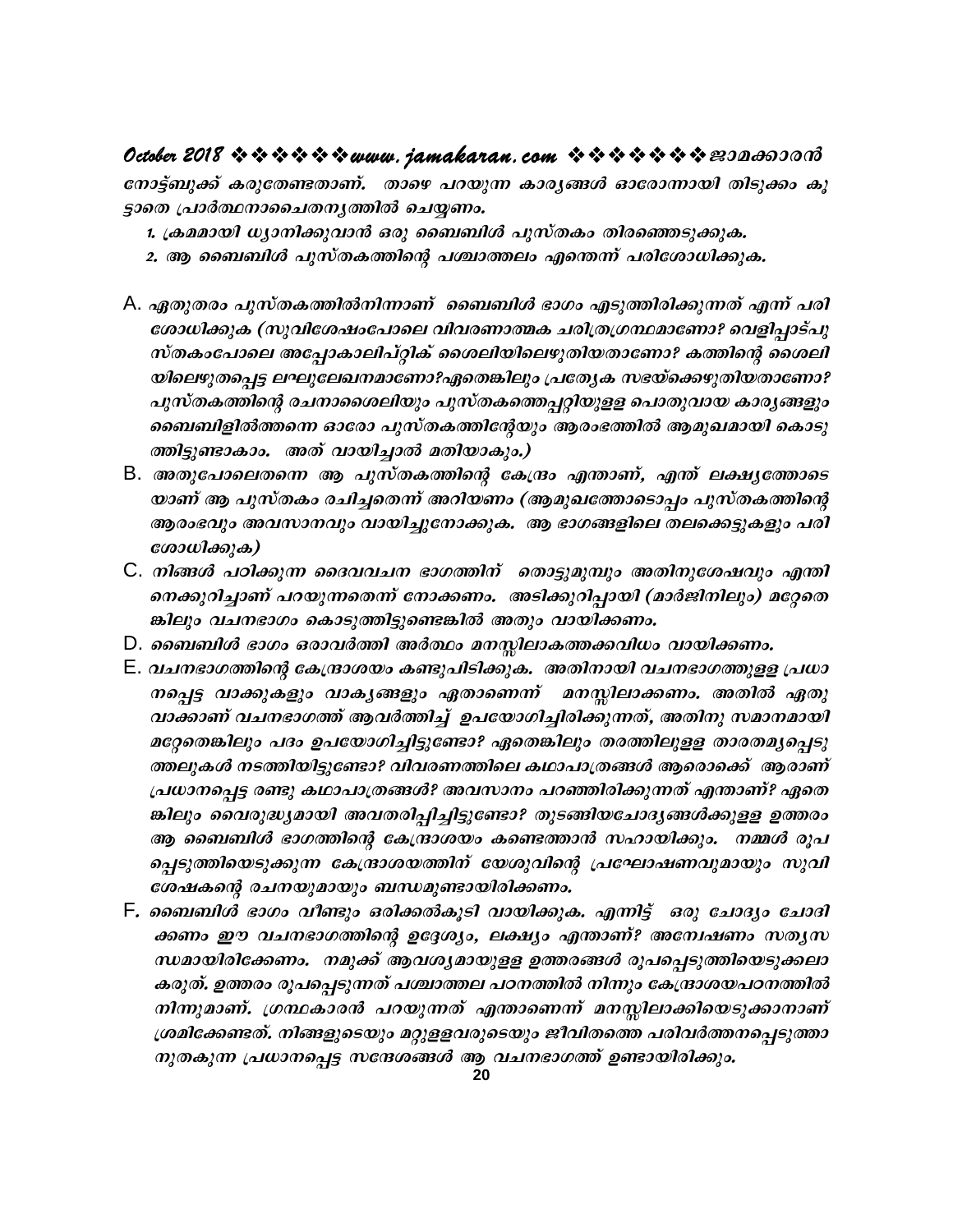#### **October 2018 www.jamakaran.com Pma¡mc³**

- G. ഈ വചനഭാഗത്തുനിന്ന് നിങ്ങൾ ദൈവത്തെക്കുറിച്ച് എന്ത് മനസ്സിലാക്കുന്നു? മനുഷ  $\chi$ സ്വഭാവത്തെക്കുറിച്ച് എന്തുമനസ്സിലാക്കുന്നു? ഈ വചനഭാഗം നിങ്ങളുമായി എങ്ങനെ \_Ô -s¸ -«n-cn-¡p¶p F¶v Nn´n-¡p-I. IqSp-XÂ hni-z-kvX-\mb Hcp {InkvXp-in-j- $\mu$ മായി മാറാൻ, നിങ്ങളുടെ അയല്ക്കാരോട് കൂടുതൽ സ്നേഹത്തോടെ പെരുമാറാൻ ആവും വിധം നിങ്ങളുടെ ജീവിതത്തിൽ മാറ്റംവരുത്തേണ്ട ഏതെങ്കിലുമുണ്ടോ എന്ന് പരിശോധിക്കുക. ഈ മാറ്റം ജീവിതത്തിൽ വരുത്താനായി ദൈവത്തിന്റെ സഹായം യാചിക്കുക.
- $\bm{\mathsf{H}}$ . നിങ്ങൾ പഠിച്ചത് മറ്റാരെങ്കിലുമായി പങ്കുവയ്ക്കണം. ദൈവവചനം പഠിക്കുന്നത് അതനു  $m$ രിച്ച് ജീവിക്കാനാണ്. സുവിശേഷത്താൽ വീണ്ടും ജനിച്ചവർ സുവിശേഷം വാക്കിലൂ ടെയും പ്രവൃത്തിയിലൂടെയും പ്രസംഗിക്കുന്നു; മറ്റുളളവരെ കർത്താവിനായി നേടുന്നു.
- I. ബൈബിൾ പഠനം പണ്ഡിതന്മാർക്കു മാത്രം പറഞ്ഞിട്ടുളളതല്ല. അവരുടെ സഹായവും നിങ്ങൾ പഠിച്ചത് മറ്റാരെങ്കിലുമായി പങ്കുവയ്ക്കണം. ദൈവവചനം പഠിക്കുന്നത് അതനു<br>സരിച്ച് ജീവിക്കാനാണ്. സുവിശേഷത്താൽ വീണ്ടും ജനിച്ചവർ സുവിശേഷം വാക്കിലൂ<br>ടെയും പ്രവൃത്തിയിലൂടെയും പ്രസംഗിക്കുന്നു; മറ്റുളളവരെ കർത്താവിനായി റിയ വചനഭാഗങ്ങളും പുസ്തകങ്ങളും മനസ്സിലാക്കാൻ. എന്നാൽ പണ്ഡിതരുടെ അനു ടെയും പ്രവൃത്തിയിലൂടെയും പ്രസംഗിക്കുന്നു; മറ്റുളളവരെ കർത്താവിനായി നേടുന്നു.<br>ബെബിൾ പഠനം പണ്ഡിതന്മാർക്കു മാത്രം പറഞ്ഞിട്ടുളളതല്ല. അവരുടെ സഹായവും<br>മാർഗ്ഗ നിർദ്ദേശവും തീർച്ചയായും അത്യാവശ്യമാണ്. പ്രത്യേകിച്ചും ചില ബുദ്ധിമുട്ട ബെബിൾ പഠനം പണ്ഡിതന്മാർക്കു മാത്രം പറഞ്ഞിട്ടുളളതല്ല. അവരുടെ സഹായവും<br>മാർഗ്ഗ നിർദ്ദേശവും തീർച്ചയായും അത്യാവശ്യമാണ്. പ്രത്യേകിച്ചും ചില ബുദ്ധിമുട്ടേ<br>റിയ വചനഭാഗങ്ങളും പുസ്തകങ്ങളും മനസ്സിലാക്കാൻ. എന്നാൽ പണ്ഡിതരുടെ അനു<br>വാദംകൂട യിലും വചനത്തെ സമീപിക്കുക. എങ്കിൽ ഗൗരവമായ തെറ്റുപറ്റാനുളള സാധൃത കുറ റിയ വചനഭാഗങ്ങളും പുസ്തകങ്ങളും മനസ്സിലാക്കാൻ. എന്നാൽ പണ്ഡിതരുടെ അനു<br>വാദംകൂടാതെ ദൈവത്തിന് മനുഷ്യരോട് സംസാരിപ്പാൻ സാധിക്കും. പ്രധാനപ്പെട്ടത്<br>ദൈവത്തിന്റെ അരൂപിയാൽ നയിക്കപ്പെടുക, എളിമയിലും വിശ്വാസത്തിലും ഭക്തി<br>യിലും വചനത്തെ സമ നം, ബാക്കിയെല്ലാം ദൈവം സഹായിക്കും.

#### *ബൈബിൾ വിഷയ പഠനം*

ഒരു വിഷയം ബൈബിൾ പശ്ചാത്തലത്തിൽ എങ്ങനെ പഠിക്കാമെന്ന് ചുരുക്കി വിവരി ക്കുന്നു. വിഷയ പഠനം മൂന്നു തലത്തിലായി നടത്താം.

നം, ബാക്കിയെല്ലാം ദൈവം സഹായിക്കും.<br>ബബിൾ വിഷയ പഠനം<br>ഒരു വിഷയം ബൈബിൾ പശ്ചാത്തലത്തിൽ എങ്ങനെ പഠിക്കാമെന്ന് ചുരുക്കി വിവരി<br>നു. വിഷയ പഠനം മൂന്നു തലത്തിലായി നടത്താം.<br>ഒന്നാമത് ആ വിഷയവുമായി ബന്ധപ്പെട്ട് ബൈബിളിൽ പറഞ്ഞിരിക്കുന്ന കാ ടെബബിളിൽനിന്ന് തിരഞ്ഞെടുക്കുക. ഉദാഹരണമായി ചില ബൈബിൾ വചനങ്ങൾ, സംഭവങ്ങൾ, ദൃഷ്ടാന്തങ്ങൾ, കഥാപാത്രങ്ങൾ തുടങ്ങിയവ. നമ്മൾ ഓരോ വിഷയവും പഠിക്കുമ്പോഴും ബൈബിൾ ആദ്യം മുതൽ അവസാനംവരെ വായിച്ച് ഒരു തിരഞ്ഞെടുപ്പ് നടത്തുക അസാധ്യമാണ്. അതിന്റെ ആവശ്യവുമില്ല. അത്തരം അനേകം പഠനങ്ങൾ നൂറ്റാ ബൈബിളിൽനിന്ന് തിരഞ്ഞെടുക്കുക. ഉദാഹരണമായി ചില ബൈബിൾ വചനങ്ങൾ,<br>സംഭവങ്ങൾ, ദൃഷ്ടാന്തങ്ങൾ, കഥാപാത്രങ്ങൾ തുടങ്ങിയവ. നമ്മൾ ഓരോ വിഷയവും<br>പഠിക്കുമ്പോഴും ബൈബിൾ ആദ്യം മുതൽ അവസാനംവരെ വായിച്ച് ഒരു തിരഞ്ഞെടുപ്പ്<br>നടത്തുക അസാധ്യമാണ്. അതിന് സംഭവങ്ങൾ, ദൃഷ്ടാന്തങ്ങൾ, കഥാപാത്രങ്ങൾ തുടങ്ങിയവ. നമ്മൾ ഓരോ വിഷയവും<br>പഠിക്കുമ്പോഴും ബൈബിൾ ആദ്യം മുതൽ അവസാനംവരെ വായിച്ച് ഒരു തിരഞ്ഞെടുപ്പ്<br>നടത്തുക അസാധ്യമാണ്. അതിന്റെ ആവശ്യവുമില്ല. അത്തരം അനേകം പഠനങ്ങൾ നൂറ്റാ<br>ണ്ടുകളായി തയ്യാ പഠിക്കുമ്പോഴും ബൈബിൾ ആദ്യം മുതൽ അവസാനംവരെ വായിച്ച് ഒരു തിരഞ്ഞെടുപ്പ്<br>നടത്തുക അസാധ്യമാണ്. അതിന്റെ ആവശ്യവുമില്ല. അത്തരം അനേകം പഠനങ്ങൾ നൂറ്റാ<br>ണ്ടുകളായി തയ്യാറാക്കപ്പെട്ടിട്ടുണ്ട്. മലയാള ഭാഷയിൽ പുസ്തകങ്ങൾ കുറവാണെങ്കിലും<br>ഇംഗ ബൈബിളും (ഠീുശരമഹ ആശയഹല.)നാം പഠിക്കാനാഗ്രഹിക്കുന്ന വിഷയങ്ങളോ അനു ണ്ടുകളായി തയ്യാറാക്കപ്പെട്ടിട്ടുണ്ട്. മലയാള ഭാഷയിൽ പുസ്തകങ്ങൾ കുറവാണെങ്കിലും<br>ഇംഗ്ലീഷ് ഭാഷയിൽ അനേകം ശ്രന്ഥങ്ങളുണ്ട്. വിഷയപഠനത്തിനു നമെമ സഹായിക്കുന്ന<br>രണ്ടു തരം ശ്രന്ഥങ്ങളുണ്ട്; ബൈബിൾ കോൺകോഡൻസും (രീരീൃറമിരല) റ്റോപ്പിക്കൽ<br>ബ ഇംഗ്ലീഷ് ഭാഷയിൽ അനേകം ഗ്രന്ഥങ്ങളുണ്ട്. വിഷയപഠനത്തിനു നമെമ സഹായിക്കുന്ന<br>രണ്ടു തരം ഗ്രന്ഥങ്ങളുണ്ട്; ബൈബിൾ കോൺകോഡൻസും (രീരീൃറമിരല) റ്റോപ്പിക്കൽ<br>ബൈബിളും (ഠീുശരമഹ ആശയഹല.)നാം പഠിക്കാനാഗ്രഹിക്കുന്ന വിഷയങ്ങളോ അനു<br>ബന്ധവിഷയങ്ങളോ ഗത്ത് ഏതാനും പേജുകളിലായി ഏതാനും വിഷയങ്ങളുടെ പഠനം കൊടുത്തിട്ടുണ്ടാവും. ബൈബിളും (ഠീുശരമഹ ആശയഹല.)നാം പഠി<br>ബന്ധവിഷയങ്ങളോ തിരഞ്ഞെടുക്കുക. അക്ഷര<br>വിഷയങ്ങളെ അവതരിപ്പിച്ചിരിക്കുന്നത്. ചില ഇ<br>ഗത്ത് ഏതാനും പേജുകളിലായി ഏതാനും വിഷ<br>അതും ഉപയോഗിക്കാവുന്നതാണ്.<br>രണ്ടാമത്തെ തലം, ടോപ്പിക്കൽ ബൈബിളിൽ ആ<br>ത്തിരിക്കുന്

രണ്ടാമത്തെ തലം, ടോപ്പിക്കൽ ബൈബിളിൽ ആ വിഷയവുമായി ബന്ധപ്പെടുത്തി കൊടു ത്തിരിക്കുന്ന എല്ലാ ബൈബിൾ ഭാഗവും വായിച്ച് കൂടുതൽ വിശദമായ ഒരു തരംതിരിവ് നട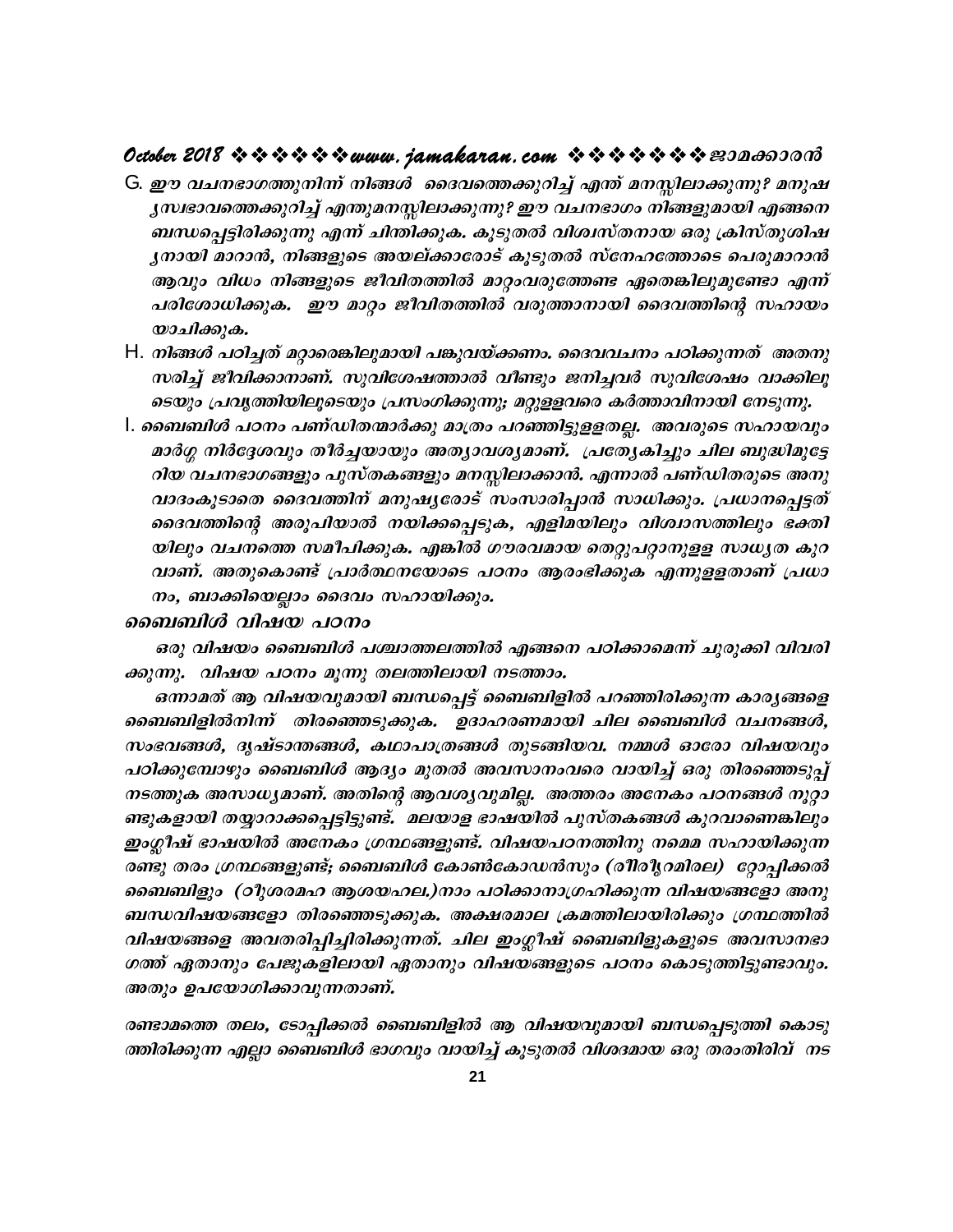ത്തുക എന്നുള്ളതാണ് വിഷയം. അതിന്റെ സമഗ്രതയിലും വൃക്തതയിലും ലളിതമായും അവതരിച്ചിക്കാനുതകുന്നതരത്തിലുളള ഒരു തരംതിരിവായിരിക്കണം ഇത്.

മുന്നാമത്തെ തലം, ഈ തയ്യാറാക്കിയ ബൈബിൾ വിഷയത്തോട് സ്വന്തം അനുഭവ ങ്ങൾ, മറ്റ് ഉദാഹരണങ്ങൾ, ദൈവശാസ്ത്ര ഗ്രന്ഥങ്ങളിൽനിന്നുളള വിവരണങ്ങൾ തുടങ്ങി യവയെല്ലാം ചേർത്ത് ജീവിതത്തിൽ പകർത്താനുളളതായി അത് രൂപപ്പെടുത്തുക എന്നുള ളതാണ്.

ഉദാഹരണമായി കഷ്ടം സഹിക്കൽ എന്ന വിഷയത്തെ മേൽവിവരിച്ച രീതിയിൽ എങ്ങനെ പഠിക്കാമെന്ന് നോക്കാം:

#### 1. ക്രിസ്തുവിനുവേണ്ടി

അപ്പൊ 9:16 എന്റെ നാമത്തെപ്രതി അവൻ എത്രമാത്രം സഹിക്കേണ്ടിവരുമെന്ന് അവനു ഞാൻ കാണിച്ചുകൊടുക്കും.

 $10000014:12-13$ 

സ്ഥതം കൈകൊണ്ടു ഞങ്ങൾ അദ്ധ്വാനിക്കുന്നു. നിന്ദിക്കപ്പെടുമ്പോൾ ഞങ്ങൾ അനു ഗ്രഹിക്കുന്നു; പീഡിപ്പിക്കപ്പെടുമ്പോൾ അടിപതറാതെനിൽക്കുന്നു. ദൂഷണം പറയു ന്നവരോടു തങ്ങൾ നല്ലവാക്കുപറയുന്നു. ഞങ്ങൾ ഇപ്പോൾ ലോകത്തിന്റെ ചപ്പും ചവ റും പോലെയും എല്ലാറ്റിന്റേയും ഉച്ചിഷ്ടം പോലെയുമായിത്തീർന്നിരിക്കുന്നു.

| CODDI. 8:17-26.    | 2 $\partial \omega$ $\partial \partial$ . 1:7. | 2 $\partial \partial \partial 0$ . 4:11-18. | ഫിലി. 1:29,            |
|--------------------|------------------------------------------------|---------------------------------------------|------------------------|
| ഫിലി. 2:27-30,     | ഫിലി. 3:10,                                    | കൊലോ. 1:24.                                 | 2 തെസ്സ. 1:4–5,        |
| $2 \n  0$ $2:12$ , | 1 $\triangle$ IC(M). 4:13-14,                  | $\omega$ IGANI. 5:10.                       | 1 $\Delta$ IG(M), 5:10 |

2. ക്രിസ്തുവിന്റെ കഷ്ടം സഹിക്കൽ

 $(\triangle$ hydod 24:46,47)

ഇങ്ങനെ എഴുതപ്പെട്ടിരിക്കുന്നു: "ക്രിസ്തു സഹിക്കു കയും മൂന്നാം ദിവസം മരിച്ചവരിൽ നിന്ന് ഉയിർത്തെഴുന്നേല്ക്കുകയും ചെയ്യണം. പാപമോചനത്തിനുളള അനു താപം അവന്റെ നാമത്തിൽ യെരുശലേമിൽ ആരംഭിച്ച എല്ലാ ജനതകളോടും പ്രഘോഷി ക്കപ്പെടേണ്ടിയിരിക്കുന്നു".

| $\mathcal{C} \mathcal{Q} \mathcal{Q} \mathcal{Q} \mathcal{Q}$ . 6:51, | $\mathcal{C} \mathcal{D}$ . 10:11, | $\mathcal{C} \mathcal{D}$ . 10:15. |
|-----------------------------------------------------------------------|------------------------------------|------------------------------------|
|                                                                       | $CO$ $0.4:25$ ,                    | $COD2.5:6-8$                       |
| $CO$ $0$ $0$ $14:15$ ,                                                | $100001$ 1:17-18,                  | 1കൊരി1:23-24,                      |
| 1കൊരി 8:11,                                                           | 1കൊരി15:3-4,                       | 20 $\omega$ 00 5:14-15,            |
| 0001:4,                                                               | OQ02:20-21,                        | എഫേ $5:2$ .                        |
| എഫേ $5:25$ .                                                          | 1லை 5:9-10,                        | എബ്രാ 2:9-10,                      |
| എബ്രാ 2:18,                                                           | എബ്രാ 5:8-9,                       | എബ്രാ 9: 15,16,                    |
| എബ്രാ 8:28,                                                           | എബ്രാ 10:10,                       | എബ്രാ 10:18-20,                    |
| $1 \triangle I \mathcal{C}(\mathcal{O} \mathcal{O} 2:21,$             | 1പക്രോ 2:24,                       | 1 $\triangle$ IC(M) 3:18,          |
| $1 \triangle 1$ $C(0004:1,$                                           | 16000003:16                        |                                    |
|                                                                       |                                    |                                    |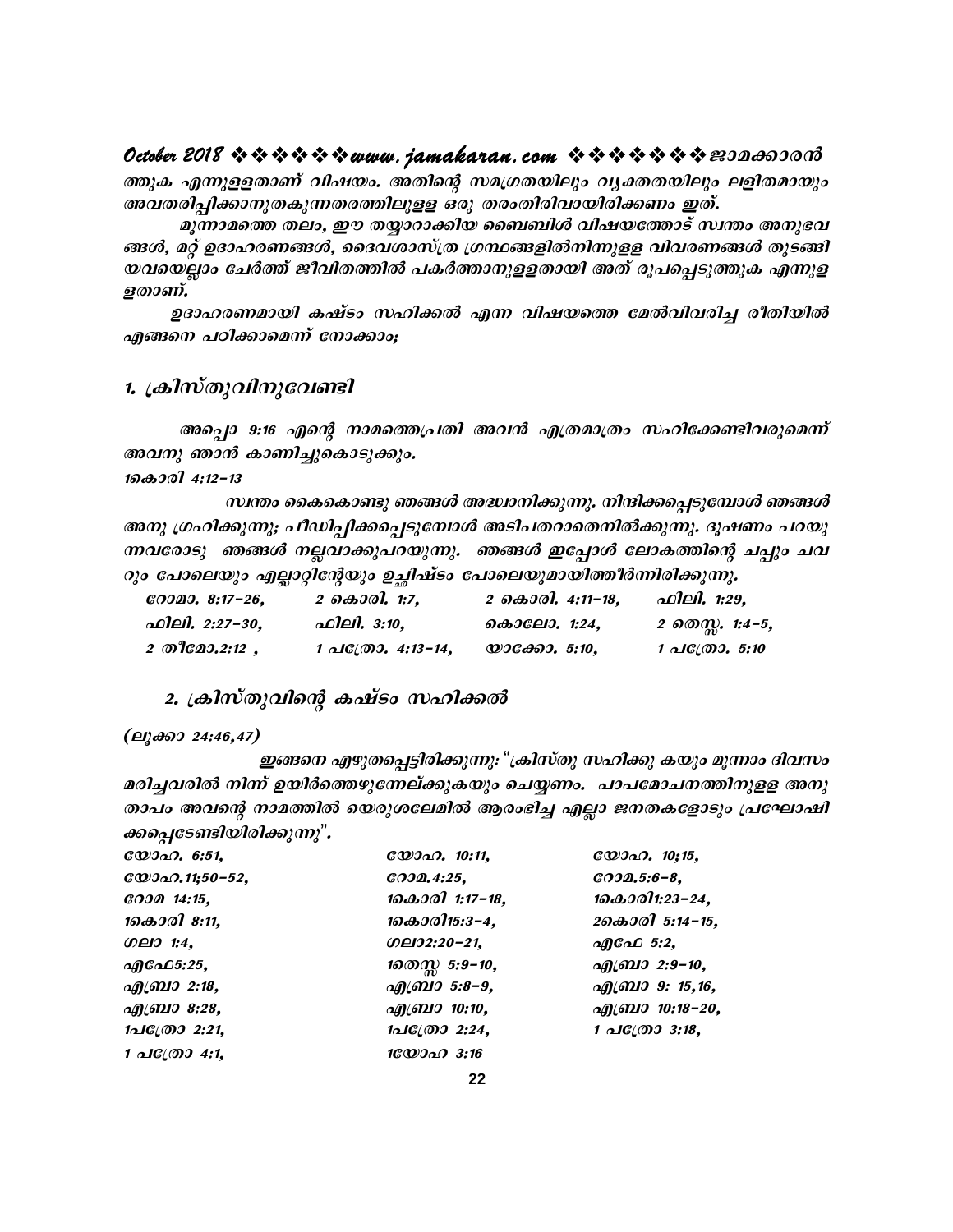# **October 2018 www.jamakaran.com Pma¡mc³**

|                                    | 3. പകരം അനുഭവിക്കുന്ന കഷ്ടം |           |              |              |
|------------------------------------|-----------------------------|-----------|--------------|--------------|
| $\mathcal{C} \mathcal{D}$ . 15:13, |                             | റോമ. 9:31 | പക്രോ. 2:21, | 16Q)วQ. 3:16 |

## 4. ക*ഷ്ടം സഹിക്കൽ എന്നത്*

| $\mathcal{C} \mathcal{D}$ . 15:13, | $CO0$ $O1$ $O2$ $O3$ $O4$ | പക്രോ. 2:21,                  | $16000 \Omega$ . 3:16 |
|------------------------------------|---------------------------|-------------------------------|-----------------------|
| 4. കഷ്ടം സഹിക്കൽ എന്നത്            |                           |                               |                       |
| 1. വേദനപ്പിക്കുന്നതാണ്             |                           | $-1$ alg(0). 1:6              |                       |
| 2. അർത്ഥരഹിതമല്ല                   |                           | $ 0000$ . 8: 28,29            |                       |
| 3. നമ്മെ പരിശോധിക്കുന്നു           |                           | - യാക്കോ. 1:2; 1 പക്രോ. 1:6,7 |                       |
| 4. ഒരു പ്രക്രിയയാണ് - സഹനശീലം -    |                           |                               |                       |
| ആത്മധൈര്യം – പ്രത്യാശ              |                           | $-$ 60020 5:3,4; WIGOO0 1:3,4 |                       |
| 5. പൂർണ്ണതയിലേക്കുളള ശുദ്ധീകരിക്കൽ |                           | - ഫിലി 3:12-14                |                       |
| 6. ഒഴിവാക്കാനാവാത്തതാണ്            |                           | - 1 തെസ്സ. 3:3; 1പക്രോ. 4:19  |                       |

### 5. ക*ഷ്ടം സഹിക്കാനുളള കാരണങ്ങൾ*

| വന്റെ തിന്മ മറ്റൊരുവന്റെ സഹനമായി മാറുന്നു<br>❖ ഒരുവന്റെ അജ്ഞത സഹനത്തിന് കാരണമാകാം. അവനവൻ വിതയ്ക്കുന്നത് | $-$ COIDI 8:20-22                                  |  |
|---------------------------------------------------------------------------------------------------------|----------------------------------------------------|--|
|                                                                                                         |                                                    |  |
|                                                                                                         |                                                    |  |
| കൊയ്യുന്നു                                                                                              | $-$ 00 $-$ 0 $-$ 9                                 |  |
| ❖ ദൈവം ഒരുവനെ രൂപീകരിക്കുന്നതിന്റെ ഭാഗമായും സഹനങ്ങളുമുണ്ടാകാം.                                          |                                                    |  |
|                                                                                                         | - എബ്രാ.12:6;യോഹ. 15:1-7                           |  |
| ❖ നമ്മുടെ വിശ്വാസ സംരക്ഷണംമൂലം പീഡനങ്ങൾ സഹിക്കേണ്ടിവരാം.                                                |                                                    |  |
| നീതിക്കുവേണ്ടിയുളള സഹനം                                                                                 | - 2തീമൊ.3:12                                       |  |
| ❖ സാക്ഷ്യം നല്കാനായിട്ടുളള സഹനം                                                                         |                                                    |  |
|                                                                                                         | - 2 തീമൊ. 2:8-10; 2കൊരി. 4:12-13, 1 പത്രോ. 3:13-17 |  |
| ❖ നമ്മിലെ അഹന്തയെ നീക്കാനുളള സഹനം – 2 കൊരി. 12:7                                                        |                                                    |  |
| ❖ ദൈവത്തിന്റെ കൃപയിലും ശക്തിയിലും നിരന്തരാശ്രയത്തിൽ നില നിൽക്കാൻ                                        |                                                    |  |
|                                                                                                         | - 2 കൊരി. 11:24-32;                                |  |
| ❖ ക്രിസ്തുവിന്റെ ജിവിതവും സ്വഭാവവും വെളിപ്പെടുത്താൻ                                                     |                                                    |  |
|                                                                                                         | - 2കൊരി4:8-11; ഫിലി 1:19                           |  |
| ❖ ദുഷ്ടമനുഷൃരുടെ ദുഷ്ടത വെളിപ്പെടുത്താൻ                                                                 | - $1000\frac{m}{m}$ 2:14-16                        |  |
| ❖ ദൗതൃനിർവഹണത്തിനായി                                                                                    | $ \triangle$ Oleil 1:12-14; 4:5-9                  |  |
| ❖ നമ്മുടെ നന്മയ്ക്കുവേണ്ടി                                                                              | $ 00000$ $8:28-29$                                 |  |
|                                                                                                         |                                                    |  |
|                                                                                                         | 23                                                 |  |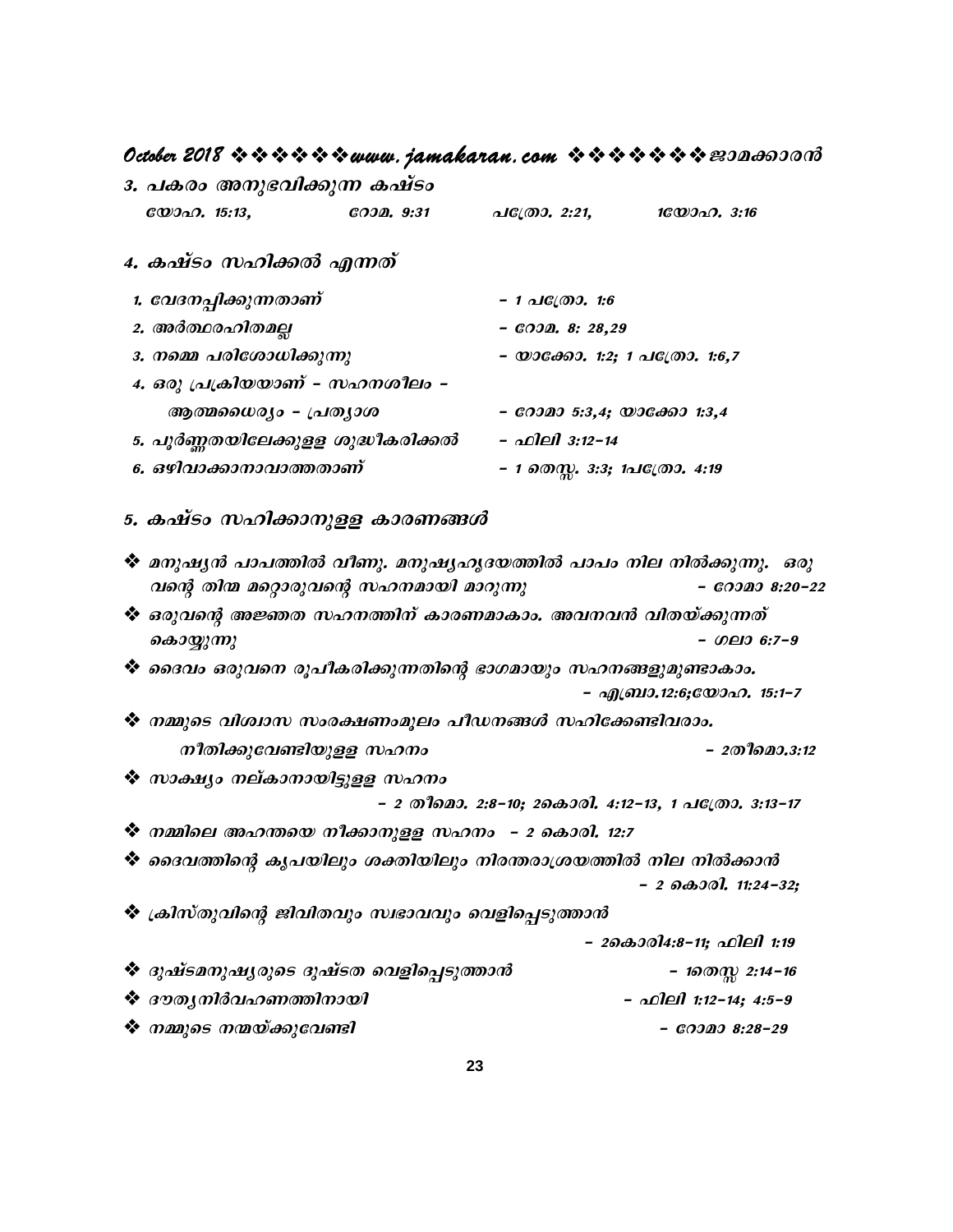## **October 2018 ななななななwww.jamakaran.com ななななななき** 2018 なの

6. കഷ്ടം സഹിക്കുന്നതിലെ നല്ല വശങ്ങൾ

1. henb Xn· -I-sfbpw ]m]-§-sfbpw Hgn-hm-¡m³ klm-bn-¡p-¶p. 2.മോചനത്തിനായി കർത്താവിലേക്ക് തിരിയാൻ സഹായിക്കുന്നു. 3.ആദ്ധ്യാത്മിക വളർച്ച ഉണ്ടാകുന്നു - (2 കൊരി. 12: 7-10). 4.കൂടുതൽ വിശുദ്ധി നേടാൻ കാരണമാകുന്നു - (യാക്കോ. 1:12). 5.ക്കെദവത്തിന്റെ കരുണയും സ്നേഹവും വെളിപ്പെടുത്താനുള്ള അവസരം ഒരുക്കുന്നു þ **(1sImcn. 15:51-þ55; shfn 21:4)**

- 7. കഷ്ടം സഹിക്കൽ പിതാവിന്റെ ഹിതം
	- 1. <sub>(</sub>കിസ്തുവിനായുളള സഹനം നിഷ്കളങ്കവും വിശുദ്ധവുമായത്<br>1 പത്രോ. 4:15-19 -

2. <sub>(</sub>കിസ്തുവിനുവേണ്ടി സഹിക്കുക പിതാവിന്റെ ഇഷ്ടമാണ്<br>© അപ്പോ.2:23; കൊലോ. 1:19-20; പത്രോ. :15;3:17;4:19 3. ക്രിസ്തുവിനുവേണ്ടിയുളള സഹനം ദൈവമഹത്വത്തിനും ഒപ്പം നമ്മുടെ നന്മക്കും **-** $\alpha$ <sup>[</sup>(011). 2:10; 1 $\alpha$ <sup>[</sup>( $\alpha$ ). 1:6-7; 4:12; 17-19;  $\alpha$ 002. 5:3-5 2. ക്രിസ്തുവിനുവേണ്ടി സഹിക്കുക പിതാവിന്റെ ഇഷ്ടമാണ്<br>- അപ്പോ.2:23; കൊലോ. 1:19-20; പത്രോ. :15;3:17;4:19<br>3. ക്രിസ്തുവിനുവേണ്ടിയുളള സഹനം ദൈവമഹത്വത്തിനും ഒപ്പം നമ്മുടെ നന്മക്കും<br>-എബ്രാ. 2:10; 1പത്രോ. 1:6-7; 4:12; 17-19; റോമ. 5:

#### 8. ക്രിസ്തുവിനുവേണ്ടി കഷ്ടം സഹിക്കുക എന്നാൽ

- 1. നീതിക്കുവേണ്ടി സഹിക്കുക (1പ**്രേ**താ. 3:14)
- 2. ദൈവിക ജീവിതത്തിനായി സഹിക്കുക (2 തീമൊ. 2:12)
- 3. *ടൈവരാജൃത്തിനായി സഹിക്കുക (2 തെസ്സ. 1*:5)
- 4. ക്രിസ്ത്യാനി ആയതിനാൽ സഹിക്കുക (1 പ**്രോ. 4:16**)
- 5. ക്രിസ്തുവിന്റെ നാമത്തെ പ്രതി സഹിക്കുക (ഫിലി. 1<del>;</del>29:)

# <u>[പത്യേക ശ്രദ്ധയ്ക്ക്</u>

ഞങ്ങളുമായി ഫോണിൽ ബന്ധപ്പെടാനാകാത്തവർ കത്തുകളിലൂടെ,  $\eta$ ിങ്ങ ളുടെ പ്രാർത്ഥനാ വിഷയങ്ങൾ അയക്കാവുന്നതാണ്.

 $\Box$  ഇ–മെയിൽ എഴുതുമ്പോൾ മുഴുവിലാസവും, ഫോൺ നമ്പരും വയ്ക്കാൻ മറക്കരുത്. കത്തിലൂടെ മറുപടി എഴുതാൻ അത് സഹായമായിരിക്കും. ആഴ്ചയിൽ രണ്ട് ദിവസം മാത്രം ഭവനത്തിലുള്ളതിനാൽ എന്റെ യാത്രയ്ക്കിടയിൽ മറുപടികൾ എഴുതും. അതിന് മുഴുവിലാസം ആവശ്യമെന്ന് ഒരിക്കൽ കൂടെ ഓർമ്മിപ്പിക്കുന്നു.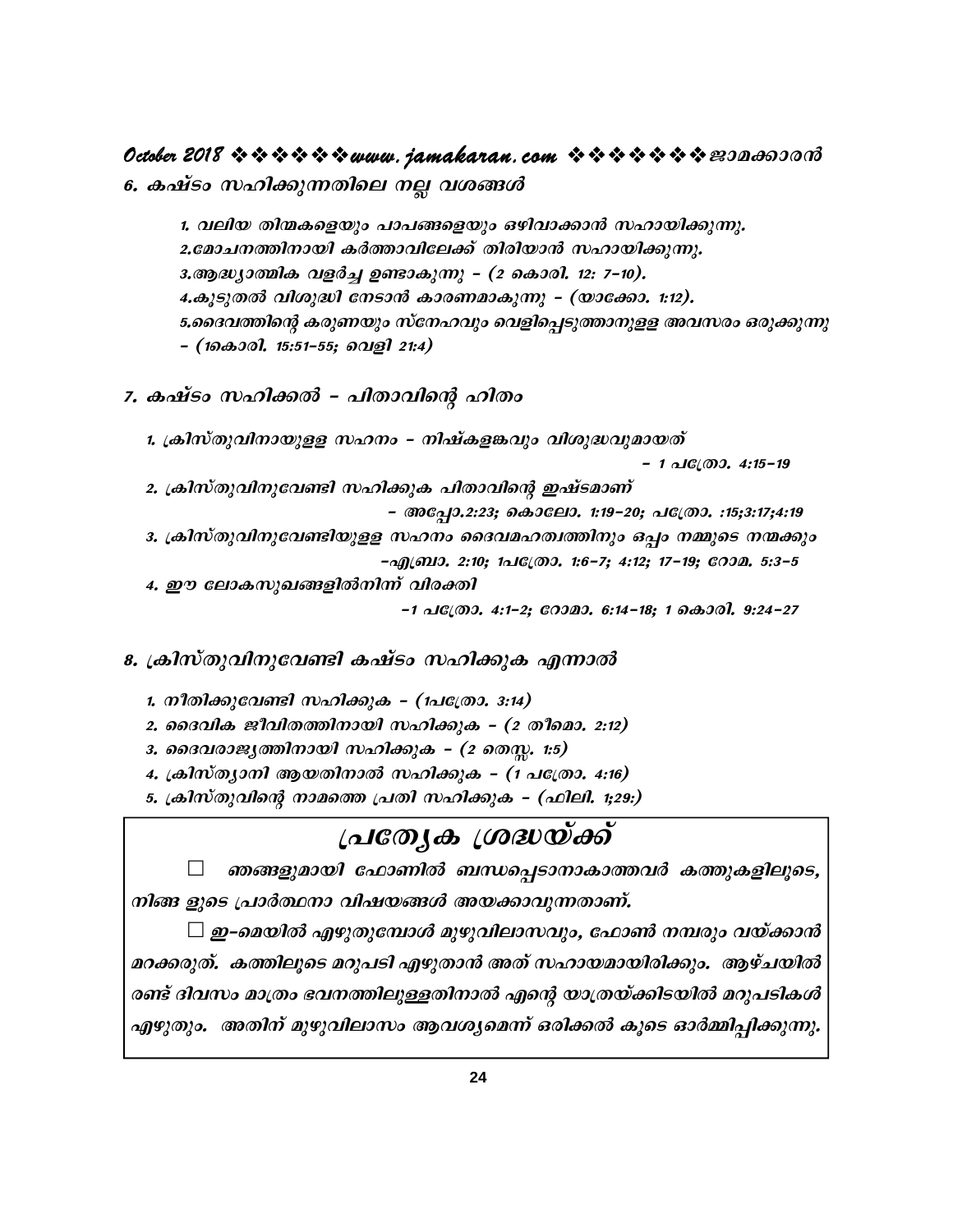ക്രിസ്തീയ സഭയിൽ നവീന ഉപദേശങ്ങളും നവീന ക്രിസ്തുവും



C.S.I Life എന്ന *syno* മാസികയിൽ പ്രസിദ്ധീകരിച്ച നവീന യേശു



ഇന്ത്യയിലെ അവസാന വൃക്തിയും വസ്ത്രം ധരിക്കുന്ന സമയം ഞാൻ വസ്ത്രം ധരിക്കും എന്ന് പറഞ്ഞ് വസ്ത്രം ഊരിയ ശേഷമുളള മഹാത്മഗാന്ധിയുടെ ചിത്രം

മുകളിൽ നിങ്ങൾ കാണുന്ന രീതിയിൽ C.S.I. യുടെ ഔദ്യോഗിക മാസിക  $\omega$ 2 $\omega$  C.S.I Life ൽ യേശുവിനെ കാണിക്കുന്നതിന്റെ ഉദ്ദേശം എന്ത്?

കുറച്ചുനാളുകൾക്കു മുമ്പ്  $c.S.I.synod$  'വസുധൈവക കുടുംബകം(Gods □ Family)" എന്ന കല്പന പുറപ്പെടുവിച്ച ഉടൻ Article 377 ന്റെ വിധി സുപ്രീം കോടതിയിൽ നിന്ന് വന്നതും ചേർത്ത് ചിന്തിക്കുക. അധർമ്മ മൂർത്തിയുടെ വ്യാ പാരം എവിടെയെല്ലാം പ്രവർത്തിക്കുന്നു എന്ന് മനസ്സിലായിരിക്കും. ഈ നാളുക ളിൽ സഭകളിലൂടെയാണ് പിശാച് അധികം പ്രവർത്തിച്ചുകൊണ്ടിരിക്കുന്നത്. പിശാചിന്റെ തന്ത്രങ്ങളോട് എതിർക്കുന്നതും, അനുകൂലിക്കുന്നതും നിങ്ങളുടെ ഇഷ്ടം.

(വെളിപ്പാട് : 22:11-14), അനീതി ചെയ്യുന്നവൻ ഇനിയും അനീതി ചെയ്യട്ടേ; അഴു ക്കുളളവന്ദ് ഇനിയും അഴുക്കാകട്ടേ; നിതിമാൻ ഇനിയും നീതിചെയ്യട്ടേ; വിശുദ്ധന്ദ ഇനിയും തന്നെ വിശുദ്ധീകരിക്കട്ടേ. ഇതാ, ഞാൻ വേഗം വരുന്നു; ഓരോരുത്തന്നു അവനവന്റെ പ്രവൃത്തിക്കു തക്കവണ്ണം കൊടുപ്പാൻ പ്രതിഫലം എന്റെ പക്കൽ ഉണ്ടു. ഞാൻ അല്ഫയും ഒമേഗയും ഒന്നാമനും ഒടുക്കത്തവനും ആദിയും അന്തവും ആകു ന്നു. ജീവന്റെ വൃക്ഷത്തിൽ തങ്ങൾക്ക് അധികാരം ഉണ്ടാകേണ്ടതിന്നും ഗോപുരങ്ങ ളിൽക്കൂടി നഗരത്തിൽ കടക്കേണ്ടതിന്നും തങ്ങളുടെ വസ്ത്രം അലക്കുന്നവർ ഭാഗ ്യവാന്മാർ.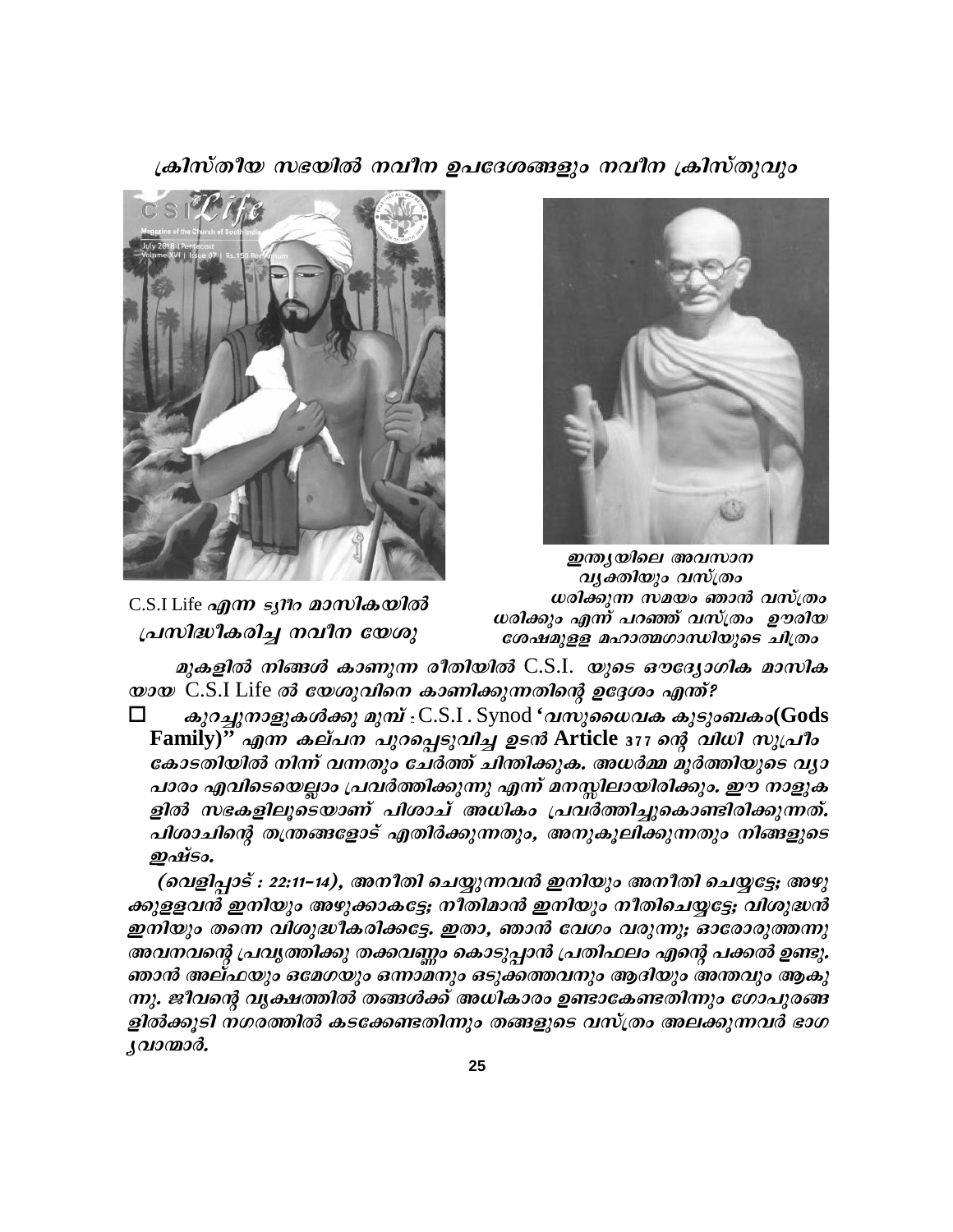# ശ്രീലങ്ക യോഗങ്ങൾ



ശ്രീലങ്കയിൽ മലമ്പ്രദേശമായ HUTTEN & DICKOYA പ്രദേശങ്ങളിലെ ആഗ്ലിക്കൻ സഭകൾ ഒരുമിച്ച് ജൂലായ് മാസത്തെ അവസാന ആഴ്ചകളിൽ നട ത്തിയ യോഗങ്ങൾ അനുഗ്രഹപ്രദമായിരുന്നു. ചർച്ച് ഓഫ് സിലോൺ ഡയോ സിസ് ഓഫ് കൊളാബോ ആണ് എന്നെ ക്ഷണിച്ചതും ഈ യോഗങ്ങളെല്ലാം ക്രമീകരിച്ചിരുന്നതും. VICAR REV. FR.LAKSHMAN DANIEL അവർകളും മറ്റ് അച്ചന്മാരും ചേർന്ന് പ്രാർത്ഥിച്ച് ഈ യോഗത്തെ നടത്തുകയുണ്ടായി. ഈ യോഗത്തിൽ പങ്കെടുത്ത അനേകർക്ക് രോഗശാന്തിയും മാനസാന്തര അനുഭ വവും ഉണ്ടായി. ദൈവനാമം മഹത്വപ്പെടട്ടെ.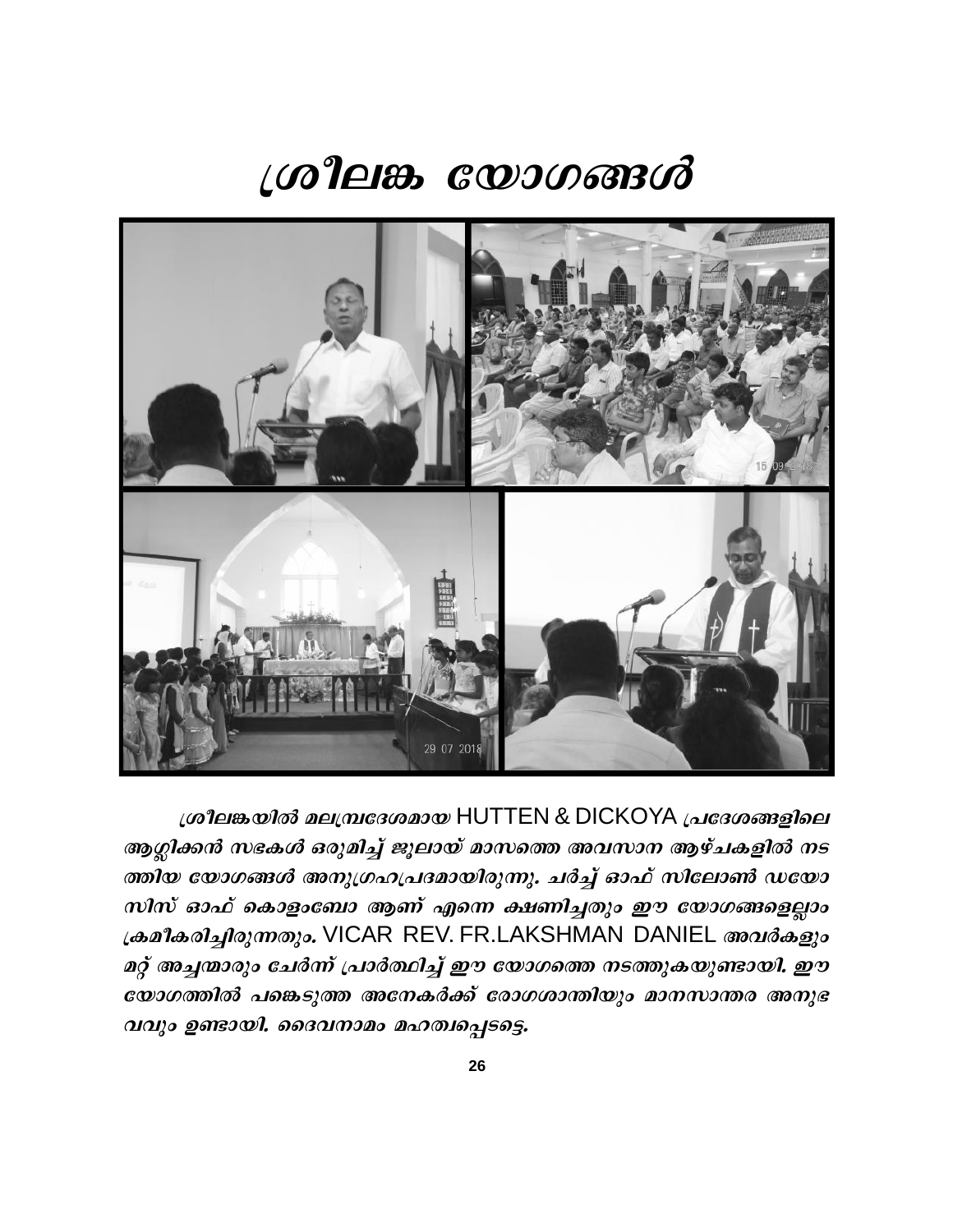$Octoben$  2018  $\Leftrightarrow$   $\Leftrightarrow$   $\Leftrightarrow$   $\Leftrightarrow$   $www.$  jamakaran.com  $\Leftrightarrow$   $\Leftrightarrow$   $\Leftrightarrow$   $\Leftrightarrow$   $\Leftrightarrow$   $w$   $w$   $w$   $w$ 

| <b>ONLINE BANKING</b>                                      |                                                        |  |  |  |  |
|------------------------------------------------------------|--------------------------------------------------------|--|--|--|--|
| Name: Dr. M.G.E.PUSHPARAJ                                  |                                                        |  |  |  |  |
|                                                            |                                                        |  |  |  |  |
| (Overseas Doners):                                         |                                                        |  |  |  |  |
| State Bank of India - SRIRANGAPALAYAM BRANCH - SALEM -1970 |                                                        |  |  |  |  |
|                                                            | A/c No. 10764116842, Swift code: SBININBB637           |  |  |  |  |
| (India Doners):                                            | IFSC CODE: SBIN0001970- A/c No.10764116842             |  |  |  |  |
| <b>CANARA BANK, (SURAMANGALAM BRANCH) - 1219</b>           |                                                        |  |  |  |  |
| (Overseas Doners):                                         | <b>SWIFT CODE: CNRBINBBSLM - A/c No. 1219101013622</b> |  |  |  |  |
| (India Doners):                                            | IFSC CODE : CNRB0001219 - A/c No. 1219101013622,       |  |  |  |  |
|                                                            | <b>MICR CODE: 636015005.</b>                           |  |  |  |  |
|                                                            |                                                        |  |  |  |  |

 $Bank$  NEFT, MO, DD ആയി നല്കിയ കൂട്ടായ്മകൾ എല്ലാം ലഭിച്ചു. നിങ്ങ ളെഴുതിയ എല്ലാ വിഷയങ്ങൾക്കായും ഞാൻ പ്രാർത്ഥിക്കുന്നു. തുടർന്നും <sub>(</sub>പാർത്ഥിക്കും.

# **E - Mail**

ജാമക്കാരൻ മാസിക ആവശ്യപ്പെടുന്നവരും പ്രാർത്ഥനാ വിഷയങ്ങൾ എഴുതി അറി  $\rm [a19a0101d63]$ o. $\rm E$  -  $\rm Mail$ <br>— ജാമക്കാരൻ മാസിക ആവശ്യപ്പെടുന്നവരും പ്രാർത്ഥനാ വിഷയങ്ങൾ എഴുതി അറി<br>യിക്കുന്നവരും ബാങ്ക് വഴിയായി പണം അയയ്ക്കുന്നവരും തങ്ങളുടെ പൂർണ്ണ വിലാസ<br>തേൊടൊപ്പം ഫോൺ നമ്പരും കൂടി എഴുതി അയച്ച് സഹായിക്കണ  $\mathbf{E}$  -  $\mathbf{Mail}$ <br>ജാമക്കാരൻ മാസിക ആവശ്യപ്പെടുന്നവരും പ്രാർത്ഥനാ വിഷയങ്ങൾ എഴുതി അറി<br>യിക്കുന്നവരും ബാങ്ക് വഴിയായി പണം അയയ്ക്കുന്നവരും തങ്ങളുടെ പൂർണ്ണ വിലാസ<br>തന്നെ മറുപടി അയയ്ക്കുവാൻ കഴിയും. നിങ്ങളുടെ വിലാസത്തിൽ മാറ്റമുണ് തന്നെ മറുപടി അയയ്ക്കുവാൻ കഴിയും. നിങ്ങളുടെ വിലാസത്തിൽ മാറ്റമുണ്ടെങ്കിൽ  $\frac{1}{2}$ <br> $\frac{1}{2}$ <br> $\frac{1}{2}$ <br> $\frac{1}{2}$ <br> $\frac{1}{2}$ <br> $\frac{1}{2}$ <br> $\frac{1}{2}$ <br> $\frac{1}{2}$ <br> $\frac{1}{2}$ <br> $\frac{1}{2}$ <br> $\frac{1}{2}$ <br> $\frac{1}{2}$ <br> $\frac{1}{2}$ <br> $\frac{1}{2}$ <br> $\frac{1}{2}$ <br> $\frac{1}{2}$ <br> $\frac{1}{2}$ <br> $\frac{1}{2}$ <br> $\frac{1}{2}$ <br> $\frac{1}{2}$ <br> $\frac{1}{2}$ <br> $\frac{1}{2}$ <br>

ധാരാളം പേരുടെ ആവശ്യപ്രകാരം, ജാമക്കാരൻ മുഴുവനും ഫോട്ടോ സഹിതം,  $\mathsf{PDF}$ വഴിയായി അയക്കുവാനുള്ള സംവിധാനം ഉണ്ട്. അതുകൊണ്ട് നിങ്ങളുടെ ഇ–മെയിൽ ഐ.ഡി അയച്ചുതന്നാൽ മാസിക മുഴുവനും അതുവഴി ലഭ്യമാക്കുന്നതാണ്. നിങ്ങൾ ഈ-മെയിൽ വഴി ഇത് ആവശ്യപ്പെട്ടാൽ, നിങ്ങളുടെ ഇ-മെയിൽ ഐ.ഡിയോ ഞങ്ങൾ $|$ പി.ഡി.എഫ് ലിസ്റ്റിൽ ചേർക്കുന്നതാണ്.

നിങ്ങളുടെ പ്രാർത്ഥനാ കുറിപ്പും ബൈബിൾ സംശയങ്ങളും കൂടുംബ (പശ്നങ്ങൾക്കായുള്ള ആലോചനകളും കത്തുവഴിയായോ, ഇ–മെയിൽ മുഖാന്തിരമോ അയക്കുമെങ്കിൽ പ്രാർത്ഥിച്ചു ഞാൻ മറുപടി അയക്കുന്നതായിരിക്കും.